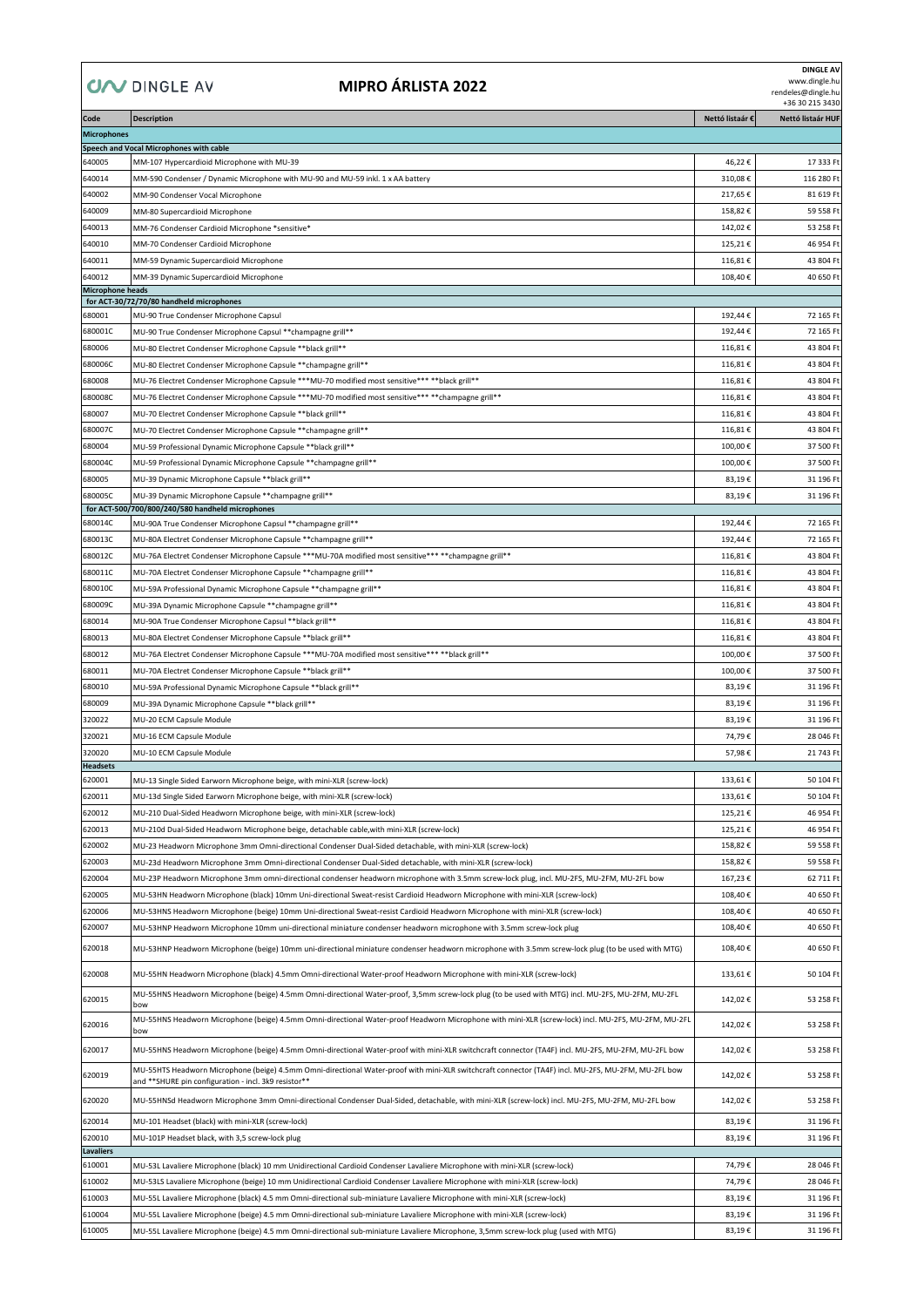| Code                                           | <b>Description</b><br><b>Boundary, Gooseneck and Measurement</b>                                                                                                                                                                       | Nettó listaár €    | Nettó listaár HUF        |
|------------------------------------------------|----------------------------------------------------------------------------------------------------------------------------------------------------------------------------------------------------------------------------------------|--------------------|--------------------------|
| 630027                                         | BC-100 Wireless Boundary Microphone                                                                                                                                                                                                    | 133,61€            | 50 104 Ft                |
| 630021                                         | BC-100T Wireless Conference Microphone integrated transmitter, XLR 2,4 GHz                                                                                                                                                             | 242,86€            | 91 073 Ft                |
| 630018                                         | BC-100T Wireless Conference Microphone integrated transmitter, XLR 518-542 MHz                                                                                                                                                         | 209,24€            | 78 465 Ft                |
| 630019                                         | BC-100T Wireless Conference Microphone integrated transmitter, XLR 620-644 MHz                                                                                                                                                         | 209,24€            | 78 465 Ft                |
| 630020                                         | BC-100T Wireless Conference Microphone integrated transmitter, XLR 823-832 MHz                                                                                                                                                         | 209,24€            | 78 465 Ft                |
| 630021                                         | BC-24T Wireless Conference Microphone integrated transmitter 2.4 GHz *** Standard-4-pin XLR ***                                                                                                                                        | 242,86€            | 91 073 Ft                |
| 630037                                         | BC-58T Wireless Conference Microphone integrated transmitter 5,8 GHz *** Standard-4-pin XLR ***                                                                                                                                        | 234,45€            | 87 919 Ft                |
| 630022                                         | BC-100DT Digital Wireless Conference Microphone integrated transmitter, XLR 540-604 MHz                                                                                                                                                | 578,99€            | 217 121 Ft               |
| 630023<br>630033                               | BC-100DT Digital Wireless Conference Microphone integrated transmitter, XLR 636-700 MHz<br>BC-100DT Digital Wireless Conference Microphone integrated transmitter, XLR 482-554 MHz                                                     | 578,99€<br>578.99€ | 217 121 Ft<br>217 121 Ft |
| 630034                                         | BC-100DT Digital Wireless Conference Microphone integrated transmitter, XLR 554-626 MHz                                                                                                                                                | 578.99€            | 217 121 Ft               |
| 630002                                         | MM-10 Gooseneck Microphone Sub-miniature 9cm gooseneck microphone with 3.5mm screw-lock plug                                                                                                                                           | 41,18€             | 15 443 Ft                |
| 630004                                         | MM-202A Condenser Microphone 10mm uni-directional Condenser Microphone with TA4F 4 Pin connector (130mm)                                                                                                                               | 83,19€             | 31 196 Ft                |
| 630007                                         | MM-202P Miniature Condenser Microphone 10mm uni-directional miniature condenser microphone with 3.5mm screw-lock plug                                                                                                                  | 108,40€            | 40 650 Ft                |
| 630008                                         | MM-202S Condenser Microphone 10mm uni-directional Condenser Microphone with TA4F 4 Pin connector (130mm)                                                                                                                               | 83,19€             | 31 196 Ft                |
| 630012                                         | MM-202J Condenser Microphone 10mm uni-directional Condenser Microphone with 3 Pin XLR connector (585mm)                                                                                                                                | 133,61€            | 50 104 Ft                |
| 630024                                         | MM-204 Condenser Microphone 10mm uni-directional Condenser Microphone with 4 Pin XLR (385mm)                                                                                                                                           | 108,40€            | 40 650 Ft                |
| 630025                                         | (485mm) MM-205 Condenser Microphone 10mm uni-directional Condenser Microphone with 4 Pin XLR                                                                                                                                           | 108,40€            | 40 650 Ft                |
| 630026                                         | (585mm) MM-206 Condenser Microphone 10mm uni-directional Condenser Microphone with 4 Pin XLR                                                                                                                                           | 116,81€            | 43 804 Ft                |
| 630009                                         | MGG-31MC Single goosnecl Microphone 300 mm, cardioid condenser, mini-XLR                                                                                                                                                               | 74,79€             | 28 046 Ft                |
| 630010<br>630011                               | MGG 31MH Shotgun goosneck Microphone 300 mm, hypercardioid condenser, mini-XLR                                                                                                                                                         | 83,19€<br>83,19€   | 31 196 Ft<br>31 196 Ft   |
| 630029                                         | MGG 32MC double goosneck Microphone 300 mm, cardioid condenser, mini-XLR<br>MGG-31XC Single goosneck Microphone 300 mm, cardioid condenser, XLR                                                                                        | 74,79€             | 28 046 Ft                |
| 630031                                         | MGG-81XC Slim Boom gooseneck Microphone                                                                                                                                                                                                | 209,24€            | 78 465 Ft                |
| 630032                                         | MM-100 Measurement Microphone Omni-directional, condenser with 3 Pin XLR connector                                                                                                                                                     | 242,86€            | 91 073 Ft                |
|                                                | <b>Instrument Microphones and Mini Transmitter</b>                                                                                                                                                                                     |                    |                          |
| 320023                                         | ACT-22T UHF Miniature Transmitter 518-542 MHz for ACT 300, 500, 700, MA-Series                                                                                                                                                         | 197,48€            | 74 055 Ft                |
| 320024                                         | ACT-22T UHF Miniature Transmitter 620-644 MHz for ACT 300, 500, 700, MA-Series                                                                                                                                                         | 197,48€            | 74 055 Ft                |
| 320025                                         | ACT-22T UHF Miniature Transmitter 644-668 MHz for ACT 300, 500, 700, MA-Series                                                                                                                                                         | 197,48€            | 74 055 Ft                |
| 320003<br>320026                               | ACT-22T UHF Miniature Transmitter 823-832 MHz for ACT 300, 500, 700, MA-Series                                                                                                                                                         | 197,48€<br>360,50€ | 74 055 Ft<br>135 188 Ft  |
| 320027                                         | VT-22S Wireless Violin Set 518-542 MHz (includes VM-22 Mic with Clip, VT-22H holder and ACT-22T mini transmitter)<br>VT-22S Wireless Violin Set 620-644 MHz (includes VM-22 Mic with Clip, VT-22H holder and ACT-22T mini transmitter) | 360,50€            | 135 188 Ft               |
| 320028                                         | /T-22S Wireless Violin Set 644-668 MHz (includes VM-22 Mic with Clip, VT-22H holder and ACT-22T mini transmitter)                                                                                                                      | 360,50€            | 135 188 Ft               |
| 320006                                         | VT-22S Wireless Violin Set 823-832 MHz (includes VM-22 Mic with Clip, VT-22H holder and ACT-22T mini transmitter)                                                                                                                      | 360,50€            | 135 188 Ft               |
| 320044                                         | VT-24S wireless cello microphone Set 2,4 GHz includes VM-24 cello mic, VH-22 Clip and GT-24 transmitter and MP-20 charging station                                                                                                     | 251,26€            | 94 223 Ft                |
| 320010                                         | VM-22S (VM-10) Clip-on Condenser Microphone for Violin & Viola, incl VM-22 Mic with Clip and VC-22 violin connecting cable                                                                                                             | 167,23€            | 62 711 Ft                |
| 320033                                         | VM-22 Violin Microphone with clip                                                                                                                                                                                                      | 74,79€             | 28 046 Ft                |
| 320014                                         | VH-22 (VT-22H) Violin Transmitter Holder                                                                                                                                                                                               | 63,03€             | 23 636 Ft                |
| 320016                                         | VM-10H Violin Microphone Clip                                                                                                                                                                                                          | 49,58€             | 18 593 Ft                |
| 320034                                         | VC-22 Violin Microphone Cable                                                                                                                                                                                                          | 37,82€             | 14 183 Ft                |
| 320041                                         | ST-24S Saxophone & Wind Instrument Transmitter 2,4 GHz (includes SM-24 sax mic with MU-16 capsule, SH-32 sax clip and GT-24 transmitter) and MP-20 charging<br>station                                                                 | 352.10€            | 132 038 Ft               |
| 320029                                         | ST-32S Saxophone & Wind Instrument Transmitter 518-542 MHz (includes SM-30M sax mic with MU-16 capsul, SH-32 sax clip and SC-32 sax connecting cable)                                                                                  | 360,50€            | 135 188 Ft               |
| 320030                                         | ST-32S Saxophone & Wind Instrument Transmitter 620-644 MHz (includes SM-30M sax mic with MU-16 capsul, SH-32 sax clip and SC-32 sax connecting cable)                                                                                  | 360,50€            | 135 188 Ft               |
| 320031                                         | ST-32S Saxophone & Wind Instrument Transmitter 644-668 MHz (includes SM-30M sax mic with MU-16 capsul, SH-32 sax clip and SC-32 sax connecting cable)                                                                                  | 360,50€            | 135 188 Ft               |
| 320009                                         | ST-32S Saxophone & Wind Instrument Transmitter 823-832 MHz (includes SM-30M sax mic with MU-16 capsul, SH-32 sax clip and ACT-22T mini-transmitter                                                                                     | 360,50€            | 135 188 Ft               |
| 320046                                         | SM-10 Saxophone Microphone gooseneck 12 cm MU-10 capsule, SH-32 sax clip                                                                                                                                                               | 125,21€            | 46 954 Ft                |
| 320047                                         | SM-16 Saxophone Microphone gooseneck 12 cm MU-16 capsule, SH-32 sax clip                                                                                                                                                               | 133,61€            | 50 104 Ft                |
| 320048                                         | SM-20 Saxophone Microphone gooseneck 12 cm MU-20 capsule, SH-32 sax clip                                                                                                                                                               | 142,02€            | 53 258 Ft                |
| 320049                                         | SM-10L Saxophone Microphone gooseneck 18 cm MU-10 capsule, SH-32 sax clip                                                                                                                                                              | 125,21€            | 46 954 Ft                |
| 320050                                         | SM-16L Saxophone Microphone gooseneck 18 cm MU-16 capsule, SH-32 sax clip                                                                                                                                                              | 133,61€            | 50 104 Ft                |
| 320051                                         | SM-20L Saxophone Microphone gooseneck 18 cm MU-20 capsule, SH-32 sax clip                                                                                                                                                              | 142,02€            | 53 258 F                 |
| 320035                                         | SM-32 Clip-on Condenser Microphone Set for Saxophone inkl. MU-16 capsule, SH-32 Saxophone mic clip and SC-32 cable                                                                                                                     | 167,23€            | 62 711 Ft                |
| 320015                                         | SM-30M (SM-32) Saxophone Microphone 4. pin mini-XLR                                                                                                                                                                                    | 66,39€             | 24 896 Ft                |
| 320036                                         | SH-32 Saxophone Microphone Clip                                                                                                                                                                                                        | 71,43€             | 26 786 Ft                |
| 320037<br>320038                               | SC-32 Saxophone Microphone Cable                                                                                                                                                                                                       | 46,22€<br>155,46€  | 17 333 F<br>58 298 Ft    |
| 320039                                         | SM-24S Clip-on Condenser Microphone Set for Saxophone inkl. MU-16 capsule, SH-32 Saxophone mic clip and SC-24 cable<br>SM-24 Saxophone Microphone 3,5mm jack                                                                           | 71,43€             | 26 786 Ft                |
| 320040                                         | SC-24 Saxophone/-Viola Microphone Cable 4. pin mini-XLR to 3,5mm jack                                                                                                                                                                  | 29,41€             | 11 029 Ft                |
| 320020                                         | MU-10 ECM Capsule Module                                                                                                                                                                                                               | 57,98€             | 21 743 Ft                |
| 320021                                         | MU-16 ECM Capsule Module                                                                                                                                                                                                               | 74,79€             | 28 046 Ft                |
| 320022                                         | MU-20 ECM Capsule Module                                                                                                                                                                                                               | 83,19€             | 31 196 Ft                |
| 320032                                         | MGC-11MC clip instrument microphone, cardioid                                                                                                                                                                                          | 100,00€            | 37 500 Ft                |
| 630035                                         | MM-300 Recording-/ Instrument-/ Overhead- Microphone incl. mic clamp                                                                                                                                                                   | 217,65€            | 81 619 Ft                |
| 630036                                         | MM-500 Recording-/ Instrument-/ Overhead- Microphone incl. mic clamp                                                                                                                                                                   | 242,86€            | 91 073 Ft                |
| 330001                                         | MR-24 Digital Wireless Pedal Receiver 5.8 GHz, metal housing                                                                                                                                                                           | 293,28€            | 109 980 Ft               |
| 330002                                         | MR-58 Digital Wireless Pedal Receiver 2.4 GHz, metal housing                                                                                                                                                                           | 335,29€            | 125 734 Ft               |
| <b>Wireless Microphones, UHF</b><br>300 Series |                                                                                                                                                                                                                                        |                    |                          |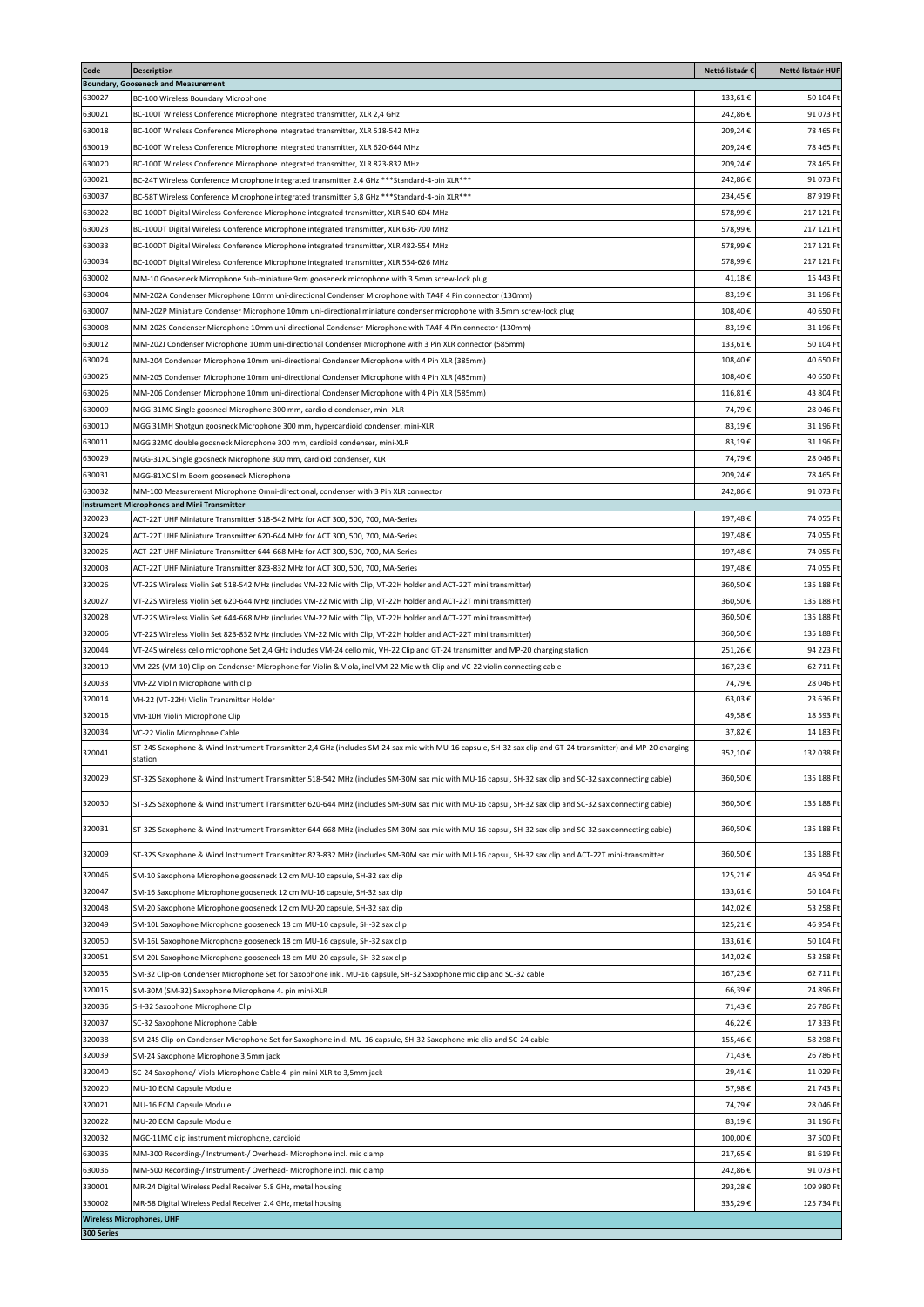| Code                    | <b>Description</b>                                                                                                                                                                 | Nettó listaár € | Nettó listaár HUF |
|-------------------------|------------------------------------------------------------------------------------------------------------------------------------------------------------------------------------|-----------------|-------------------|
| 110025                  | ACT-311(II) UHF Receiver 518-542 MHz 1/2-Rack Single-Channel Diversity Receiver (Metal Case)                                                                                       | 175,63€         | 65 861 Ft         |
| 110026                  | ACT-311(II) UHF Receiver 620-644 MHz 1/2-Rack Single-Channel Diversity Receiver (Metal Case)                                                                                       | 175,63€         | 65 861 Ft         |
| 110027                  | ACT-311(II) UHF Receiver 644-668 MHz 1/2-Rack Single-Channel Diversity Receiver (Metal Case)                                                                                       | 175,63€         | 65 861 Ft         |
| 110003                  | (Metal Case) ACT-311(II) UHF Receiver 823-832 MHz 1/2-Rack Single-Channel Diversity Receiver (Metal Case                                                                           | 175,63€         | 65 861 Ft         |
| 110028                  | ACT-312(II) UHF Receiver 518-542 MHz 1/2-Rack Dual-Channel Diversity Receiver (Metal Case)                                                                                         | 301,68€         | 113 130 Ft        |
| 110029                  | ACT-312(II) UHF Receiver 620-644 MHz 1/2-Rack Dual-Channel Diversity Receiver (Metal Case)                                                                                         | 301,68€         | 113 130 Ft        |
| 110030                  | ACT-312(II) UHF Receiver 644-668 MHz 1/2-Rack Dual-Channel Diversity Receiver (Metal Case)                                                                                         | 301,68€         | 113 130 Ft        |
| 110006                  | ACT-312(II) UHF Receiver 823-832 MHz 1/2-Rack Dual-Channel Diversity Receiver (Metal Case)                                                                                         | 301,68€         | 113 130 Ft        |
| 110062                  | ACT-343 UHF Receiver 518-542 MHz Full-Rack Quad-Channel Diversity Receiver (Metal Case)                                                                                            | 587,39€         | 220 271 Ft        |
| 110063                  | ACT-343 UHF Receiver 620-644 MHz Full-Rack Quad-Channel Diversity Receiver (Metal Case)                                                                                            | 587,39€         | 220 271 Ft        |
| 110064                  | ACT-343 UHF Receiver 644-668 MHz Full-Rack Quad-Channel Diversity Receiver (Metal Case)                                                                                            | 587,39€         | 220 271 Ft        |
| 110065                  | ACT-343 UHF Receiver 823-832 MHz Full-Rack Quad-Channel Diversity Receiver (Metal Case)                                                                                            | 587,39€         | 220 271 Ft        |
| 110052                  | ** ACT-32H-59 UHF Handheld Transmitter 518-542 MHz Cardioid Dynamic Handheld Transmitter Microphone MU-59 capsul **black housing**champagne grill**                                | 150,42€         | 56 408 Ft         |
| 110053                  | ** ACT-32H-59 UHF Handheld Transmitter 620-644 MHz Cardioid Dynamic Handheld Transmitter Microphone MU-59 capsul **black housing**champagne grill**                                | 150,42€         | 56 408 Ft         |
| 110060                  | ** ACT-32H-59 UHF Handheld Transmitter 644-668 MHz Cardioid Dynamic Handheld Transmitter Microphone MU-59 capsul **black housing**champagne grill**                                | 150,42€         | 56 408 Ft         |
| 110055                  | ** ACT-32H-59 UHF Handheld Transmitter 823-832 MHz Cardioid Dynamic Handheld Transmitter Microphone MU-59 capsul **black housing**champagne grill**                                | 150,42€         | 56 408 Ft         |
| 110066                  | ** ACT-32H-76 UHF Handheld Transmitter 518-542 MHz Cardioid Dynamic Handheld Transmitter Microphone MU-76 capsul **black housing**champagne grill**                                | 167,23€         | 62 711 Ft         |
| 110067                  | ** ACT-32H-76 UHF Handheld Transmitter 620-644 MHz Cardioid Dynamic Handheld Transmitter Microphone MU-76 capsul **black housing**champagne grill**                                | 167,23€         | 62 711 Ft         |
| 110068                  | ** ACT-32H-76 UHF Handheld Transmitter 644-668 MHz Cardioid Dynamic Handheld Transmitter Microphone MU-76 capsul **black housing**champagne grill**                                | 167,23€         | 62 711 Ft         |
| 110069                  | ** ACT-32H-76 UHF Handheld Transmitter 823-832 MHz Cardioid Dynamic Handheld Transmitter Microphone MU-76 capsul **black housing**champagne grill**                                | 167,23€         | 62 711 Ft         |
| 110034                  | ACT-32H-80 UHF Handheld Transmitter 518-542 MHz Cardioid Condenser Handheld Transmitter Microphone MU-80 capsul **black housing**champagne grill**                                 | 167,23€         | 62 711 Ft         |
| 110035                  | ACT-32H-80 UHF Handheld Transmitter 620-644 MHz Cardioid Condenser Handheld Transmitter Microphone MU-80 capsul **black housing**champagne grill**                                 | 167,23€         | 62 711 Ft         |
| 110036                  | ACT-32H-80 UHF Handheld Transmitter 644-668 MHz Cardioid Condenser Handheld Transmitter Microphone MU-80 capsul **black housing**champagne grill**                                 | 167,23€         | 62 711 Ft         |
| 110012                  | ACT-32H-80 UHF Handheld Transmitter 823-832 MHz Cardioid Condenser Handheld Transmitter Microphone MU-80 capsul **black housing**champagne grill**                                 | 167,23€         | 62 711 Ft         |
| 110037                  | ACT-32T UHF Body Pack Transmitter 518-542 MHz Miniature Body Pack Transmitter (LCD)                                                                                                | 142,02€         | 53 258 Ft         |
| 110038                  | ACT-32T UHF Body Pack Transmitter 620-644 MHz Miniature Body Pack Transmitter (LCD)                                                                                                | 142,02€         | 53 258 Ft         |
| 110039                  | ACT-32T UHF Body Pack Transmitter 644-668 MHz Miniature Body Pack Transmitter (LCD)                                                                                                | 142,02€         | 53 258 Ft         |
| 110015                  | ACT-32T UHF Body Pack Transmitter 823-832 MHz Miniature Body Pack Transmitter (LCD)                                                                                                | 142,02€         | 53 258 Ft         |
| 110056                  | ACT-32HC-59 Handheld transmiter 518-542 MHz Rechargeable Handheld transmiter mic. MU-59 capsul **black housing**champagne grill**                                                  | 184,03€         | 69 011 Ft         |
| 110057                  | **Inferences Handheld transmiter 620-644 MHz Rechargeable Handheld transmiter mic. MU-59 capsul **black housing**champagne grill**                                                 | 184,03€         | 69 011 Ft         |
| 110061                  | **Inferences Handheld transmiter 644-668 MHz Rechargeable Handheld transmiter mic. MU-59 capsul **black housing**champagne grill**                                                 | 184,03€         | 69 011 Ft         |
| 110059                  | ** ACT-32HC-59 Handheld transmiter 823-832 MHz Rechargeable Handheld transmiter mic. MU-59 capsul **black housing**champagne grill**                                               | 184,03€         | 69 011 Ft         |
| 110070                  | ** ACT-32HC-76 Handheld transmiter 518-542 MHz Rechargeable Handheld transmiter mic. MU-76 capsul **black housing**champagne grill**                                               | 200,84€         | 75 315 Ft         |
| 110071                  | ** ACT-32HC-76 Handheld transmiter 620-644 MHz Rechargeable Handheld transmiter mic. MU-76 capsul **black housing**champagne grill**                                               | 200,84€         | 75 315 Ft         |
| 110072                  | ACT-32HC-76 Handheld transmiter 644-668 MHz Rechargeable Handheld transmiter mic. MU-76 capsul **black housing**champagne grill**                                                  | 200,84€         | 75 315 Ft         |
| 110073                  | ACT-32HC-76 Handheld transmiter 823-832 MHz Rechargeable Handheld transmiter mic. MU-76 capsul **black housing**champagne grill**                                                  | 200,84€         | 75 315 Ft         |
| 110040                  | ** ACT-32HC-80 Handheld transmiter 518-542 MHz Rechargeable Handheld transmiter mic. MU-80 capsul **black housing**champagne grill**                                               | 200,84€         | 75 315 Ft         |
| 110041                  | **IDE-32HC-80 Handheld transmiter 620-644 MHz Rechargeable Handheld transmiter mic. MU-80 capsul **black housing**champagne grill**                                                | 200,84€         | 75 315 Ft         |
| 110042                  | ** ACT-32HC-80 Handheld transmiter 644-668 MHz Rechargeable Handheld transmiter mic. MU-80 capsul **black housing**champagne grill**                                               | 200,84€         | 75 315 Ft         |
| 110018                  | ** ACT-32HC-80 Handheld transmiter 823-832 MHz Rechargeable Handheld transmiter mic. MU-80 capsul **black housing**champagne grill**                                               | 200,84€         | 75 315 Ft         |
| 110043                  | ACT-32TC Bodypack Transmitter 518-542 MHz Rechargeable Miniature Bodypack Transmitter with XLR connector                                                                           | 175,63€         | 65 861 Ft         |
| 110044                  | ACT-32TC Bodypack Transmitter 620-644 MHz Rechargeable Miniature Bodypack Transmitter with XLR connector                                                                           | 175,63€         | 65 861 Ft         |
| 110045                  | ACT-32TC Bodypack Transmitter 644-668 MHz Rechargeable Miniature Bodypack Transmitter with XLR connector                                                                           | 175,63€         | 65 861 Ft         |
| 110021                  | ACT-32TC Bodypack Transmitter 823-832 MHz Rechargeable Miniature Bodypack Transmitter with XLR connector                                                                           | 175,63€         | 65 861 Ft         |
| 500 Series              |                                                                                                                                                                                    |                 |                   |
| 120037                  | ACT-515 UHF Receiver 518-542 MHz 1/2-Rack Single-Channel True Diversity Receiver                                                                                                   | 276,47€         | 103 676 Ft        |
| 120038                  | ACT-515 UHF Receiver 620-644 MHz 1/2-Rack Single-Channel True Diversity Receiver                                                                                                   | 276,47€         | 103 676 Ft        |
| 120039                  | ACT-515 UHF Receiver 644-668 MHz 1/2-Rack Single-Channel True Diversity Receiver                                                                                                   | 276,47€         | 103 676 Ft        |
| 120040                  | ACT-515 UHF Receiver 823-832 MHz 1/2-Rack Single-Channel True Diversity Receiver                                                                                                   | 276,47€         | 103 676 Ft        |
| 120041                  | ACT-525 UHF Receiver 518-542 MHz Full-Rack Dual-Channel True Diversity Receiver                                                                                                    | 562,18€         | 210 818 Ft        |
| 120042                  | ACT-525 UHF Receiver 620-644 MHz Full-Rack Dual-Channel True Diversity Receiver                                                                                                    | 562,18€         | 210 818 Ft        |
| 120043                  | ACT-525 UHF Receiver 644-668 MHz Full-Rack Dual-Channel True Diversity Receiver                                                                                                    | 562,18€         | 210 818 Ft        |
| 120044                  | ACT-525 UHF Receiver 823-832 MHz Full-Rack Dual-Channel True Diversity Receiver                                                                                                    | 562,18€         | 210 818 Ft        |
| 120045                  | ACT-545 UHF Receiver 518-542 MHz Full-Rack Dual-Channel True Diversity Receiver                                                                                                    | 1032,77€        | 387 289 Ft        |
| 120046                  | ACT-545 UHF Receiver 620-644 MHz Full-Rack Dual-Channel True Diversity Receiver                                                                                                    | 1 032,77 €      | 387 289 Ft        |
| 120047                  | ACT-545 UHF Receiver 644-668 MHz Full-Rack Dual-Channel True Diversity Receiver                                                                                                    | 1 032,77 €      | 387 289 Ft        |
| 120048                  | ACT-545 UHF Receiver 823-832 MHz Full-Rack Dual-Channel True Diversity Receiver                                                                                                    | 1032,77€        | 387 289 Ft        |
| <b>DANTE™</b><br>180073 | 4MR727DANTE9 ACT-525/727 DANTE Module                                                                                                                                              | 251,26€         | 94 223 Ft         |
| 180074                  | 4MR747DANTE9 ACT-545/747 DANTE Module                                                                                                                                              | 293,28€         | 109 980 Ft        |
| <b>Transmitters</b>     |                                                                                                                                                                                    |                 |                   |
| 120049                  | ACT-500H-80 UHF Handheld Transmitter 518-542 MHz Supercardioid Condenser Handheld Microphone, MU-80A, Metal Housing, LCD, AA/Type-C Charging **black<br>housing**champagne grill** | 284,87€         | 106 826 Ft        |
| 120050                  | ACT-500H-80 UHF Handheld Transmitter 620-644 MHz Supercardioid Condenser Handheld Microphone, MU-80A, Metal Housing, LCD, AA/Type-C Charging **black<br>housing**champagne grill** | 284,87€         | 106 826 Ft        |
|                         |                                                                                                                                                                                    |                 |                   |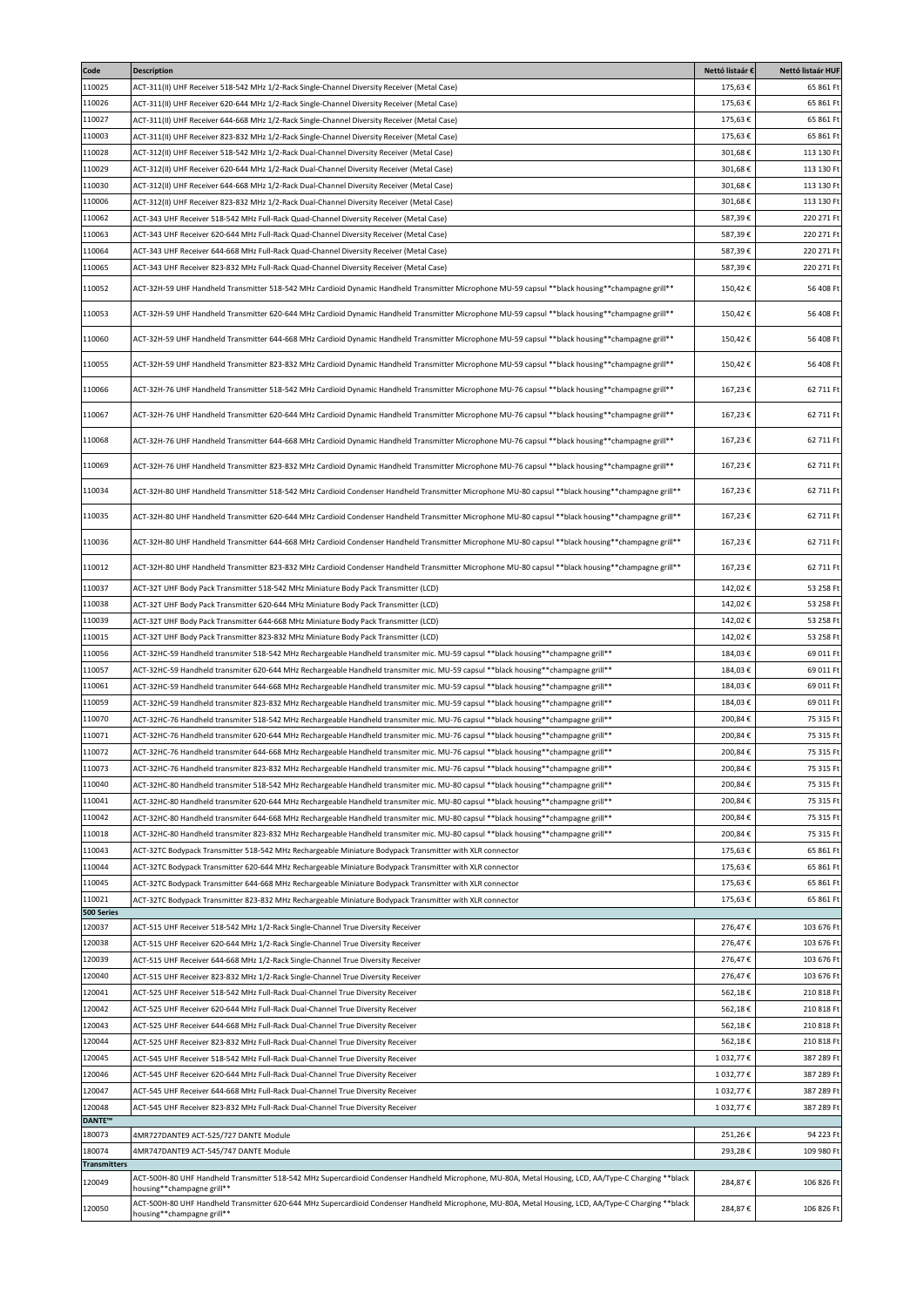| ACT-500H-80 UHF Handheld Transmitter 644-668 MHz Supercardioid Condenser Handheld Microphone, MU-80A, Metal Housing, LCD, AA/Type-C Charging **black<br>120051<br>284,87€<br>106 826 Ft<br>housing**champagne grill**<br>ACT-500H-80 UHF Handheld Transmitter 823-832 MHz Supercardioid Condenser Handheld Microphone, MU-80A, Metal Housing, LCD, AA/Type-C Charging **black<br>284,87€<br>106 826 Ft<br>housing**champagne grill**<br>ACT-500H-76 UHF Handheld Transmitter 518-542 MHz Condenser Handheld Microphone, MU-76A Metal Housing, LCD, AA/Type-C Charging **black<br>120057<br>284,87€<br>106 826 Ft<br>housing**champagne grill**<br>ACT-500H-76 UHF Handheld Transmitter 620-644 MHz Condenser Handheld Microphone, MU-76A Metal Housing, LCD, AA/Type-C Charging **black<br>284,87€<br>106 826 Ft<br>housing**champagne grill**<br>ACT-500H-76 UHF Handheld Transmitter 644-668 MHz Condenser Handheld Microphone, MU-76A Metal Housing, LCD, AA/Type-C Charging **black<br>284,87€<br>106 826 Ft<br>nousing**champagne grill**<br>ACT-500H-76 UHF Handheld Transmitter 823-832 MHz Condenser Handheld Microphone, MU-76A Metal Housing, LCD, AA/Type-C Charging **black<br>120060<br>284,87€<br>106 826 Ft<br>housing**champagne grill**<br>ACT-500H-59 UHF Handheld Transmitter 518-542 MHz Dynamic Handheld Microphone, MU-59A Metal Housing, LCD, AA/Type-C Charging **black<br>268,07€<br>100 526 Ft<br>housing**champagne grill**<br>ACT-500H-59 UHF Handheld Transmitter 620-644 MHz Dynamic Handheld Microphone, MU-59A Metal Housing, LCD, AA/Type-C Charging **black<br>120054<br>268,07€<br>100 526 Ft<br>housing**champagne grill**<br>ACT-500H-59 UHF Handheld Transmitter 644-668 MHz Dynamic Handheld Microphone, MU-59A Metal Housing, LCD, AA/Type-C Charging **black<br>120055<br>268,07€<br>100 526 Ft<br>housing**champagne grill**<br>ACT-500H-59 UHF Handheld Transmitter 823-832 MHz Dynamic Handheld Microphone, MU-59A Metal Housing, LCD, AA/Type-C Charging **black<br>120056<br>268,07€<br>100 526 Ft<br>housing**champagne grill**<br>120061<br>226,05€<br>ACT-500T UHF Body Pack Transmitter 518-542 MHz Body Pack Transmitter, Metal Housing, LCD, AA/Type-C Charging<br>84 769 Ft<br>120062<br>226,05€<br>84 769 Ft<br>ACT-500T UHF Body Pack Transmitter 620-644 MHz Body Pack Transmitter, Metal Housing, LCD, AA/Type-C Charging<br>120063<br>226,05€<br>84 769 Ft<br>ACT-500T UHF Body Pack Transmitter 644-668 MHz Body Pack Transmitter, Metal Housing, LCD, AA/Type-C Charging<br>120064<br>226,05€<br>84 769 Ft<br>ACT-500T UHF Body Pack Transmitter 823-832 MHz Body Pack Transmitter, Metal Housing, LCD, AA/Type-C Charging<br><b>ACT 700 True-Diversity Wireless System</b><br><b>Transmitters</b><br>ACT-72H-80 UHF Handheld Transmitter 518-542 MHz Supercardioid Condenser Handheld Microphone MU-80 capsul (Metal Housing, LCD) **black<br>130052<br>251,26€<br>94 223 Ft<br>housing**champagne grill** **NEW PACKING**<br>ACT-72H-80 UHF Handheld Transmitter 620-644 MHz Supercardioid Condenser Handheld Microphone MU-80 capsul (Metal Housing, LCD) **black<br>130053<br>251,26€<br>94 223 Ft<br>housing**champagne grill** **NEW PACKING**<br>ACT-72H-80 UHF Handheld Transmitter 644-668 MHz Supercardioid Condenser Handheld Microphone MU-80 capsul (Metal Housing, LCD) **black<br>130054<br>251,26€<br>94 223 Ft<br>housing**champagne grill** **NEW PACKING**<br>ACT-72H-80 UHF Handheld Transmitter 823-832 MHz Supercardioid Condenser Handheld Microphone MU-80 capsul (Metal Housing, LCD) **black<br>130067<br>251,26€<br>94 223 Ft<br>housing**champagne grill** **NEW PACKING**<br>ACT-72H-76 UHF Handheld Transmitter 518-542 MHz Cardioid Condenser Handheld Microphone MU-76 capsul (Metal Housing, LCD) **black housing**champagne<br>130099<br>251,26€<br>94 223 Ft<br>grill** **NEW PACKING**<br>ACT-72H-76 UHF Handheld Transmitter 620-644 MHz Cardioid Condenser Handheld Microphone MU-76 capsul (Metal Housing, LCD) **black housing**champagne<br>130100<br>251,26€<br>94 223 Ft<br>zrill** **NEW PACKING**<br>ACT-72H-76 UHF Handheld Transmitter 644-668 MHz Cardioid Condenser Handheld Microphone MU-76 capsul (Metal Housing, LCD) **black housing**champagne<br>130101<br>251,26€<br>94 223 Ft<br>grill** **NEW PACKING**<br>ACT-72H-76 UHF Handheld Transmitter 823-832 MHz Cardioid Condenser Handheld Microphone MU-76 capsul (Metal Housing, LCD) **black housing**champagne<br>130102<br>251,26€<br>94 223 Ft<br>zrill** **NEW PACKING**<br>ACT-72H-59 UHF Handheld Transmitter 518-542 MHz Supercardioid Dynamic Handheld Microphone MU-59 capsul (Metal Housing, LCD) **black<br>130078<br>87 919 Ft<br>234,45€<br>housing**champagne grill** **NEW PACKING**<br>ACT-72H-59 UHF Handheld Transmitter 620-644 MHz Supercardioid Dynamic Handheld Microphone MU-59 capsul (Metal Housing, LCD) **black<br>234,45€<br>87 919 Ft<br>housing**champagne grill** **NEW PACKING**<br>ACT-72H-59 UHF Handheld Transmitter 644-668 MHz Supercardioid Dynamic Handheld Microphone MU-59 capsul (Metal Housing, LCD) **black<br>130098<br>234,45€<br>87 919 Ft<br>housing**champagne grill** **NEW PACKING**<br>ACT-72H-59 UHF Handheld Transmitter 823-832 MHz Supercardioid Dynamic Handheld Microphone MU-59 capsul (Metal Housing, LCD) **black<br>130081<br>234,45€<br>87 919 Ft<br>housing**champagne grill** **NEW PACKING**<br>226,05€<br>130055<br>ACT-72T UHF Body Pack Transmitter 518-542 MHz Body Pack Transmitter Only (Metal Housing, LCD)<br>84 769 Ft<br>130056<br>226,05€<br>84 769 Ft<br>ACT-72T UHF Body Pack Transmitter 620-644 MHz Body Pack Transmitter Only (Metal Housing, LCD)<br>130057<br>226,05€<br>84 769 Ft<br>ACT-72T UHF Body Pack Transmitter 644-668 MHz Body Pack Transmitter Only (Metal Housing, LCD)<br>130068<br>226,05€<br>84 769 Ft<br>ACT-72T UHF Body Pack Transmitter 823-832 MHz Body Pack Transmitter Only (Metal Housing, LCD)<br>ACT-72HC-80 UHF Handheld Transmitter 518-542 MHz Rechargeable Supercardioid Condenser Handheld Microphone MU-80 capsul (Metal Housing, LCD) **black<br>130058<br>293,28€<br>109 980 Ft<br>housing**champagne grill** **NEW PACKING**<br>ACT-72HC-80 UHF Handheld Transmitter 620-644 MHz Rechargeable Supercardioid Condenser Handheld Microphone MU-80 capsul (Metal Housing, LCD) **black<br>293,28€<br>109 980 Ft<br>housing**champagne grill** **NEW PACKING**<br>ACT-72HC-80 UHF Handheld Transmitter 644-668 MHz Rechargeable Supercardioid Condenser Handheld Microphone MU-80 capsul (Metal Housing, LCD) **black<br>130060<br>293,28€<br>109 980 Ft<br>housing**champagne grill** **NEW PACKING**<br>ACT-72HC-80 UHF Handheld Transmitter 823-832 MHz Rechargeable Supercardioid Condenser Handheld Microphone MU-80 capsul (Metal Housing, LCD) **black<br>293,28€<br>109 980 Ft<br>housing**champagne grill** **NEW PACKING**<br>ACT-72HC-76 UHF Handheld Transmitter 518-542 MHz Rechargeable Cardioid Condenser Handheld Microphone MU-76 capsul (Metal Housing, LCD) **black<br>293,28€<br>109 980 Ft<br>housing**champagne grill** **NEW PACKING**<br>ACT-72HC-76 UHF Handheld Transmitter 620-644 MHz Rechargeable Cardioid Condenser Handheld Microphone MU-76 capsul (Metal Housing, LCD) **black<br>130104<br>293,28€<br>109 980 Ft<br>housing**champagne grill** **NEW PACKING**<br>ACT-72HC-76 UHF Handheld Transmitter 644-668 MHz Rechargeable Cardioid Condenser Handheld Microphone MU-76 capsul (Metal Housing, LCD) **black<br>293,28€<br>109 980 Ft<br>housing**champagne grill** **NEW PACKING**<br>ACT-72HC-76 UHF Handheld Transmitter 823-832 MHz Rechargeable Cardioid Condenser Handheld Microphone MU-76 capsul (Metal Housing, LCD) **black<br>293,28€<br>109 980 Ft<br>housing**champagne grill** **NEW PACKING**<br>ACT-72HC-59 UHF Handheld Transmitter 518-542 MHz Rechargeable Supercardioid Dynamic Handheld Microphone MU-59 capsul (Metal Housing, LCD) **black<br>276,47€<br>103 676 Ft<br>housing**champagne grill** **NEW PACKING**<br>ACT-72HC-59 UHF Handheld Transmitter 620-644 MHz Rechargeable Supercardioid Dynamic Handheld Microphone MU-59 capsul (Metal Housing, LCD) **black<br>130083<br>276,47€<br>103 676 Ft<br>housing**champagne grill** **NEW PACKING**<br>ACT-72HC-59 UHF Handheld Transmitter 644-668 MHz Rechargeable Supercardioid Dynamic Handheld Microphone MU-59 capsul (Metal Housing, LCD) **black<br>130084<br>276,47€<br>103 676 Ft<br>housing**champagne grill** **NEW PACKING**<br>ACT-72HC-59 UHF Handheld Transmitter 823-832 MHz Rechargeable Supercardioid Dynamic Handheld Microphone MU-59 capsul (Metal Housing, LCD) **black<br>130085<br>276,47€<br>103 676 Ft<br>housing**champagne grill** **NEW PACKING**<br>130061<br>276,47€<br>103 676 Ft<br>ACT-72TC UHF Body Pack Transmitter 518-542 MHz Rechargeable Body Pack Transmitter Only (Metal Housing, LCD)<br>130062<br>276,47€<br>103 676 Ft<br>ACT-72TC UHF Body Pack Transmitter 620-644 MHz Rechargeable Body Pack Transmitter Only (Metal Housing, LCD)<br>130063<br>276,47€<br>ACT-72TC UHF Body Pack Transmitter 644-668 MHz Rechargeable Body Pack Transmitter Only (Metal Housing, LCD)<br>103 676 Ft<br>130070<br>276,47€<br>103 676 Ft<br>ACT-72TC UHF Body Pack Transmitter 823-832 MHz Rechargeable Body Pack Transmitter Only (Metal Housing, LCD)<br>130005<br>637,82€<br>239 183 Ft<br>ACT-72 UHF Receiver Wideband 482-554 MHz Wideband 1-Rack Dual-Channel True Diversity Receiver<br>130006<br>ACT-72 UHF Receiver Wideband 554-626 MHz Wideband 1-Rack Dual-Channel True Diversity Receiver<br>637,82€<br>239 183 Ft<br>130009<br>1 259,66 €<br>472 373 Ft<br>ACT-74 UHF Receiver Wideband 482-554 MHz Wideband 1-Rack Quad-Channel True Diversity Receiver<br>130010<br>1 259,66 €<br>472 373 Ft<br>ACT-74 UHF Receiver Wideband 554-626 MHz Wideband 1-Rack Quad-Channel True Diversity Receiver | Code       | <b>Description</b> | Nettó listaár € | Nettó listaár HUF |
|--------------------------------------------------------------------------------------------------------------------------------------------------------------------------------------------------------------------------------------------------------------------------------------------------------------------------------------------------------------------------------------------------------------------------------------------------------------------------------------------------------------------------------------------------------------------------------------------------------------------------------------------------------------------------------------------------------------------------------------------------------------------------------------------------------------------------------------------------------------------------------------------------------------------------------------------------------------------------------------------------------------------------------------------------------------------------------------------------------------------------------------------------------------------------------------------------------------------------------------------------------------------------------------------------------------------------------------------------------------------------------------------------------------------------------------------------------------------------------------------------------------------------------------------------------------------------------------------------------------------------------------------------------------------------------------------------------------------------------------------------------------------------------------------------------------------------------------------------------------------------------------------------------------------------------------------------------------------------------------------------------------------------------------------------------------------------------------------------------------------------------------------------------------------------------------------------------------------------------------------------------------------------------------------------------------------------------------------------------------------------------------------------------------------------------------------------------------------------------------------------------------------------------------------------------------------------------------------------------------------------------------------------------------------------------------------------------------------------------------------------------------------------------------------------------------------------------------------------------------------------------------------------------------------------------------------------------------------------------------------------------------------------------------------------------------------------------------------------------------------------------------------------------------------------------------------------------------------------------------------------------------------------------------------------------------------------------------------------------------------------------------------------------------------------------------------------------------------------------------------------------------------------------------------------------------------------------------------------------------------------------------------------------------------------------------------------------------------------------------------------------------------------------------------------------------------------------------------------------------------------------------------------------------------------------------------------------------------------------------------------------------------------------------------------------------------------------------------------------------------------------------------------------------------------------------------------------------------------------------------------------------------------------------------------------------------------------------------------------------------------------------------------------------------------------------------------------------------------------------------------------------------------------------------------------------------------------------------------------------------------------------------------------------------------------------------------------------------------------------------------------------------------------------------------------------------------------------------------------------------------------------------------------------------------------------------------------------------------------------------------------------------------------------------------------------------------------------------------------------------------------------------------------------------------------------------------------------------------------------------------------------------------------------------------------------------------------------------------------------------------------------------------------------------------------------------------------------------------------------------------------------------------------------------------------------------------------------------------------------------------------------------------------------------------------------------------------------------------------------------------------------------------------------------------------------------------------------------------------------------------------------------------------------------------------------------------------------------------------------------------------------------------------------------------------------------------------------------------------------------------------------------------------------------------------------------------------------------------------------------------------------------------------------------------------------------------------------------------------------------------------------------------------------------------------------------------------------------------------------------------------------------------------------------------------------------------------------------------------------------------------------------------------------------------------------------------------------------------------------------------------------------------------------------------------------------------------------------------------------------------------------------------------------------------------------------------------------------------------------------------------------------------------------------------------------------------------------------------------------------------------------------------------------------------------------------------------------------------------------------------------------------------------------------------------------------------------------------------------------------------------------------------------------------------------------------------------------------------------------------------------------------------------------------------------------------------------------------------------------------------------------------------------------------------------------------------------------------------------------------------------------------------------------------------------------------------------------------------------------------------------------------------------------------------------------------------------------------------------------------------------------------------------------------------------------------------------------------------------------------------------------------------------------------------------------------------------------------------------------------------------------------------------------------------------------------------------------------------------------------------------------------------------------------------------------------------------------------------------------------------------------------------------------------------------------------------------------------------------------------------------------------------------------------------------------------------------------------------------------------------------------------------------------------------------------------------------------------------------------------------------------------------------------------------------------------------------------------------------------------------------------------------------------------------------------------------------------------------------------------------------------------------------------------------------------------------------------------------------------------------------------------------------------------------------------------------------------------------------------------------------------------------------------------------------------------------------------------------------------------------------------------------------------------------------------------------------------------------------------------------------------------------------------------------------------------------------------------------------------------------------------------------------------------------------------------------------------------------------------------------------------------------------------------------------------------------------|------------|--------------------|-----------------|-------------------|
|                                                                                                                                                                                                                                                                                                                                                                                                                                                                                                                                                                                                                                                                                                                                                                                                                                                                                                                                                                                                                                                                                                                                                                                                                                                                                                                                                                                                                                                                                                                                                                                                                                                                                                                                                                                                                                                                                                                                                                                                                                                                                                                                                                                                                                                                                                                                                                                                                                                                                                                                                                                                                                                                                                                                                                                                                                                                                                                                                                                                                                                                                                                                                                                                                                                                                                                                                                                                                                                                                                                                                                                                                                                                                                                                                                                                                                                                                                                                                                                                                                                                                                                                                                                                                                                                                                                                                                                                                                                                                                                                                                                                                                                                                                                                                                                                                                                                                                                                                                                                                                                                                                                                                                                                                                                                                                                                                                                                                                                                                                                                                                                                                                                                                                                                                                                                                                                                                                                                                                                                                                                                                                                                                                                                                                                                                                                                                                                                                                                                                                                                                                                                                                                                                                                                                                                                                                                                                                                                                                                                                                                                                                                                                                                                                                                                                                                                                                                                                                                                                                                                                                                                                                                                                                                                                                                                                                                                                                                                                                                                                                                                                                                                                                                                                                                                                                                                                                                                                                                                                                                                                                                                                                                                                                                                                                                                                                                                                                                                                                                                                                                                                                                                                                                                                                                                                                                                                                                                                                                                                                                                                                                                                                                                                                                                                                                                                                                                                                                                                        |            |                    |                 |                   |
|                                                                                                                                                                                                                                                                                                                                                                                                                                                                                                                                                                                                                                                                                                                                                                                                                                                                                                                                                                                                                                                                                                                                                                                                                                                                                                                                                                                                                                                                                                                                                                                                                                                                                                                                                                                                                                                                                                                                                                                                                                                                                                                                                                                                                                                                                                                                                                                                                                                                                                                                                                                                                                                                                                                                                                                                                                                                                                                                                                                                                                                                                                                                                                                                                                                                                                                                                                                                                                                                                                                                                                                                                                                                                                                                                                                                                                                                                                                                                                                                                                                                                                                                                                                                                                                                                                                                                                                                                                                                                                                                                                                                                                                                                                                                                                                                                                                                                                                                                                                                                                                                                                                                                                                                                                                                                                                                                                                                                                                                                                                                                                                                                                                                                                                                                                                                                                                                                                                                                                                                                                                                                                                                                                                                                                                                                                                                                                                                                                                                                                                                                                                                                                                                                                                                                                                                                                                                                                                                                                                                                                                                                                                                                                                                                                                                                                                                                                                                                                                                                                                                                                                                                                                                                                                                                                                                                                                                                                                                                                                                                                                                                                                                                                                                                                                                                                                                                                                                                                                                                                                                                                                                                                                                                                                                                                                                                                                                                                                                                                                                                                                                                                                                                                                                                                                                                                                                                                                                                                                                                                                                                                                                                                                                                                                                                                                                                                                                                                                                                        | 120052     |                    |                 |                   |
|                                                                                                                                                                                                                                                                                                                                                                                                                                                                                                                                                                                                                                                                                                                                                                                                                                                                                                                                                                                                                                                                                                                                                                                                                                                                                                                                                                                                                                                                                                                                                                                                                                                                                                                                                                                                                                                                                                                                                                                                                                                                                                                                                                                                                                                                                                                                                                                                                                                                                                                                                                                                                                                                                                                                                                                                                                                                                                                                                                                                                                                                                                                                                                                                                                                                                                                                                                                                                                                                                                                                                                                                                                                                                                                                                                                                                                                                                                                                                                                                                                                                                                                                                                                                                                                                                                                                                                                                                                                                                                                                                                                                                                                                                                                                                                                                                                                                                                                                                                                                                                                                                                                                                                                                                                                                                                                                                                                                                                                                                                                                                                                                                                                                                                                                                                                                                                                                                                                                                                                                                                                                                                                                                                                                                                                                                                                                                                                                                                                                                                                                                                                                                                                                                                                                                                                                                                                                                                                                                                                                                                                                                                                                                                                                                                                                                                                                                                                                                                                                                                                                                                                                                                                                                                                                                                                                                                                                                                                                                                                                                                                                                                                                                                                                                                                                                                                                                                                                                                                                                                                                                                                                                                                                                                                                                                                                                                                                                                                                                                                                                                                                                                                                                                                                                                                                                                                                                                                                                                                                                                                                                                                                                                                                                                                                                                                                                                                                                                                                                        |            |                    |                 |                   |
|                                                                                                                                                                                                                                                                                                                                                                                                                                                                                                                                                                                                                                                                                                                                                                                                                                                                                                                                                                                                                                                                                                                                                                                                                                                                                                                                                                                                                                                                                                                                                                                                                                                                                                                                                                                                                                                                                                                                                                                                                                                                                                                                                                                                                                                                                                                                                                                                                                                                                                                                                                                                                                                                                                                                                                                                                                                                                                                                                                                                                                                                                                                                                                                                                                                                                                                                                                                                                                                                                                                                                                                                                                                                                                                                                                                                                                                                                                                                                                                                                                                                                                                                                                                                                                                                                                                                                                                                                                                                                                                                                                                                                                                                                                                                                                                                                                                                                                                                                                                                                                                                                                                                                                                                                                                                                                                                                                                                                                                                                                                                                                                                                                                                                                                                                                                                                                                                                                                                                                                                                                                                                                                                                                                                                                                                                                                                                                                                                                                                                                                                                                                                                                                                                                                                                                                                                                                                                                                                                                                                                                                                                                                                                                                                                                                                                                                                                                                                                                                                                                                                                                                                                                                                                                                                                                                                                                                                                                                                                                                                                                                                                                                                                                                                                                                                                                                                                                                                                                                                                                                                                                                                                                                                                                                                                                                                                                                                                                                                                                                                                                                                                                                                                                                                                                                                                                                                                                                                                                                                                                                                                                                                                                                                                                                                                                                                                                                                                                                                                        | 120058     |                    |                 |                   |
|                                                                                                                                                                                                                                                                                                                                                                                                                                                                                                                                                                                                                                                                                                                                                                                                                                                                                                                                                                                                                                                                                                                                                                                                                                                                                                                                                                                                                                                                                                                                                                                                                                                                                                                                                                                                                                                                                                                                                                                                                                                                                                                                                                                                                                                                                                                                                                                                                                                                                                                                                                                                                                                                                                                                                                                                                                                                                                                                                                                                                                                                                                                                                                                                                                                                                                                                                                                                                                                                                                                                                                                                                                                                                                                                                                                                                                                                                                                                                                                                                                                                                                                                                                                                                                                                                                                                                                                                                                                                                                                                                                                                                                                                                                                                                                                                                                                                                                                                                                                                                                                                                                                                                                                                                                                                                                                                                                                                                                                                                                                                                                                                                                                                                                                                                                                                                                                                                                                                                                                                                                                                                                                                                                                                                                                                                                                                                                                                                                                                                                                                                                                                                                                                                                                                                                                                                                                                                                                                                                                                                                                                                                                                                                                                                                                                                                                                                                                                                                                                                                                                                                                                                                                                                                                                                                                                                                                                                                                                                                                                                                                                                                                                                                                                                                                                                                                                                                                                                                                                                                                                                                                                                                                                                                                                                                                                                                                                                                                                                                                                                                                                                                                                                                                                                                                                                                                                                                                                                                                                                                                                                                                                                                                                                                                                                                                                                                                                                                                                                        | 120059     |                    |                 |                   |
|                                                                                                                                                                                                                                                                                                                                                                                                                                                                                                                                                                                                                                                                                                                                                                                                                                                                                                                                                                                                                                                                                                                                                                                                                                                                                                                                                                                                                                                                                                                                                                                                                                                                                                                                                                                                                                                                                                                                                                                                                                                                                                                                                                                                                                                                                                                                                                                                                                                                                                                                                                                                                                                                                                                                                                                                                                                                                                                                                                                                                                                                                                                                                                                                                                                                                                                                                                                                                                                                                                                                                                                                                                                                                                                                                                                                                                                                                                                                                                                                                                                                                                                                                                                                                                                                                                                                                                                                                                                                                                                                                                                                                                                                                                                                                                                                                                                                                                                                                                                                                                                                                                                                                                                                                                                                                                                                                                                                                                                                                                                                                                                                                                                                                                                                                                                                                                                                                                                                                                                                                                                                                                                                                                                                                                                                                                                                                                                                                                                                                                                                                                                                                                                                                                                                                                                                                                                                                                                                                                                                                                                                                                                                                                                                                                                                                                                                                                                                                                                                                                                                                                                                                                                                                                                                                                                                                                                                                                                                                                                                                                                                                                                                                                                                                                                                                                                                                                                                                                                                                                                                                                                                                                                                                                                                                                                                                                                                                                                                                                                                                                                                                                                                                                                                                                                                                                                                                                                                                                                                                                                                                                                                                                                                                                                                                                                                                                                                                                                                                        |            |                    |                 |                   |
|                                                                                                                                                                                                                                                                                                                                                                                                                                                                                                                                                                                                                                                                                                                                                                                                                                                                                                                                                                                                                                                                                                                                                                                                                                                                                                                                                                                                                                                                                                                                                                                                                                                                                                                                                                                                                                                                                                                                                                                                                                                                                                                                                                                                                                                                                                                                                                                                                                                                                                                                                                                                                                                                                                                                                                                                                                                                                                                                                                                                                                                                                                                                                                                                                                                                                                                                                                                                                                                                                                                                                                                                                                                                                                                                                                                                                                                                                                                                                                                                                                                                                                                                                                                                                                                                                                                                                                                                                                                                                                                                                                                                                                                                                                                                                                                                                                                                                                                                                                                                                                                                                                                                                                                                                                                                                                                                                                                                                                                                                                                                                                                                                                                                                                                                                                                                                                                                                                                                                                                                                                                                                                                                                                                                                                                                                                                                                                                                                                                                                                                                                                                                                                                                                                                                                                                                                                                                                                                                                                                                                                                                                                                                                                                                                                                                                                                                                                                                                                                                                                                                                                                                                                                                                                                                                                                                                                                                                                                                                                                                                                                                                                                                                                                                                                                                                                                                                                                                                                                                                                                                                                                                                                                                                                                                                                                                                                                                                                                                                                                                                                                                                                                                                                                                                                                                                                                                                                                                                                                                                                                                                                                                                                                                                                                                                                                                                                                                                                                                                        | 120053     |                    |                 |                   |
|                                                                                                                                                                                                                                                                                                                                                                                                                                                                                                                                                                                                                                                                                                                                                                                                                                                                                                                                                                                                                                                                                                                                                                                                                                                                                                                                                                                                                                                                                                                                                                                                                                                                                                                                                                                                                                                                                                                                                                                                                                                                                                                                                                                                                                                                                                                                                                                                                                                                                                                                                                                                                                                                                                                                                                                                                                                                                                                                                                                                                                                                                                                                                                                                                                                                                                                                                                                                                                                                                                                                                                                                                                                                                                                                                                                                                                                                                                                                                                                                                                                                                                                                                                                                                                                                                                                                                                                                                                                                                                                                                                                                                                                                                                                                                                                                                                                                                                                                                                                                                                                                                                                                                                                                                                                                                                                                                                                                                                                                                                                                                                                                                                                                                                                                                                                                                                                                                                                                                                                                                                                                                                                                                                                                                                                                                                                                                                                                                                                                                                                                                                                                                                                                                                                                                                                                                                                                                                                                                                                                                                                                                                                                                                                                                                                                                                                                                                                                                                                                                                                                                                                                                                                                                                                                                                                                                                                                                                                                                                                                                                                                                                                                                                                                                                                                                                                                                                                                                                                                                                                                                                                                                                                                                                                                                                                                                                                                                                                                                                                                                                                                                                                                                                                                                                                                                                                                                                                                                                                                                                                                                                                                                                                                                                                                                                                                                                                                                                                                                        |            |                    |                 |                   |
|                                                                                                                                                                                                                                                                                                                                                                                                                                                                                                                                                                                                                                                                                                                                                                                                                                                                                                                                                                                                                                                                                                                                                                                                                                                                                                                                                                                                                                                                                                                                                                                                                                                                                                                                                                                                                                                                                                                                                                                                                                                                                                                                                                                                                                                                                                                                                                                                                                                                                                                                                                                                                                                                                                                                                                                                                                                                                                                                                                                                                                                                                                                                                                                                                                                                                                                                                                                                                                                                                                                                                                                                                                                                                                                                                                                                                                                                                                                                                                                                                                                                                                                                                                                                                                                                                                                                                                                                                                                                                                                                                                                                                                                                                                                                                                                                                                                                                                                                                                                                                                                                                                                                                                                                                                                                                                                                                                                                                                                                                                                                                                                                                                                                                                                                                                                                                                                                                                                                                                                                                                                                                                                                                                                                                                                                                                                                                                                                                                                                                                                                                                                                                                                                                                                                                                                                                                                                                                                                                                                                                                                                                                                                                                                                                                                                                                                                                                                                                                                                                                                                                                                                                                                                                                                                                                                                                                                                                                                                                                                                                                                                                                                                                                                                                                                                                                                                                                                                                                                                                                                                                                                                                                                                                                                                                                                                                                                                                                                                                                                                                                                                                                                                                                                                                                                                                                                                                                                                                                                                                                                                                                                                                                                                                                                                                                                                                                                                                                                                                        |            |                    |                 |                   |
|                                                                                                                                                                                                                                                                                                                                                                                                                                                                                                                                                                                                                                                                                                                                                                                                                                                                                                                                                                                                                                                                                                                                                                                                                                                                                                                                                                                                                                                                                                                                                                                                                                                                                                                                                                                                                                                                                                                                                                                                                                                                                                                                                                                                                                                                                                                                                                                                                                                                                                                                                                                                                                                                                                                                                                                                                                                                                                                                                                                                                                                                                                                                                                                                                                                                                                                                                                                                                                                                                                                                                                                                                                                                                                                                                                                                                                                                                                                                                                                                                                                                                                                                                                                                                                                                                                                                                                                                                                                                                                                                                                                                                                                                                                                                                                                                                                                                                                                                                                                                                                                                                                                                                                                                                                                                                                                                                                                                                                                                                                                                                                                                                                                                                                                                                                                                                                                                                                                                                                                                                                                                                                                                                                                                                                                                                                                                                                                                                                                                                                                                                                                                                                                                                                                                                                                                                                                                                                                                                                                                                                                                                                                                                                                                                                                                                                                                                                                                                                                                                                                                                                                                                                                                                                                                                                                                                                                                                                                                                                                                                                                                                                                                                                                                                                                                                                                                                                                                                                                                                                                                                                                                                                                                                                                                                                                                                                                                                                                                                                                                                                                                                                                                                                                                                                                                                                                                                                                                                                                                                                                                                                                                                                                                                                                                                                                                                                                                                                                                                        |            |                    |                 |                   |
|                                                                                                                                                                                                                                                                                                                                                                                                                                                                                                                                                                                                                                                                                                                                                                                                                                                                                                                                                                                                                                                                                                                                                                                                                                                                                                                                                                                                                                                                                                                                                                                                                                                                                                                                                                                                                                                                                                                                                                                                                                                                                                                                                                                                                                                                                                                                                                                                                                                                                                                                                                                                                                                                                                                                                                                                                                                                                                                                                                                                                                                                                                                                                                                                                                                                                                                                                                                                                                                                                                                                                                                                                                                                                                                                                                                                                                                                                                                                                                                                                                                                                                                                                                                                                                                                                                                                                                                                                                                                                                                                                                                                                                                                                                                                                                                                                                                                                                                                                                                                                                                                                                                                                                                                                                                                                                                                                                                                                                                                                                                                                                                                                                                                                                                                                                                                                                                                                                                                                                                                                                                                                                                                                                                                                                                                                                                                                                                                                                                                                                                                                                                                                                                                                                                                                                                                                                                                                                                                                                                                                                                                                                                                                                                                                                                                                                                                                                                                                                                                                                                                                                                                                                                                                                                                                                                                                                                                                                                                                                                                                                                                                                                                                                                                                                                                                                                                                                                                                                                                                                                                                                                                                                                                                                                                                                                                                                                                                                                                                                                                                                                                                                                                                                                                                                                                                                                                                                                                                                                                                                                                                                                                                                                                                                                                                                                                                                                                                                                                                        |            |                    |                 |                   |
|                                                                                                                                                                                                                                                                                                                                                                                                                                                                                                                                                                                                                                                                                                                                                                                                                                                                                                                                                                                                                                                                                                                                                                                                                                                                                                                                                                                                                                                                                                                                                                                                                                                                                                                                                                                                                                                                                                                                                                                                                                                                                                                                                                                                                                                                                                                                                                                                                                                                                                                                                                                                                                                                                                                                                                                                                                                                                                                                                                                                                                                                                                                                                                                                                                                                                                                                                                                                                                                                                                                                                                                                                                                                                                                                                                                                                                                                                                                                                                                                                                                                                                                                                                                                                                                                                                                                                                                                                                                                                                                                                                                                                                                                                                                                                                                                                                                                                                                                                                                                                                                                                                                                                                                                                                                                                                                                                                                                                                                                                                                                                                                                                                                                                                                                                                                                                                                                                                                                                                                                                                                                                                                                                                                                                                                                                                                                                                                                                                                                                                                                                                                                                                                                                                                                                                                                                                                                                                                                                                                                                                                                                                                                                                                                                                                                                                                                                                                                                                                                                                                                                                                                                                                                                                                                                                                                                                                                                                                                                                                                                                                                                                                                                                                                                                                                                                                                                                                                                                                                                                                                                                                                                                                                                                                                                                                                                                                                                                                                                                                                                                                                                                                                                                                                                                                                                                                                                                                                                                                                                                                                                                                                                                                                                                                                                                                                                                                                                                                                                        |            |                    |                 |                   |
|                                                                                                                                                                                                                                                                                                                                                                                                                                                                                                                                                                                                                                                                                                                                                                                                                                                                                                                                                                                                                                                                                                                                                                                                                                                                                                                                                                                                                                                                                                                                                                                                                                                                                                                                                                                                                                                                                                                                                                                                                                                                                                                                                                                                                                                                                                                                                                                                                                                                                                                                                                                                                                                                                                                                                                                                                                                                                                                                                                                                                                                                                                                                                                                                                                                                                                                                                                                                                                                                                                                                                                                                                                                                                                                                                                                                                                                                                                                                                                                                                                                                                                                                                                                                                                                                                                                                                                                                                                                                                                                                                                                                                                                                                                                                                                                                                                                                                                                                                                                                                                                                                                                                                                                                                                                                                                                                                                                                                                                                                                                                                                                                                                                                                                                                                                                                                                                                                                                                                                                                                                                                                                                                                                                                                                                                                                                                                                                                                                                                                                                                                                                                                                                                                                                                                                                                                                                                                                                                                                                                                                                                                                                                                                                                                                                                                                                                                                                                                                                                                                                                                                                                                                                                                                                                                                                                                                                                                                                                                                                                                                                                                                                                                                                                                                                                                                                                                                                                                                                                                                                                                                                                                                                                                                                                                                                                                                                                                                                                                                                                                                                                                                                                                                                                                                                                                                                                                                                                                                                                                                                                                                                                                                                                                                                                                                                                                                                                                                                                                        |            |                    |                 |                   |
|                                                                                                                                                                                                                                                                                                                                                                                                                                                                                                                                                                                                                                                                                                                                                                                                                                                                                                                                                                                                                                                                                                                                                                                                                                                                                                                                                                                                                                                                                                                                                                                                                                                                                                                                                                                                                                                                                                                                                                                                                                                                                                                                                                                                                                                                                                                                                                                                                                                                                                                                                                                                                                                                                                                                                                                                                                                                                                                                                                                                                                                                                                                                                                                                                                                                                                                                                                                                                                                                                                                                                                                                                                                                                                                                                                                                                                                                                                                                                                                                                                                                                                                                                                                                                                                                                                                                                                                                                                                                                                                                                                                                                                                                                                                                                                                                                                                                                                                                                                                                                                                                                                                                                                                                                                                                                                                                                                                                                                                                                                                                                                                                                                                                                                                                                                                                                                                                                                                                                                                                                                                                                                                                                                                                                                                                                                                                                                                                                                                                                                                                                                                                                                                                                                                                                                                                                                                                                                                                                                                                                                                                                                                                                                                                                                                                                                                                                                                                                                                                                                                                                                                                                                                                                                                                                                                                                                                                                                                                                                                                                                                                                                                                                                                                                                                                                                                                                                                                                                                                                                                                                                                                                                                                                                                                                                                                                                                                                                                                                                                                                                                                                                                                                                                                                                                                                                                                                                                                                                                                                                                                                                                                                                                                                                                                                                                                                                                                                                                                                        |            |                    |                 |                   |
|                                                                                                                                                                                                                                                                                                                                                                                                                                                                                                                                                                                                                                                                                                                                                                                                                                                                                                                                                                                                                                                                                                                                                                                                                                                                                                                                                                                                                                                                                                                                                                                                                                                                                                                                                                                                                                                                                                                                                                                                                                                                                                                                                                                                                                                                                                                                                                                                                                                                                                                                                                                                                                                                                                                                                                                                                                                                                                                                                                                                                                                                                                                                                                                                                                                                                                                                                                                                                                                                                                                                                                                                                                                                                                                                                                                                                                                                                                                                                                                                                                                                                                                                                                                                                                                                                                                                                                                                                                                                                                                                                                                                                                                                                                                                                                                                                                                                                                                                                                                                                                                                                                                                                                                                                                                                                                                                                                                                                                                                                                                                                                                                                                                                                                                                                                                                                                                                                                                                                                                                                                                                                                                                                                                                                                                                                                                                                                                                                                                                                                                                                                                                                                                                                                                                                                                                                                                                                                                                                                                                                                                                                                                                                                                                                                                                                                                                                                                                                                                                                                                                                                                                                                                                                                                                                                                                                                                                                                                                                                                                                                                                                                                                                                                                                                                                                                                                                                                                                                                                                                                                                                                                                                                                                                                                                                                                                                                                                                                                                                                                                                                                                                                                                                                                                                                                                                                                                                                                                                                                                                                                                                                                                                                                                                                                                                                                                                                                                                                                                        |            |                    |                 |                   |
|                                                                                                                                                                                                                                                                                                                                                                                                                                                                                                                                                                                                                                                                                                                                                                                                                                                                                                                                                                                                                                                                                                                                                                                                                                                                                                                                                                                                                                                                                                                                                                                                                                                                                                                                                                                                                                                                                                                                                                                                                                                                                                                                                                                                                                                                                                                                                                                                                                                                                                                                                                                                                                                                                                                                                                                                                                                                                                                                                                                                                                                                                                                                                                                                                                                                                                                                                                                                                                                                                                                                                                                                                                                                                                                                                                                                                                                                                                                                                                                                                                                                                                                                                                                                                                                                                                                                                                                                                                                                                                                                                                                                                                                                                                                                                                                                                                                                                                                                                                                                                                                                                                                                                                                                                                                                                                                                                                                                                                                                                                                                                                                                                                                                                                                                                                                                                                                                                                                                                                                                                                                                                                                                                                                                                                                                                                                                                                                                                                                                                                                                                                                                                                                                                                                                                                                                                                                                                                                                                                                                                                                                                                                                                                                                                                                                                                                                                                                                                                                                                                                                                                                                                                                                                                                                                                                                                                                                                                                                                                                                                                                                                                                                                                                                                                                                                                                                                                                                                                                                                                                                                                                                                                                                                                                                                                                                                                                                                                                                                                                                                                                                                                                                                                                                                                                                                                                                                                                                                                                                                                                                                                                                                                                                                                                                                                                                                                                                                                                                                        | 700 Series |                    |                 |                   |
|                                                                                                                                                                                                                                                                                                                                                                                                                                                                                                                                                                                                                                                                                                                                                                                                                                                                                                                                                                                                                                                                                                                                                                                                                                                                                                                                                                                                                                                                                                                                                                                                                                                                                                                                                                                                                                                                                                                                                                                                                                                                                                                                                                                                                                                                                                                                                                                                                                                                                                                                                                                                                                                                                                                                                                                                                                                                                                                                                                                                                                                                                                                                                                                                                                                                                                                                                                                                                                                                                                                                                                                                                                                                                                                                                                                                                                                                                                                                                                                                                                                                                                                                                                                                                                                                                                                                                                                                                                                                                                                                                                                                                                                                                                                                                                                                                                                                                                                                                                                                                                                                                                                                                                                                                                                                                                                                                                                                                                                                                                                                                                                                                                                                                                                                                                                                                                                                                                                                                                                                                                                                                                                                                                                                                                                                                                                                                                                                                                                                                                                                                                                                                                                                                                                                                                                                                                                                                                                                                                                                                                                                                                                                                                                                                                                                                                                                                                                                                                                                                                                                                                                                                                                                                                                                                                                                                                                                                                                                                                                                                                                                                                                                                                                                                                                                                                                                                                                                                                                                                                                                                                                                                                                                                                                                                                                                                                                                                                                                                                                                                                                                                                                                                                                                                                                                                                                                                                                                                                                                                                                                                                                                                                                                                                                                                                                                                                                                                                                                                        |            |                    |                 |                   |
|                                                                                                                                                                                                                                                                                                                                                                                                                                                                                                                                                                                                                                                                                                                                                                                                                                                                                                                                                                                                                                                                                                                                                                                                                                                                                                                                                                                                                                                                                                                                                                                                                                                                                                                                                                                                                                                                                                                                                                                                                                                                                                                                                                                                                                                                                                                                                                                                                                                                                                                                                                                                                                                                                                                                                                                                                                                                                                                                                                                                                                                                                                                                                                                                                                                                                                                                                                                                                                                                                                                                                                                                                                                                                                                                                                                                                                                                                                                                                                                                                                                                                                                                                                                                                                                                                                                                                                                                                                                                                                                                                                                                                                                                                                                                                                                                                                                                                                                                                                                                                                                                                                                                                                                                                                                                                                                                                                                                                                                                                                                                                                                                                                                                                                                                                                                                                                                                                                                                                                                                                                                                                                                                                                                                                                                                                                                                                                                                                                                                                                                                                                                                                                                                                                                                                                                                                                                                                                                                                                                                                                                                                                                                                                                                                                                                                                                                                                                                                                                                                                                                                                                                                                                                                                                                                                                                                                                                                                                                                                                                                                                                                                                                                                                                                                                                                                                                                                                                                                                                                                                                                                                                                                                                                                                                                                                                                                                                                                                                                                                                                                                                                                                                                                                                                                                                                                                                                                                                                                                                                                                                                                                                                                                                                                                                                                                                                                                                                                                                                        |            |                    |                 |                   |
|                                                                                                                                                                                                                                                                                                                                                                                                                                                                                                                                                                                                                                                                                                                                                                                                                                                                                                                                                                                                                                                                                                                                                                                                                                                                                                                                                                                                                                                                                                                                                                                                                                                                                                                                                                                                                                                                                                                                                                                                                                                                                                                                                                                                                                                                                                                                                                                                                                                                                                                                                                                                                                                                                                                                                                                                                                                                                                                                                                                                                                                                                                                                                                                                                                                                                                                                                                                                                                                                                                                                                                                                                                                                                                                                                                                                                                                                                                                                                                                                                                                                                                                                                                                                                                                                                                                                                                                                                                                                                                                                                                                                                                                                                                                                                                                                                                                                                                                                                                                                                                                                                                                                                                                                                                                                                                                                                                                                                                                                                                                                                                                                                                                                                                                                                                                                                                                                                                                                                                                                                                                                                                                                                                                                                                                                                                                                                                                                                                                                                                                                                                                                                                                                                                                                                                                                                                                                                                                                                                                                                                                                                                                                                                                                                                                                                                                                                                                                                                                                                                                                                                                                                                                                                                                                                                                                                                                                                                                                                                                                                                                                                                                                                                                                                                                                                                                                                                                                                                                                                                                                                                                                                                                                                                                                                                                                                                                                                                                                                                                                                                                                                                                                                                                                                                                                                                                                                                                                                                                                                                                                                                                                                                                                                                                                                                                                                                                                                                                                                        |            |                    |                 |                   |
|                                                                                                                                                                                                                                                                                                                                                                                                                                                                                                                                                                                                                                                                                                                                                                                                                                                                                                                                                                                                                                                                                                                                                                                                                                                                                                                                                                                                                                                                                                                                                                                                                                                                                                                                                                                                                                                                                                                                                                                                                                                                                                                                                                                                                                                                                                                                                                                                                                                                                                                                                                                                                                                                                                                                                                                                                                                                                                                                                                                                                                                                                                                                                                                                                                                                                                                                                                                                                                                                                                                                                                                                                                                                                                                                                                                                                                                                                                                                                                                                                                                                                                                                                                                                                                                                                                                                                                                                                                                                                                                                                                                                                                                                                                                                                                                                                                                                                                                                                                                                                                                                                                                                                                                                                                                                                                                                                                                                                                                                                                                                                                                                                                                                                                                                                                                                                                                                                                                                                                                                                                                                                                                                                                                                                                                                                                                                                                                                                                                                                                                                                                                                                                                                                                                                                                                                                                                                                                                                                                                                                                                                                                                                                                                                                                                                                                                                                                                                                                                                                                                                                                                                                                                                                                                                                                                                                                                                                                                                                                                                                                                                                                                                                                                                                                                                                                                                                                                                                                                                                                                                                                                                                                                                                                                                                                                                                                                                                                                                                                                                                                                                                                                                                                                                                                                                                                                                                                                                                                                                                                                                                                                                                                                                                                                                                                                                                                                                                                                                                        |            |                    |                 |                   |
|                                                                                                                                                                                                                                                                                                                                                                                                                                                                                                                                                                                                                                                                                                                                                                                                                                                                                                                                                                                                                                                                                                                                                                                                                                                                                                                                                                                                                                                                                                                                                                                                                                                                                                                                                                                                                                                                                                                                                                                                                                                                                                                                                                                                                                                                                                                                                                                                                                                                                                                                                                                                                                                                                                                                                                                                                                                                                                                                                                                                                                                                                                                                                                                                                                                                                                                                                                                                                                                                                                                                                                                                                                                                                                                                                                                                                                                                                                                                                                                                                                                                                                                                                                                                                                                                                                                                                                                                                                                                                                                                                                                                                                                                                                                                                                                                                                                                                                                                                                                                                                                                                                                                                                                                                                                                                                                                                                                                                                                                                                                                                                                                                                                                                                                                                                                                                                                                                                                                                                                                                                                                                                                                                                                                                                                                                                                                                                                                                                                                                                                                                                                                                                                                                                                                                                                                                                                                                                                                                                                                                                                                                                                                                                                                                                                                                                                                                                                                                                                                                                                                                                                                                                                                                                                                                                                                                                                                                                                                                                                                                                                                                                                                                                                                                                                                                                                                                                                                                                                                                                                                                                                                                                                                                                                                                                                                                                                                                                                                                                                                                                                                                                                                                                                                                                                                                                                                                                                                                                                                                                                                                                                                                                                                                                                                                                                                                                                                                                                                                        |            |                    |                 |                   |
|                                                                                                                                                                                                                                                                                                                                                                                                                                                                                                                                                                                                                                                                                                                                                                                                                                                                                                                                                                                                                                                                                                                                                                                                                                                                                                                                                                                                                                                                                                                                                                                                                                                                                                                                                                                                                                                                                                                                                                                                                                                                                                                                                                                                                                                                                                                                                                                                                                                                                                                                                                                                                                                                                                                                                                                                                                                                                                                                                                                                                                                                                                                                                                                                                                                                                                                                                                                                                                                                                                                                                                                                                                                                                                                                                                                                                                                                                                                                                                                                                                                                                                                                                                                                                                                                                                                                                                                                                                                                                                                                                                                                                                                                                                                                                                                                                                                                                                                                                                                                                                                                                                                                                                                                                                                                                                                                                                                                                                                                                                                                                                                                                                                                                                                                                                                                                                                                                                                                                                                                                                                                                                                                                                                                                                                                                                                                                                                                                                                                                                                                                                                                                                                                                                                                                                                                                                                                                                                                                                                                                                                                                                                                                                                                                                                                                                                                                                                                                                                                                                                                                                                                                                                                                                                                                                                                                                                                                                                                                                                                                                                                                                                                                                                                                                                                                                                                                                                                                                                                                                                                                                                                                                                                                                                                                                                                                                                                                                                                                                                                                                                                                                                                                                                                                                                                                                                                                                                                                                                                                                                                                                                                                                                                                                                                                                                                                                                                                                                                                        |            |                    |                 |                   |
|                                                                                                                                                                                                                                                                                                                                                                                                                                                                                                                                                                                                                                                                                                                                                                                                                                                                                                                                                                                                                                                                                                                                                                                                                                                                                                                                                                                                                                                                                                                                                                                                                                                                                                                                                                                                                                                                                                                                                                                                                                                                                                                                                                                                                                                                                                                                                                                                                                                                                                                                                                                                                                                                                                                                                                                                                                                                                                                                                                                                                                                                                                                                                                                                                                                                                                                                                                                                                                                                                                                                                                                                                                                                                                                                                                                                                                                                                                                                                                                                                                                                                                                                                                                                                                                                                                                                                                                                                                                                                                                                                                                                                                                                                                                                                                                                                                                                                                                                                                                                                                                                                                                                                                                                                                                                                                                                                                                                                                                                                                                                                                                                                                                                                                                                                                                                                                                                                                                                                                                                                                                                                                                                                                                                                                                                                                                                                                                                                                                                                                                                                                                                                                                                                                                                                                                                                                                                                                                                                                                                                                                                                                                                                                                                                                                                                                                                                                                                                                                                                                                                                                                                                                                                                                                                                                                                                                                                                                                                                                                                                                                                                                                                                                                                                                                                                                                                                                                                                                                                                                                                                                                                                                                                                                                                                                                                                                                                                                                                                                                                                                                                                                                                                                                                                                                                                                                                                                                                                                                                                                                                                                                                                                                                                                                                                                                                                                                                                                                                                        |            |                    |                 |                   |
|                                                                                                                                                                                                                                                                                                                                                                                                                                                                                                                                                                                                                                                                                                                                                                                                                                                                                                                                                                                                                                                                                                                                                                                                                                                                                                                                                                                                                                                                                                                                                                                                                                                                                                                                                                                                                                                                                                                                                                                                                                                                                                                                                                                                                                                                                                                                                                                                                                                                                                                                                                                                                                                                                                                                                                                                                                                                                                                                                                                                                                                                                                                                                                                                                                                                                                                                                                                                                                                                                                                                                                                                                                                                                                                                                                                                                                                                                                                                                                                                                                                                                                                                                                                                                                                                                                                                                                                                                                                                                                                                                                                                                                                                                                                                                                                                                                                                                                                                                                                                                                                                                                                                                                                                                                                                                                                                                                                                                                                                                                                                                                                                                                                                                                                                                                                                                                                                                                                                                                                                                                                                                                                                                                                                                                                                                                                                                                                                                                                                                                                                                                                                                                                                                                                                                                                                                                                                                                                                                                                                                                                                                                                                                                                                                                                                                                                                                                                                                                                                                                                                                                                                                                                                                                                                                                                                                                                                                                                                                                                                                                                                                                                                                                                                                                                                                                                                                                                                                                                                                                                                                                                                                                                                                                                                                                                                                                                                                                                                                                                                                                                                                                                                                                                                                                                                                                                                                                                                                                                                                                                                                                                                                                                                                                                                                                                                                                                                                                                                                        |            |                    |                 |                   |
|                                                                                                                                                                                                                                                                                                                                                                                                                                                                                                                                                                                                                                                                                                                                                                                                                                                                                                                                                                                                                                                                                                                                                                                                                                                                                                                                                                                                                                                                                                                                                                                                                                                                                                                                                                                                                                                                                                                                                                                                                                                                                                                                                                                                                                                                                                                                                                                                                                                                                                                                                                                                                                                                                                                                                                                                                                                                                                                                                                                                                                                                                                                                                                                                                                                                                                                                                                                                                                                                                                                                                                                                                                                                                                                                                                                                                                                                                                                                                                                                                                                                                                                                                                                                                                                                                                                                                                                                                                                                                                                                                                                                                                                                                                                                                                                                                                                                                                                                                                                                                                                                                                                                                                                                                                                                                                                                                                                                                                                                                                                                                                                                                                                                                                                                                                                                                                                                                                                                                                                                                                                                                                                                                                                                                                                                                                                                                                                                                                                                                                                                                                                                                                                                                                                                                                                                                                                                                                                                                                                                                                                                                                                                                                                                                                                                                                                                                                                                                                                                                                                                                                                                                                                                                                                                                                                                                                                                                                                                                                                                                                                                                                                                                                                                                                                                                                                                                                                                                                                                                                                                                                                                                                                                                                                                                                                                                                                                                                                                                                                                                                                                                                                                                                                                                                                                                                                                                                                                                                                                                                                                                                                                                                                                                                                                                                                                                                                                                                                                                        |            |                    |                 |                   |
|                                                                                                                                                                                                                                                                                                                                                                                                                                                                                                                                                                                                                                                                                                                                                                                                                                                                                                                                                                                                                                                                                                                                                                                                                                                                                                                                                                                                                                                                                                                                                                                                                                                                                                                                                                                                                                                                                                                                                                                                                                                                                                                                                                                                                                                                                                                                                                                                                                                                                                                                                                                                                                                                                                                                                                                                                                                                                                                                                                                                                                                                                                                                                                                                                                                                                                                                                                                                                                                                                                                                                                                                                                                                                                                                                                                                                                                                                                                                                                                                                                                                                                                                                                                                                                                                                                                                                                                                                                                                                                                                                                                                                                                                                                                                                                                                                                                                                                                                                                                                                                                                                                                                                                                                                                                                                                                                                                                                                                                                                                                                                                                                                                                                                                                                                                                                                                                                                                                                                                                                                                                                                                                                                                                                                                                                                                                                                                                                                                                                                                                                                                                                                                                                                                                                                                                                                                                                                                                                                                                                                                                                                                                                                                                                                                                                                                                                                                                                                                                                                                                                                                                                                                                                                                                                                                                                                                                                                                                                                                                                                                                                                                                                                                                                                                                                                                                                                                                                                                                                                                                                                                                                                                                                                                                                                                                                                                                                                                                                                                                                                                                                                                                                                                                                                                                                                                                                                                                                                                                                                                                                                                                                                                                                                                                                                                                                                                                                                                                                                        | 130079     |                    |                 |                   |
|                                                                                                                                                                                                                                                                                                                                                                                                                                                                                                                                                                                                                                                                                                                                                                                                                                                                                                                                                                                                                                                                                                                                                                                                                                                                                                                                                                                                                                                                                                                                                                                                                                                                                                                                                                                                                                                                                                                                                                                                                                                                                                                                                                                                                                                                                                                                                                                                                                                                                                                                                                                                                                                                                                                                                                                                                                                                                                                                                                                                                                                                                                                                                                                                                                                                                                                                                                                                                                                                                                                                                                                                                                                                                                                                                                                                                                                                                                                                                                                                                                                                                                                                                                                                                                                                                                                                                                                                                                                                                                                                                                                                                                                                                                                                                                                                                                                                                                                                                                                                                                                                                                                                                                                                                                                                                                                                                                                                                                                                                                                                                                                                                                                                                                                                                                                                                                                                                                                                                                                                                                                                                                                                                                                                                                                                                                                                                                                                                                                                                                                                                                                                                                                                                                                                                                                                                                                                                                                                                                                                                                                                                                                                                                                                                                                                                                                                                                                                                                                                                                                                                                                                                                                                                                                                                                                                                                                                                                                                                                                                                                                                                                                                                                                                                                                                                                                                                                                                                                                                                                                                                                                                                                                                                                                                                                                                                                                                                                                                                                                                                                                                                                                                                                                                                                                                                                                                                                                                                                                                                                                                                                                                                                                                                                                                                                                                                                                                                                                                                        |            |                    |                 |                   |
|                                                                                                                                                                                                                                                                                                                                                                                                                                                                                                                                                                                                                                                                                                                                                                                                                                                                                                                                                                                                                                                                                                                                                                                                                                                                                                                                                                                                                                                                                                                                                                                                                                                                                                                                                                                                                                                                                                                                                                                                                                                                                                                                                                                                                                                                                                                                                                                                                                                                                                                                                                                                                                                                                                                                                                                                                                                                                                                                                                                                                                                                                                                                                                                                                                                                                                                                                                                                                                                                                                                                                                                                                                                                                                                                                                                                                                                                                                                                                                                                                                                                                                                                                                                                                                                                                                                                                                                                                                                                                                                                                                                                                                                                                                                                                                                                                                                                                                                                                                                                                                                                                                                                                                                                                                                                                                                                                                                                                                                                                                                                                                                                                                                                                                                                                                                                                                                                                                                                                                                                                                                                                                                                                                                                                                                                                                                                                                                                                                                                                                                                                                                                                                                                                                                                                                                                                                                                                                                                                                                                                                                                                                                                                                                                                                                                                                                                                                                                                                                                                                                                                                                                                                                                                                                                                                                                                                                                                                                                                                                                                                                                                                                                                                                                                                                                                                                                                                                                                                                                                                                                                                                                                                                                                                                                                                                                                                                                                                                                                                                                                                                                                                                                                                                                                                                                                                                                                                                                                                                                                                                                                                                                                                                                                                                                                                                                                                                                                                                                                        |            |                    |                 |                   |
|                                                                                                                                                                                                                                                                                                                                                                                                                                                                                                                                                                                                                                                                                                                                                                                                                                                                                                                                                                                                                                                                                                                                                                                                                                                                                                                                                                                                                                                                                                                                                                                                                                                                                                                                                                                                                                                                                                                                                                                                                                                                                                                                                                                                                                                                                                                                                                                                                                                                                                                                                                                                                                                                                                                                                                                                                                                                                                                                                                                                                                                                                                                                                                                                                                                                                                                                                                                                                                                                                                                                                                                                                                                                                                                                                                                                                                                                                                                                                                                                                                                                                                                                                                                                                                                                                                                                                                                                                                                                                                                                                                                                                                                                                                                                                                                                                                                                                                                                                                                                                                                                                                                                                                                                                                                                                                                                                                                                                                                                                                                                                                                                                                                                                                                                                                                                                                                                                                                                                                                                                                                                                                                                                                                                                                                                                                                                                                                                                                                                                                                                                                                                                                                                                                                                                                                                                                                                                                                                                                                                                                                                                                                                                                                                                                                                                                                                                                                                                                                                                                                                                                                                                                                                                                                                                                                                                                                                                                                                                                                                                                                                                                                                                                                                                                                                                                                                                                                                                                                                                                                                                                                                                                                                                                                                                                                                                                                                                                                                                                                                                                                                                                                                                                                                                                                                                                                                                                                                                                                                                                                                                                                                                                                                                                                                                                                                                                                                                                                                                        |            |                    |                 |                   |
|                                                                                                                                                                                                                                                                                                                                                                                                                                                                                                                                                                                                                                                                                                                                                                                                                                                                                                                                                                                                                                                                                                                                                                                                                                                                                                                                                                                                                                                                                                                                                                                                                                                                                                                                                                                                                                                                                                                                                                                                                                                                                                                                                                                                                                                                                                                                                                                                                                                                                                                                                                                                                                                                                                                                                                                                                                                                                                                                                                                                                                                                                                                                                                                                                                                                                                                                                                                                                                                                                                                                                                                                                                                                                                                                                                                                                                                                                                                                                                                                                                                                                                                                                                                                                                                                                                                                                                                                                                                                                                                                                                                                                                                                                                                                                                                                                                                                                                                                                                                                                                                                                                                                                                                                                                                                                                                                                                                                                                                                                                                                                                                                                                                                                                                                                                                                                                                                                                                                                                                                                                                                                                                                                                                                                                                                                                                                                                                                                                                                                                                                                                                                                                                                                                                                                                                                                                                                                                                                                                                                                                                                                                                                                                                                                                                                                                                                                                                                                                                                                                                                                                                                                                                                                                                                                                                                                                                                                                                                                                                                                                                                                                                                                                                                                                                                                                                                                                                                                                                                                                                                                                                                                                                                                                                                                                                                                                                                                                                                                                                                                                                                                                                                                                                                                                                                                                                                                                                                                                                                                                                                                                                                                                                                                                                                                                                                                                                                                                                                                        |            |                    |                 |                   |
|                                                                                                                                                                                                                                                                                                                                                                                                                                                                                                                                                                                                                                                                                                                                                                                                                                                                                                                                                                                                                                                                                                                                                                                                                                                                                                                                                                                                                                                                                                                                                                                                                                                                                                                                                                                                                                                                                                                                                                                                                                                                                                                                                                                                                                                                                                                                                                                                                                                                                                                                                                                                                                                                                                                                                                                                                                                                                                                                                                                                                                                                                                                                                                                                                                                                                                                                                                                                                                                                                                                                                                                                                                                                                                                                                                                                                                                                                                                                                                                                                                                                                                                                                                                                                                                                                                                                                                                                                                                                                                                                                                                                                                                                                                                                                                                                                                                                                                                                                                                                                                                                                                                                                                                                                                                                                                                                                                                                                                                                                                                                                                                                                                                                                                                                                                                                                                                                                                                                                                                                                                                                                                                                                                                                                                                                                                                                                                                                                                                                                                                                                                                                                                                                                                                                                                                                                                                                                                                                                                                                                                                                                                                                                                                                                                                                                                                                                                                                                                                                                                                                                                                                                                                                                                                                                                                                                                                                                                                                                                                                                                                                                                                                                                                                                                                                                                                                                                                                                                                                                                                                                                                                                                                                                                                                                                                                                                                                                                                                                                                                                                                                                                                                                                                                                                                                                                                                                                                                                                                                                                                                                                                                                                                                                                                                                                                                                                                                                                                                                        |            |                    |                 |                   |
|                                                                                                                                                                                                                                                                                                                                                                                                                                                                                                                                                                                                                                                                                                                                                                                                                                                                                                                                                                                                                                                                                                                                                                                                                                                                                                                                                                                                                                                                                                                                                                                                                                                                                                                                                                                                                                                                                                                                                                                                                                                                                                                                                                                                                                                                                                                                                                                                                                                                                                                                                                                                                                                                                                                                                                                                                                                                                                                                                                                                                                                                                                                                                                                                                                                                                                                                                                                                                                                                                                                                                                                                                                                                                                                                                                                                                                                                                                                                                                                                                                                                                                                                                                                                                                                                                                                                                                                                                                                                                                                                                                                                                                                                                                                                                                                                                                                                                                                                                                                                                                                                                                                                                                                                                                                                                                                                                                                                                                                                                                                                                                                                                                                                                                                                                                                                                                                                                                                                                                                                                                                                                                                                                                                                                                                                                                                                                                                                                                                                                                                                                                                                                                                                                                                                                                                                                                                                                                                                                                                                                                                                                                                                                                                                                                                                                                                                                                                                                                                                                                                                                                                                                                                                                                                                                                                                                                                                                                                                                                                                                                                                                                                                                                                                                                                                                                                                                                                                                                                                                                                                                                                                                                                                                                                                                                                                                                                                                                                                                                                                                                                                                                                                                                                                                                                                                                                                                                                                                                                                                                                                                                                                                                                                                                                                                                                                                                                                                                                                                        |            |                    |                 |                   |
|                                                                                                                                                                                                                                                                                                                                                                                                                                                                                                                                                                                                                                                                                                                                                                                                                                                                                                                                                                                                                                                                                                                                                                                                                                                                                                                                                                                                                                                                                                                                                                                                                                                                                                                                                                                                                                                                                                                                                                                                                                                                                                                                                                                                                                                                                                                                                                                                                                                                                                                                                                                                                                                                                                                                                                                                                                                                                                                                                                                                                                                                                                                                                                                                                                                                                                                                                                                                                                                                                                                                                                                                                                                                                                                                                                                                                                                                                                                                                                                                                                                                                                                                                                                                                                                                                                                                                                                                                                                                                                                                                                                                                                                                                                                                                                                                                                                                                                                                                                                                                                                                                                                                                                                                                                                                                                                                                                                                                                                                                                                                                                                                                                                                                                                                                                                                                                                                                                                                                                                                                                                                                                                                                                                                                                                                                                                                                                                                                                                                                                                                                                                                                                                                                                                                                                                                                                                                                                                                                                                                                                                                                                                                                                                                                                                                                                                                                                                                                                                                                                                                                                                                                                                                                                                                                                                                                                                                                                                                                                                                                                                                                                                                                                                                                                                                                                                                                                                                                                                                                                                                                                                                                                                                                                                                                                                                                                                                                                                                                                                                                                                                                                                                                                                                                                                                                                                                                                                                                                                                                                                                                                                                                                                                                                                                                                                                                                                                                                                                                        |            |                    |                 |                   |
|                                                                                                                                                                                                                                                                                                                                                                                                                                                                                                                                                                                                                                                                                                                                                                                                                                                                                                                                                                                                                                                                                                                                                                                                                                                                                                                                                                                                                                                                                                                                                                                                                                                                                                                                                                                                                                                                                                                                                                                                                                                                                                                                                                                                                                                                                                                                                                                                                                                                                                                                                                                                                                                                                                                                                                                                                                                                                                                                                                                                                                                                                                                                                                                                                                                                                                                                                                                                                                                                                                                                                                                                                                                                                                                                                                                                                                                                                                                                                                                                                                                                                                                                                                                                                                                                                                                                                                                                                                                                                                                                                                                                                                                                                                                                                                                                                                                                                                                                                                                                                                                                                                                                                                                                                                                                                                                                                                                                                                                                                                                                                                                                                                                                                                                                                                                                                                                                                                                                                                                                                                                                                                                                                                                                                                                                                                                                                                                                                                                                                                                                                                                                                                                                                                                                                                                                                                                                                                                                                                                                                                                                                                                                                                                                                                                                                                                                                                                                                                                                                                                                                                                                                                                                                                                                                                                                                                                                                                                                                                                                                                                                                                                                                                                                                                                                                                                                                                                                                                                                                                                                                                                                                                                                                                                                                                                                                                                                                                                                                                                                                                                                                                                                                                                                                                                                                                                                                                                                                                                                                                                                                                                                                                                                                                                                                                                                                                                                                                                                                        | 130059     |                    |                 |                   |
|                                                                                                                                                                                                                                                                                                                                                                                                                                                                                                                                                                                                                                                                                                                                                                                                                                                                                                                                                                                                                                                                                                                                                                                                                                                                                                                                                                                                                                                                                                                                                                                                                                                                                                                                                                                                                                                                                                                                                                                                                                                                                                                                                                                                                                                                                                                                                                                                                                                                                                                                                                                                                                                                                                                                                                                                                                                                                                                                                                                                                                                                                                                                                                                                                                                                                                                                                                                                                                                                                                                                                                                                                                                                                                                                                                                                                                                                                                                                                                                                                                                                                                                                                                                                                                                                                                                                                                                                                                                                                                                                                                                                                                                                                                                                                                                                                                                                                                                                                                                                                                                                                                                                                                                                                                                                                                                                                                                                                                                                                                                                                                                                                                                                                                                                                                                                                                                                                                                                                                                                                                                                                                                                                                                                                                                                                                                                                                                                                                                                                                                                                                                                                                                                                                                                                                                                                                                                                                                                                                                                                                                                                                                                                                                                                                                                                                                                                                                                                                                                                                                                                                                                                                                                                                                                                                                                                                                                                                                                                                                                                                                                                                                                                                                                                                                                                                                                                                                                                                                                                                                                                                                                                                                                                                                                                                                                                                                                                                                                                                                                                                                                                                                                                                                                                                                                                                                                                                                                                                                                                                                                                                                                                                                                                                                                                                                                                                                                                                                                                        |            |                    |                 |                   |
|                                                                                                                                                                                                                                                                                                                                                                                                                                                                                                                                                                                                                                                                                                                                                                                                                                                                                                                                                                                                                                                                                                                                                                                                                                                                                                                                                                                                                                                                                                                                                                                                                                                                                                                                                                                                                                                                                                                                                                                                                                                                                                                                                                                                                                                                                                                                                                                                                                                                                                                                                                                                                                                                                                                                                                                                                                                                                                                                                                                                                                                                                                                                                                                                                                                                                                                                                                                                                                                                                                                                                                                                                                                                                                                                                                                                                                                                                                                                                                                                                                                                                                                                                                                                                                                                                                                                                                                                                                                                                                                                                                                                                                                                                                                                                                                                                                                                                                                                                                                                                                                                                                                                                                                                                                                                                                                                                                                                                                                                                                                                                                                                                                                                                                                                                                                                                                                                                                                                                                                                                                                                                                                                                                                                                                                                                                                                                                                                                                                                                                                                                                                                                                                                                                                                                                                                                                                                                                                                                                                                                                                                                                                                                                                                                                                                                                                                                                                                                                                                                                                                                                                                                                                                                                                                                                                                                                                                                                                                                                                                                                                                                                                                                                                                                                                                                                                                                                                                                                                                                                                                                                                                                                                                                                                                                                                                                                                                                                                                                                                                                                                                                                                                                                                                                                                                                                                                                                                                                                                                                                                                                                                                                                                                                                                                                                                                                                                                                                                                                        | 130069     |                    |                 |                   |
|                                                                                                                                                                                                                                                                                                                                                                                                                                                                                                                                                                                                                                                                                                                                                                                                                                                                                                                                                                                                                                                                                                                                                                                                                                                                                                                                                                                                                                                                                                                                                                                                                                                                                                                                                                                                                                                                                                                                                                                                                                                                                                                                                                                                                                                                                                                                                                                                                                                                                                                                                                                                                                                                                                                                                                                                                                                                                                                                                                                                                                                                                                                                                                                                                                                                                                                                                                                                                                                                                                                                                                                                                                                                                                                                                                                                                                                                                                                                                                                                                                                                                                                                                                                                                                                                                                                                                                                                                                                                                                                                                                                                                                                                                                                                                                                                                                                                                                                                                                                                                                                                                                                                                                                                                                                                                                                                                                                                                                                                                                                                                                                                                                                                                                                                                                                                                                                                                                                                                                                                                                                                                                                                                                                                                                                                                                                                                                                                                                                                                                                                                                                                                                                                                                                                                                                                                                                                                                                                                                                                                                                                                                                                                                                                                                                                                                                                                                                                                                                                                                                                                                                                                                                                                                                                                                                                                                                                                                                                                                                                                                                                                                                                                                                                                                                                                                                                                                                                                                                                                                                                                                                                                                                                                                                                                                                                                                                                                                                                                                                                                                                                                                                                                                                                                                                                                                                                                                                                                                                                                                                                                                                                                                                                                                                                                                                                                                                                                                                                                        | 130103     |                    |                 |                   |
|                                                                                                                                                                                                                                                                                                                                                                                                                                                                                                                                                                                                                                                                                                                                                                                                                                                                                                                                                                                                                                                                                                                                                                                                                                                                                                                                                                                                                                                                                                                                                                                                                                                                                                                                                                                                                                                                                                                                                                                                                                                                                                                                                                                                                                                                                                                                                                                                                                                                                                                                                                                                                                                                                                                                                                                                                                                                                                                                                                                                                                                                                                                                                                                                                                                                                                                                                                                                                                                                                                                                                                                                                                                                                                                                                                                                                                                                                                                                                                                                                                                                                                                                                                                                                                                                                                                                                                                                                                                                                                                                                                                                                                                                                                                                                                                                                                                                                                                                                                                                                                                                                                                                                                                                                                                                                                                                                                                                                                                                                                                                                                                                                                                                                                                                                                                                                                                                                                                                                                                                                                                                                                                                                                                                                                                                                                                                                                                                                                                                                                                                                                                                                                                                                                                                                                                                                                                                                                                                                                                                                                                                                                                                                                                                                                                                                                                                                                                                                                                                                                                                                                                                                                                                                                                                                                                                                                                                                                                                                                                                                                                                                                                                                                                                                                                                                                                                                                                                                                                                                                                                                                                                                                                                                                                                                                                                                                                                                                                                                                                                                                                                                                                                                                                                                                                                                                                                                                                                                                                                                                                                                                                                                                                                                                                                                                                                                                                                                                                                                        |            |                    |                 |                   |
|                                                                                                                                                                                                                                                                                                                                                                                                                                                                                                                                                                                                                                                                                                                                                                                                                                                                                                                                                                                                                                                                                                                                                                                                                                                                                                                                                                                                                                                                                                                                                                                                                                                                                                                                                                                                                                                                                                                                                                                                                                                                                                                                                                                                                                                                                                                                                                                                                                                                                                                                                                                                                                                                                                                                                                                                                                                                                                                                                                                                                                                                                                                                                                                                                                                                                                                                                                                                                                                                                                                                                                                                                                                                                                                                                                                                                                                                                                                                                                                                                                                                                                                                                                                                                                                                                                                                                                                                                                                                                                                                                                                                                                                                                                                                                                                                                                                                                                                                                                                                                                                                                                                                                                                                                                                                                                                                                                                                                                                                                                                                                                                                                                                                                                                                                                                                                                                                                                                                                                                                                                                                                                                                                                                                                                                                                                                                                                                                                                                                                                                                                                                                                                                                                                                                                                                                                                                                                                                                                                                                                                                                                                                                                                                                                                                                                                                                                                                                                                                                                                                                                                                                                                                                                                                                                                                                                                                                                                                                                                                                                                                                                                                                                                                                                                                                                                                                                                                                                                                                                                                                                                                                                                                                                                                                                                                                                                                                                                                                                                                                                                                                                                                                                                                                                                                                                                                                                                                                                                                                                                                                                                                                                                                                                                                                                                                                                                                                                                                                                        | 130105     |                    |                 |                   |
|                                                                                                                                                                                                                                                                                                                                                                                                                                                                                                                                                                                                                                                                                                                                                                                                                                                                                                                                                                                                                                                                                                                                                                                                                                                                                                                                                                                                                                                                                                                                                                                                                                                                                                                                                                                                                                                                                                                                                                                                                                                                                                                                                                                                                                                                                                                                                                                                                                                                                                                                                                                                                                                                                                                                                                                                                                                                                                                                                                                                                                                                                                                                                                                                                                                                                                                                                                                                                                                                                                                                                                                                                                                                                                                                                                                                                                                                                                                                                                                                                                                                                                                                                                                                                                                                                                                                                                                                                                                                                                                                                                                                                                                                                                                                                                                                                                                                                                                                                                                                                                                                                                                                                                                                                                                                                                                                                                                                                                                                                                                                                                                                                                                                                                                                                                                                                                                                                                                                                                                                                                                                                                                                                                                                                                                                                                                                                                                                                                                                                                                                                                                                                                                                                                                                                                                                                                                                                                                                                                                                                                                                                                                                                                                                                                                                                                                                                                                                                                                                                                                                                                                                                                                                                                                                                                                                                                                                                                                                                                                                                                                                                                                                                                                                                                                                                                                                                                                                                                                                                                                                                                                                                                                                                                                                                                                                                                                                                                                                                                                                                                                                                                                                                                                                                                                                                                                                                                                                                                                                                                                                                                                                                                                                                                                                                                                                                                                                                                                                                        | 130106     |                    |                 |                   |
|                                                                                                                                                                                                                                                                                                                                                                                                                                                                                                                                                                                                                                                                                                                                                                                                                                                                                                                                                                                                                                                                                                                                                                                                                                                                                                                                                                                                                                                                                                                                                                                                                                                                                                                                                                                                                                                                                                                                                                                                                                                                                                                                                                                                                                                                                                                                                                                                                                                                                                                                                                                                                                                                                                                                                                                                                                                                                                                                                                                                                                                                                                                                                                                                                                                                                                                                                                                                                                                                                                                                                                                                                                                                                                                                                                                                                                                                                                                                                                                                                                                                                                                                                                                                                                                                                                                                                                                                                                                                                                                                                                                                                                                                                                                                                                                                                                                                                                                                                                                                                                                                                                                                                                                                                                                                                                                                                                                                                                                                                                                                                                                                                                                                                                                                                                                                                                                                                                                                                                                                                                                                                                                                                                                                                                                                                                                                                                                                                                                                                                                                                                                                                                                                                                                                                                                                                                                                                                                                                                                                                                                                                                                                                                                                                                                                                                                                                                                                                                                                                                                                                                                                                                                                                                                                                                                                                                                                                                                                                                                                                                                                                                                                                                                                                                                                                                                                                                                                                                                                                                                                                                                                                                                                                                                                                                                                                                                                                                                                                                                                                                                                                                                                                                                                                                                                                                                                                                                                                                                                                                                                                                                                                                                                                                                                                                                                                                                                                                                                                        | 130082     |                    |                 |                   |
|                                                                                                                                                                                                                                                                                                                                                                                                                                                                                                                                                                                                                                                                                                                                                                                                                                                                                                                                                                                                                                                                                                                                                                                                                                                                                                                                                                                                                                                                                                                                                                                                                                                                                                                                                                                                                                                                                                                                                                                                                                                                                                                                                                                                                                                                                                                                                                                                                                                                                                                                                                                                                                                                                                                                                                                                                                                                                                                                                                                                                                                                                                                                                                                                                                                                                                                                                                                                                                                                                                                                                                                                                                                                                                                                                                                                                                                                                                                                                                                                                                                                                                                                                                                                                                                                                                                                                                                                                                                                                                                                                                                                                                                                                                                                                                                                                                                                                                                                                                                                                                                                                                                                                                                                                                                                                                                                                                                                                                                                                                                                                                                                                                                                                                                                                                                                                                                                                                                                                                                                                                                                                                                                                                                                                                                                                                                                                                                                                                                                                                                                                                                                                                                                                                                                                                                                                                                                                                                                                                                                                                                                                                                                                                                                                                                                                                                                                                                                                                                                                                                                                                                                                                                                                                                                                                                                                                                                                                                                                                                                                                                                                                                                                                                                                                                                                                                                                                                                                                                                                                                                                                                                                                                                                                                                                                                                                                                                                                                                                                                                                                                                                                                                                                                                                                                                                                                                                                                                                                                                                                                                                                                                                                                                                                                                                                                                                                                                                                                                                        |            |                    |                 |                   |
|                                                                                                                                                                                                                                                                                                                                                                                                                                                                                                                                                                                                                                                                                                                                                                                                                                                                                                                                                                                                                                                                                                                                                                                                                                                                                                                                                                                                                                                                                                                                                                                                                                                                                                                                                                                                                                                                                                                                                                                                                                                                                                                                                                                                                                                                                                                                                                                                                                                                                                                                                                                                                                                                                                                                                                                                                                                                                                                                                                                                                                                                                                                                                                                                                                                                                                                                                                                                                                                                                                                                                                                                                                                                                                                                                                                                                                                                                                                                                                                                                                                                                                                                                                                                                                                                                                                                                                                                                                                                                                                                                                                                                                                                                                                                                                                                                                                                                                                                                                                                                                                                                                                                                                                                                                                                                                                                                                                                                                                                                                                                                                                                                                                                                                                                                                                                                                                                                                                                                                                                                                                                                                                                                                                                                                                                                                                                                                                                                                                                                                                                                                                                                                                                                                                                                                                                                                                                                                                                                                                                                                                                                                                                                                                                                                                                                                                                                                                                                                                                                                                                                                                                                                                                                                                                                                                                                                                                                                                                                                                                                                                                                                                                                                                                                                                                                                                                                                                                                                                                                                                                                                                                                                                                                                                                                                                                                                                                                                                                                                                                                                                                                                                                                                                                                                                                                                                                                                                                                                                                                                                                                                                                                                                                                                                                                                                                                                                                                                                                                        |            |                    |                 |                   |
|                                                                                                                                                                                                                                                                                                                                                                                                                                                                                                                                                                                                                                                                                                                                                                                                                                                                                                                                                                                                                                                                                                                                                                                                                                                                                                                                                                                                                                                                                                                                                                                                                                                                                                                                                                                                                                                                                                                                                                                                                                                                                                                                                                                                                                                                                                                                                                                                                                                                                                                                                                                                                                                                                                                                                                                                                                                                                                                                                                                                                                                                                                                                                                                                                                                                                                                                                                                                                                                                                                                                                                                                                                                                                                                                                                                                                                                                                                                                                                                                                                                                                                                                                                                                                                                                                                                                                                                                                                                                                                                                                                                                                                                                                                                                                                                                                                                                                                                                                                                                                                                                                                                                                                                                                                                                                                                                                                                                                                                                                                                                                                                                                                                                                                                                                                                                                                                                                                                                                                                                                                                                                                                                                                                                                                                                                                                                                                                                                                                                                                                                                                                                                                                                                                                                                                                                                                                                                                                                                                                                                                                                                                                                                                                                                                                                                                                                                                                                                                                                                                                                                                                                                                                                                                                                                                                                                                                                                                                                                                                                                                                                                                                                                                                                                                                                                                                                                                                                                                                                                                                                                                                                                                                                                                                                                                                                                                                                                                                                                                                                                                                                                                                                                                                                                                                                                                                                                                                                                                                                                                                                                                                                                                                                                                                                                                                                                                                                                                                                                        |            |                    |                 |                   |
|                                                                                                                                                                                                                                                                                                                                                                                                                                                                                                                                                                                                                                                                                                                                                                                                                                                                                                                                                                                                                                                                                                                                                                                                                                                                                                                                                                                                                                                                                                                                                                                                                                                                                                                                                                                                                                                                                                                                                                                                                                                                                                                                                                                                                                                                                                                                                                                                                                                                                                                                                                                                                                                                                                                                                                                                                                                                                                                                                                                                                                                                                                                                                                                                                                                                                                                                                                                                                                                                                                                                                                                                                                                                                                                                                                                                                                                                                                                                                                                                                                                                                                                                                                                                                                                                                                                                                                                                                                                                                                                                                                                                                                                                                                                                                                                                                                                                                                                                                                                                                                                                                                                                                                                                                                                                                                                                                                                                                                                                                                                                                                                                                                                                                                                                                                                                                                                                                                                                                                                                                                                                                                                                                                                                                                                                                                                                                                                                                                                                                                                                                                                                                                                                                                                                                                                                                                                                                                                                                                                                                                                                                                                                                                                                                                                                                                                                                                                                                                                                                                                                                                                                                                                                                                                                                                                                                                                                                                                                                                                                                                                                                                                                                                                                                                                                                                                                                                                                                                                                                                                                                                                                                                                                                                                                                                                                                                                                                                                                                                                                                                                                                                                                                                                                                                                                                                                                                                                                                                                                                                                                                                                                                                                                                                                                                                                                                                                                                                                                                        |            |                    |                 |                   |
|                                                                                                                                                                                                                                                                                                                                                                                                                                                                                                                                                                                                                                                                                                                                                                                                                                                                                                                                                                                                                                                                                                                                                                                                                                                                                                                                                                                                                                                                                                                                                                                                                                                                                                                                                                                                                                                                                                                                                                                                                                                                                                                                                                                                                                                                                                                                                                                                                                                                                                                                                                                                                                                                                                                                                                                                                                                                                                                                                                                                                                                                                                                                                                                                                                                                                                                                                                                                                                                                                                                                                                                                                                                                                                                                                                                                                                                                                                                                                                                                                                                                                                                                                                                                                                                                                                                                                                                                                                                                                                                                                                                                                                                                                                                                                                                                                                                                                                                                                                                                                                                                                                                                                                                                                                                                                                                                                                                                                                                                                                                                                                                                                                                                                                                                                                                                                                                                                                                                                                                                                                                                                                                                                                                                                                                                                                                                                                                                                                                                                                                                                                                                                                                                                                                                                                                                                                                                                                                                                                                                                                                                                                                                                                                                                                                                                                                                                                                                                                                                                                                                                                                                                                                                                                                                                                                                                                                                                                                                                                                                                                                                                                                                                                                                                                                                                                                                                                                                                                                                                                                                                                                                                                                                                                                                                                                                                                                                                                                                                                                                                                                                                                                                                                                                                                                                                                                                                                                                                                                                                                                                                                                                                                                                                                                                                                                                                                                                                                                                                        |            |                    |                 |                   |
|                                                                                                                                                                                                                                                                                                                                                                                                                                                                                                                                                                                                                                                                                                                                                                                                                                                                                                                                                                                                                                                                                                                                                                                                                                                                                                                                                                                                                                                                                                                                                                                                                                                                                                                                                                                                                                                                                                                                                                                                                                                                                                                                                                                                                                                                                                                                                                                                                                                                                                                                                                                                                                                                                                                                                                                                                                                                                                                                                                                                                                                                                                                                                                                                                                                                                                                                                                                                                                                                                                                                                                                                                                                                                                                                                                                                                                                                                                                                                                                                                                                                                                                                                                                                                                                                                                                                                                                                                                                                                                                                                                                                                                                                                                                                                                                                                                                                                                                                                                                                                                                                                                                                                                                                                                                                                                                                                                                                                                                                                                                                                                                                                                                                                                                                                                                                                                                                                                                                                                                                                                                                                                                                                                                                                                                                                                                                                                                                                                                                                                                                                                                                                                                                                                                                                                                                                                                                                                                                                                                                                                                                                                                                                                                                                                                                                                                                                                                                                                                                                                                                                                                                                                                                                                                                                                                                                                                                                                                                                                                                                                                                                                                                                                                                                                                                                                                                                                                                                                                                                                                                                                                                                                                                                                                                                                                                                                                                                                                                                                                                                                                                                                                                                                                                                                                                                                                                                                                                                                                                                                                                                                                                                                                                                                                                                                                                                                                                                                                                                        |            |                    |                 |                   |
|                                                                                                                                                                                                                                                                                                                                                                                                                                                                                                                                                                                                                                                                                                                                                                                                                                                                                                                                                                                                                                                                                                                                                                                                                                                                                                                                                                                                                                                                                                                                                                                                                                                                                                                                                                                                                                                                                                                                                                                                                                                                                                                                                                                                                                                                                                                                                                                                                                                                                                                                                                                                                                                                                                                                                                                                                                                                                                                                                                                                                                                                                                                                                                                                                                                                                                                                                                                                                                                                                                                                                                                                                                                                                                                                                                                                                                                                                                                                                                                                                                                                                                                                                                                                                                                                                                                                                                                                                                                                                                                                                                                                                                                                                                                                                                                                                                                                                                                                                                                                                                                                                                                                                                                                                                                                                                                                                                                                                                                                                                                                                                                                                                                                                                                                                                                                                                                                                                                                                                                                                                                                                                                                                                                                                                                                                                                                                                                                                                                                                                                                                                                                                                                                                                                                                                                                                                                                                                                                                                                                                                                                                                                                                                                                                                                                                                                                                                                                                                                                                                                                                                                                                                                                                                                                                                                                                                                                                                                                                                                                                                                                                                                                                                                                                                                                                                                                                                                                                                                                                                                                                                                                                                                                                                                                                                                                                                                                                                                                                                                                                                                                                                                                                                                                                                                                                                                                                                                                                                                                                                                                                                                                                                                                                                                                                                                                                                                                                                                                                        |            |                    |                 |                   |
|                                                                                                                                                                                                                                                                                                                                                                                                                                                                                                                                                                                                                                                                                                                                                                                                                                                                                                                                                                                                                                                                                                                                                                                                                                                                                                                                                                                                                                                                                                                                                                                                                                                                                                                                                                                                                                                                                                                                                                                                                                                                                                                                                                                                                                                                                                                                                                                                                                                                                                                                                                                                                                                                                                                                                                                                                                                                                                                                                                                                                                                                                                                                                                                                                                                                                                                                                                                                                                                                                                                                                                                                                                                                                                                                                                                                                                                                                                                                                                                                                                                                                                                                                                                                                                                                                                                                                                                                                                                                                                                                                                                                                                                                                                                                                                                                                                                                                                                                                                                                                                                                                                                                                                                                                                                                                                                                                                                                                                                                                                                                                                                                                                                                                                                                                                                                                                                                                                                                                                                                                                                                                                                                                                                                                                                                                                                                                                                                                                                                                                                                                                                                                                                                                                                                                                                                                                                                                                                                                                                                                                                                                                                                                                                                                                                                                                                                                                                                                                                                                                                                                                                                                                                                                                                                                                                                                                                                                                                                                                                                                                                                                                                                                                                                                                                                                                                                                                                                                                                                                                                                                                                                                                                                                                                                                                                                                                                                                                                                                                                                                                                                                                                                                                                                                                                                                                                                                                                                                                                                                                                                                                                                                                                                                                                                                                                                                                                                                                                                                        |            |                    |                 |                   |
|                                                                                                                                                                                                                                                                                                                                                                                                                                                                                                                                                                                                                                                                                                                                                                                                                                                                                                                                                                                                                                                                                                                                                                                                                                                                                                                                                                                                                                                                                                                                                                                                                                                                                                                                                                                                                                                                                                                                                                                                                                                                                                                                                                                                                                                                                                                                                                                                                                                                                                                                                                                                                                                                                                                                                                                                                                                                                                                                                                                                                                                                                                                                                                                                                                                                                                                                                                                                                                                                                                                                                                                                                                                                                                                                                                                                                                                                                                                                                                                                                                                                                                                                                                                                                                                                                                                                                                                                                                                                                                                                                                                                                                                                                                                                                                                                                                                                                                                                                                                                                                                                                                                                                                                                                                                                                                                                                                                                                                                                                                                                                                                                                                                                                                                                                                                                                                                                                                                                                                                                                                                                                                                                                                                                                                                                                                                                                                                                                                                                                                                                                                                                                                                                                                                                                                                                                                                                                                                                                                                                                                                                                                                                                                                                                                                                                                                                                                                                                                                                                                                                                                                                                                                                                                                                                                                                                                                                                                                                                                                                                                                                                                                                                                                                                                                                                                                                                                                                                                                                                                                                                                                                                                                                                                                                                                                                                                                                                                                                                                                                                                                                                                                                                                                                                                                                                                                                                                                                                                                                                                                                                                                                                                                                                                                                                                                                                                                                                                                                                        |            |                    |                 |                   |
|                                                                                                                                                                                                                                                                                                                                                                                                                                                                                                                                                                                                                                                                                                                                                                                                                                                                                                                                                                                                                                                                                                                                                                                                                                                                                                                                                                                                                                                                                                                                                                                                                                                                                                                                                                                                                                                                                                                                                                                                                                                                                                                                                                                                                                                                                                                                                                                                                                                                                                                                                                                                                                                                                                                                                                                                                                                                                                                                                                                                                                                                                                                                                                                                                                                                                                                                                                                                                                                                                                                                                                                                                                                                                                                                                                                                                                                                                                                                                                                                                                                                                                                                                                                                                                                                                                                                                                                                                                                                                                                                                                                                                                                                                                                                                                                                                                                                                                                                                                                                                                                                                                                                                                                                                                                                                                                                                                                                                                                                                                                                                                                                                                                                                                                                                                                                                                                                                                                                                                                                                                                                                                                                                                                                                                                                                                                                                                                                                                                                                                                                                                                                                                                                                                                                                                                                                                                                                                                                                                                                                                                                                                                                                                                                                                                                                                                                                                                                                                                                                                                                                                                                                                                                                                                                                                                                                                                                                                                                                                                                                                                                                                                                                                                                                                                                                                                                                                                                                                                                                                                                                                                                                                                                                                                                                                                                                                                                                                                                                                                                                                                                                                                                                                                                                                                                                                                                                                                                                                                                                                                                                                                                                                                                                                                                                                                                                                                                                                                                                        |            |                    |                 |                   |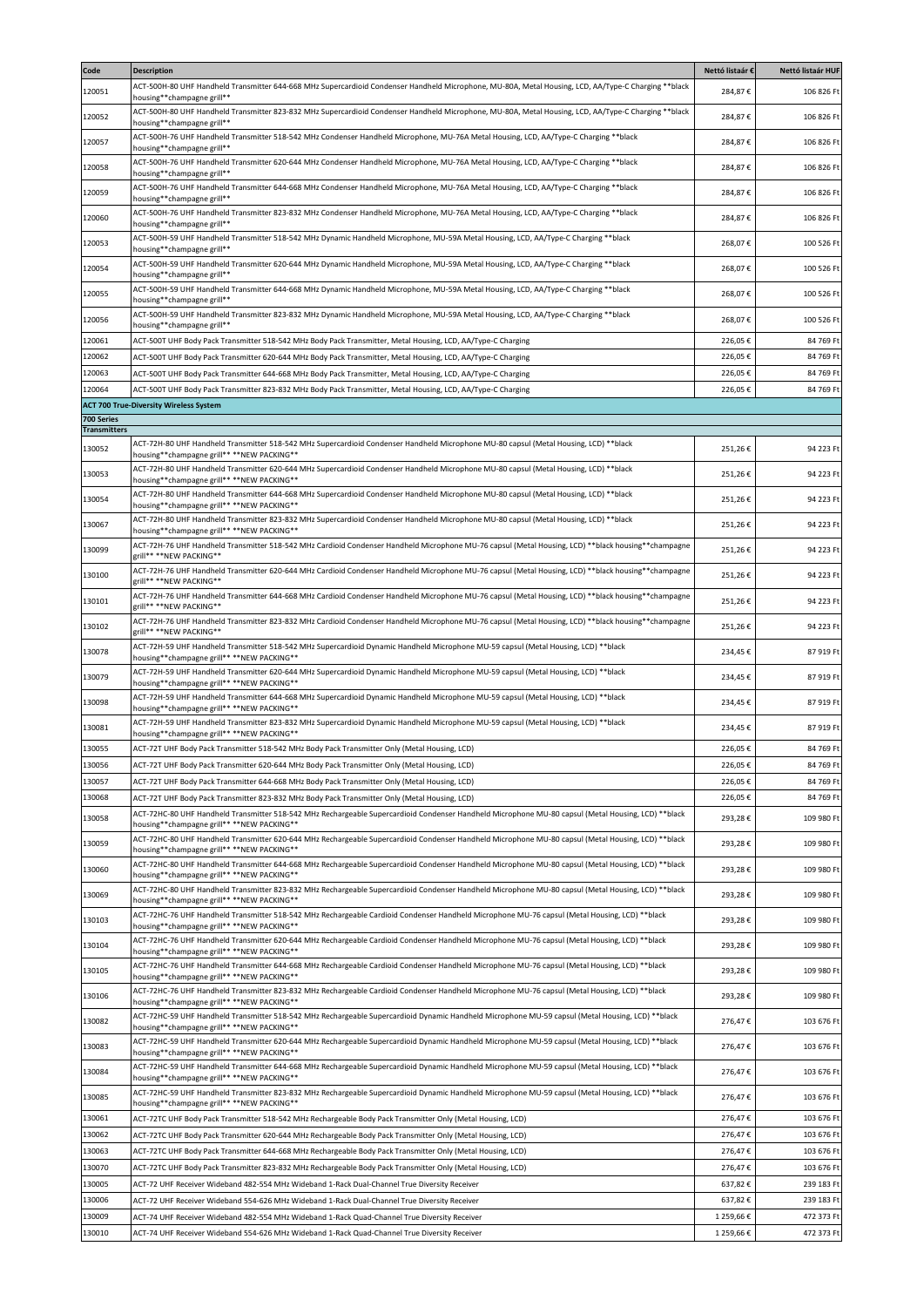| Code<br><b>DANTE™</b>           | <b>Description</b>                                                                                                                                                                                                                                        | Nettó listaár €    | Nettó listaár HUF        |
|---------------------------------|-----------------------------------------------------------------------------------------------------------------------------------------------------------------------------------------------------------------------------------------------------------|--------------------|--------------------------|
| 130086                          | ** ACT-72DNT UHF Receiver Wideband 482-554 MHz Wideband 1-Rack Dual-Channel True Diversity Receiver **incl. DANTE interface                                                                                                                               | 973,95€            | 365 231 Ft               |
| 130087                          | *** ACT-72DNT UHF Receiver Wideband 554-626 MHz Wideband 1-Rack Dual-Channel True Diversity Receiver **incl. DANTE interface                                                                                                                              | 973,95€            | 365 231 Ft               |
| 130088                          | ***ACT-72DNT UHF Receiver Wideband 626-698 MHz Wideband 1-Rack Dual-Channel True Diversity Receiver **incl. DANTE interface                                                                                                                               | 973,95€            | 365 231 Ft               |
| 130089                          | ACT-74DNT UHF Receiver Wideband 482-554 MHz Wideband 1-Rack Quad-Channel True Diversity Receiver **incl. DANTE interface**                                                                                                                                | 1595,80€           | 598 425 Ft               |
| 130090                          | ACT-74DNT UHF Receiver Wideband 554-626 MHz Wideband 1-Rack Quad-Channel True Diversity Receiver **incl. DANTE interface**                                                                                                                                | 1595,80€           | 598 425 Ft               |
| 130091                          | ACT-74DNT UHF Receiver Wideband 626-698 MHz Wideband 1-Rack Quad-Channel True Diversity Receiver **incl. DANTE interface**                                                                                                                                | 1595,80€           | 598 425 Ft               |
| 180073                          | 4MR727DANTE9 ACT-525/727 DANTE Module                                                                                                                                                                                                                     | 251,26€            | 94 223 Ft                |
| 180074<br><b>Transmitters</b>   | 4MR747DANTE9 ACT-545/747 DANTE Module                                                                                                                                                                                                                     | 293,28€            | 109 980 Ft               |
| 130013                          | ACT-70H UHF Handheld Transmitter 482-554 MHz Wideband Supercardioid Condenser Handheld Transmitter Microphone (LCD) **black housing**champagne<br>zrill** **NEW PACKING**                                                                                 | 301,68€            | 113 130 Ft               |
| 130014                          | ACT-70H UHF Handheld Transmitter 554-626 MHz Wideband Supercardioid Condenser Handheld Transmitter Microphone (LCD) **black housing**champagne<br>grill** **NEW PACKING**                                                                                 | 301,68€            | 113 130 Ft               |
| 130015                          | ACT-70H UHF Handheld Transmitter 626-698 MHz Wideband Supercardioid Condenser Handheld Transmitter Microphone (LCD) **black housing**champagne<br>zrill** **NEW PACKING**                                                                                 | 301,68€            | 113 130 Ft               |
| 130021                          | ACT-70HC UHF Handheld Transmitter 482-554 MHz Rechargeable Wideband Supercardioid Condenser Handheld Transmitter Microphone (LCD) **black<br>housing**champagne grill** **NEW PACKING**                                                                   | 335,29€            | 125 734 Ft               |
| 130022                          | ACT-70HC UHF Handheld Transmitter 554-626 MHz Rechargeable Wideband Supercardioid Condenser Handheld Transmitter Microphone (LCD) **black                                                                                                                 | 335,29€            | 125 734 Ft               |
| 130023                          | housing**champagne grill** **NEW PACKING**<br>ACT-70HC UHF Handheld Transmitter 626-698 MHz Rechargeable Wideband Supercardioid Condenser Handheld Transmitter Microphone (LCD) **black                                                                   | 335.29€            | 125 734 Ft               |
| 130017                          | housing**champagne grill** **NEW PACKING**<br>ACT-70T UHF Bodypack Transmitter 482-554 MHz Wideband Miniature Bodypack Transmitter with XLR connector                                                                                                     | 284.87€            | 106 826 Ft               |
| 130018                          | ACT-70T UHF Bodypack Transmitter 554-626 MHz Wideband Miniature Bodypack Transmitter with XLR connector                                                                                                                                                   | 284,87€            | 106 826 Ft               |
| 130019                          | ACT-70T UHF Bodypack Transmitter 626-698 MHz Wideband Miniature Bodypack Transmitter with XLR connector                                                                                                                                                   | 284,87€            | 106 826 Ft               |
| 130025                          | ACT-70TC UHF Bodypack Transmitter 482-554 MHz Rechargeable Wideband Miniature Bodypack Transmitter with XLR connector                                                                                                                                     | 318.49€            | 119 434 Ft               |
| 130026                          | ACT-70TC UHF Bodypack Transmitter 554-626 MHz Rechargeable Wideband Miniature Bodypack Transmitter with XLR connector                                                                                                                                     | 318.49€            | 119 434 Ft               |
| 130027                          | ACT-70TC UHF Bodypack Transmitter 626-698 MHz Rechargeable Wideband Miniature Bodypack Transmitter with XLR connector                                                                                                                                     | 318,49€            | 119 434 Ft               |
| 130107                          | ACT-700H UHF Handheld Transmitter 482-554 MHz Supercardioid Condenser Handheld Microphone, MU-80A, Metal Housing, LCD, AA/Type-C Charging **black<br>housing**champagne grill**                                                                           | 326,89€            | 122 584 Ft               |
| 130108                          | ACT-700H UHF Handheld Transmitter 554-626 MHz Supercardioid Condenser Handheld Microphone, MU-80A, Metal Housing, LCD, AA/Type-C Charging **black<br>housing**champagne grill**                                                                           | 326,89€            | 122 584 Ft               |
| 130109                          | ACT-700T UHF Body Pack Transmitter 482-554 MHz Body Pack Transmitter, Metal Housing, LCD, AA/Type-C Charging                                                                                                                                              | 310,08€            | 116 280 Ft               |
| 130110                          | ACT-700T UHF Body Pack Transmitter 554-626 MHz Body Pack Transmitter, Metal Housing, LCD, AA/Type-C Charging                                                                                                                                              | 310,08€            | 116 280 Ft               |
| <b>Digital Wireless 2.4 GHz</b> |                                                                                                                                                                                                                                                           |                    |                          |
| 150001                          | ACT-2401 2,4 GHz 1/2-Rack Single-Channel Digital Receiver                                                                                                                                                                                                 | 200,84€            | 75 315 Ft                |
| 150002                          | ACT-2402 2,4 GHz 1/2-Rack Double-Channel Digital Receiver                                                                                                                                                                                                 | 377,31€            | 141 491 Ft               |
| 150010                          | ACT-2412A 2,4 GHz Full-Rack Double-Channel Digital Receiver with removable antennas                                                                                                                                                                       | 452,94€            | 169 853 Ft               |
| 150007                          | ACT-2414A 2,4 GHz Full-Rack Quad-Channel Digital Receiver with removable antennas                                                                                                                                                                         | 839,50€            | 314 813 Ft               |
| 150011                          | ** ACT-24H-80 Handheld Transmitter 2,4 GHz Digital Handheld Transmitter **black housing**champagne grill **                                                                                                                                               | 167,23€            | 62 711 Ft                |
| 150012                          | **llack-D9 Handheld Transmitter 2,4 GHz Digital Handheld Transmitter **black housing**champagne grill                                                                                                                                                     | 150,42€            | 56 408 Ft                |
| 150013<br>150009                | ACT-24T Pocket Transmitter 2,4 GHz Digital Pocket Transmitter<br>**RCT-24HC-59 Handheld Transmitter 2,4 GHz Rechargeable Handheld Transmitter, MU-59 capsule **black housing**champagne grill**                                                           | 150,42€<br>175,63€ | 56 408 Ft<br>65 861 Ft   |
| 150003                          | 4** ACT-24HC-80 Handheld Transmitter 2,4 GHz Rechargeable Handheld Transmitter **black housing**champagne grill                                                                                                                                           | 192,44€            | 72 165 Ft                |
| 150004                          | ACT-24TC Pocket Transmitter 2,4 GHz Rechargeable Pocket Transmitter                                                                                                                                                                                       | 167,23€            | 62 711 Ft                |
| 150014                          | 4CT-240H-80 Handheld Transmitter 2,4 GHz Metal Housing, LED, AA/Type-C Charging, MU-80A **black housing**champagne grill**                                                                                                                                | 209,24€            | 78 465 Ft                |
| 150015                          | **Inference Handheld Transmitter 2,4 GHz Metal Housing, LED, AA/Type-C Charging, MU-76A **black housing**champagne grill**                                                                                                                                | 209,24€            | 78 465 Ft                |
| 150016                          | **IDE-240H-59 Handheld Transmitter 2,4 GHz Metal Housing, LED, AA/Type-C Charging, MU-59A **black housing**champagne grill**                                                                                                                              | 192,44€            | 72 165 Ft                |
| 150017                          | ACT-240T Pocket Transmitter 2,4 GHz LED, AA/Type-C Charging                                                                                                                                                                                               | 192,44€            | 72 165 Ft                |
| 150005                          | MT-24 Plug-on Transmitter 2,4 GHz Rechargeable Plug-on Transmitter incl. 3,5mm to 6,3 mm adaptor                                                                                                                                                          | 192,44€            | 72 165 Ft                |
| 150008                          | ACT-24R Digital UHF Bodypack Receiver 2,4 GHz plastic housing, LCD-display                                                                                                                                                                                | 167,23€            | 62 711 Ft                |
| <b>Digital Wireless 5.8 GHz</b> |                                                                                                                                                                                                                                                           |                    |                          |
| 150101                          | ACT-5801 Single Channel Reciver 5,8 GHz 1/2-Rack Single-Channel Digital Receiver                                                                                                                                                                          | 200,84€            | 75 315 Ft                |
| 150102                          | ACT-5802 Double Channel Receiver 5,8 GHz 1/2-Rack Double-Channel Digital Receiver                                                                                                                                                                         | 377,31€            | 141 491 Ft               |
| 150110                          | ACT-5812A Double-Channel Digital Receiver 5,8 GHz, Full-Rack, with removable antennas                                                                                                                                                                     | 452.94€            | 169 853 Ft               |
| 150111                          | ACT-5814A Quad-Channel Digital Receiver 5,8 GHz, Full-Rack, with removable antennas                                                                                                                                                                       | 839,50€<br>167.23€ | 314 813 Ft<br>62 711 Ft  |
| 150103<br>150104                | 4*ACT-58H-80 Handheld Transmitter 5,8 GHz Digital Handheld Transmitter, MU-80 capsule **black housing**champagne grill**<br>**lack-59 Handheld Transmitter 5,8 GHz Digital Handheld Transmitter, MU-59 dynamic capsule **black housing**champagne grill** | 158,82€            | 59 558 Ft                |
| 150105                          | ACT-58T Pocket Transmitter 5,8 GHz Digital Pocket Transmitter                                                                                                                                                                                             | 150,42€            | 56 408 Ft                |
| 150106                          | ACT-58HC-80 Handheld Transmitter 5,8 GHz Rechargeable Handheld Transmitter **black housing**champagne grill**                                                                                                                                             | 192,44€            | 72 165 Ft                |
| 150107                          | 4*Net-59 Handheld Transmitter 5,8 GHz Rechargeable Handheld Transmitter, MU-59 capsul **black housing**champagne grill**                                                                                                                                  | 175,63€            | 65 861 Ft                |
| 150108                          | ACT-58TC Pocket Transmitter 5,8 GHz Rechargeable Pocket Transmitter                                                                                                                                                                                       | 167,23€            | 62 711 Ft                |
| 150113                          | ACT-580H-80 Handheld Transmitter 5,8 GHz Metal Housing, LED, AA/Type-C Charging, MU-80A **black housing**champagne grill**                                                                                                                                | 209,24€            | 78 465 Ft                |
| 150114                          | **IDE-580H-76 Handheld Transmitter 5,8 GHz Metal Housing, LED, AA/Type-C Charging, MU-76A **black housing**champagne grill**                                                                                                                              | 209,24€            | 78 465 Ft                |
| 150115                          | **Inference of the S80H-59 Handmed Transmitter 5,8 GHz Metal Housing, LED, AA/Type-C Charging, MU-59A **black housing**champagne grill**                                                                                                                  | 192,44€            | 72 165 Ft                |
| 150116                          | ACT-580T Pocket Transmitter 5,8 GHz LED, AA/Type-C Charging                                                                                                                                                                                               | 192,44€            | 72 165 Ft                |
| 150109                          | MT-58 Plug-on Transmitter 5,8 GHz Rechargeable Plug-on Transmitter incl. 3,5mm to 6,3 mm adaptor                                                                                                                                                          | 242,86€            | 91 073 Ft                |
| 150112                          | TA-58 Digital Plug-on Transmitter 5.8 GHz Rechargeable Digital Plug-on Transmitter XLR                                                                                                                                                                    | 335,29€            | 125 734 Ft               |
|                                 | <b>Digital UHF wireless systems</b>                                                                                                                                                                                                                       |                    |                          |
| 140046                          | ACT-818 Digital UHF Receiver 482-554 MHz 1/2-Rack Single-Channel Encrypted Digital Receiver 72 MHz Wideband                                                                                                                                               | 696,64€            | 261 240 Ft               |
| 140078<br>140079                | ACT-818 Digital UHF Receiver 554-626 MHz 1/2-Rack Single-Channel Encrypted Digital Receiver 72 MHz Wideband                                                                                                                                               | 696,64€<br>696,64€ | 261 240 Ft<br>261 240 Ft |
| 140072                          | ACT-818 Digital UHF Receiver 823-832 MHz 1/2-Rack Single-Channel Encrypted Digital Receiver 9 MHz Narrowband<br>ACT-828 Digital UHF Receiver 482-554 MHz Full-Rack Dual-Channel Encrypted Digital Receiver 72 MHz Wideband                                | 1 360,50€          | 510 188 Ft               |
| 140073                          | ACT-828 Digital UHF Receiver 554-626 MHz Full-Rack Dual-Channel Encrypted Digital Receiver 72 MHz Wideband                                                                                                                                                | 1 360,50€          | 510 188 Ft               |
| 140068                          | ACT-848 Digital UHF Receiver 482-554 MHz Full-Rack 4-Channel Encrypted Digital Receiver 72 MHz Wideband                                                                                                                                                   | 2 268,07€          | 850 526 Ft               |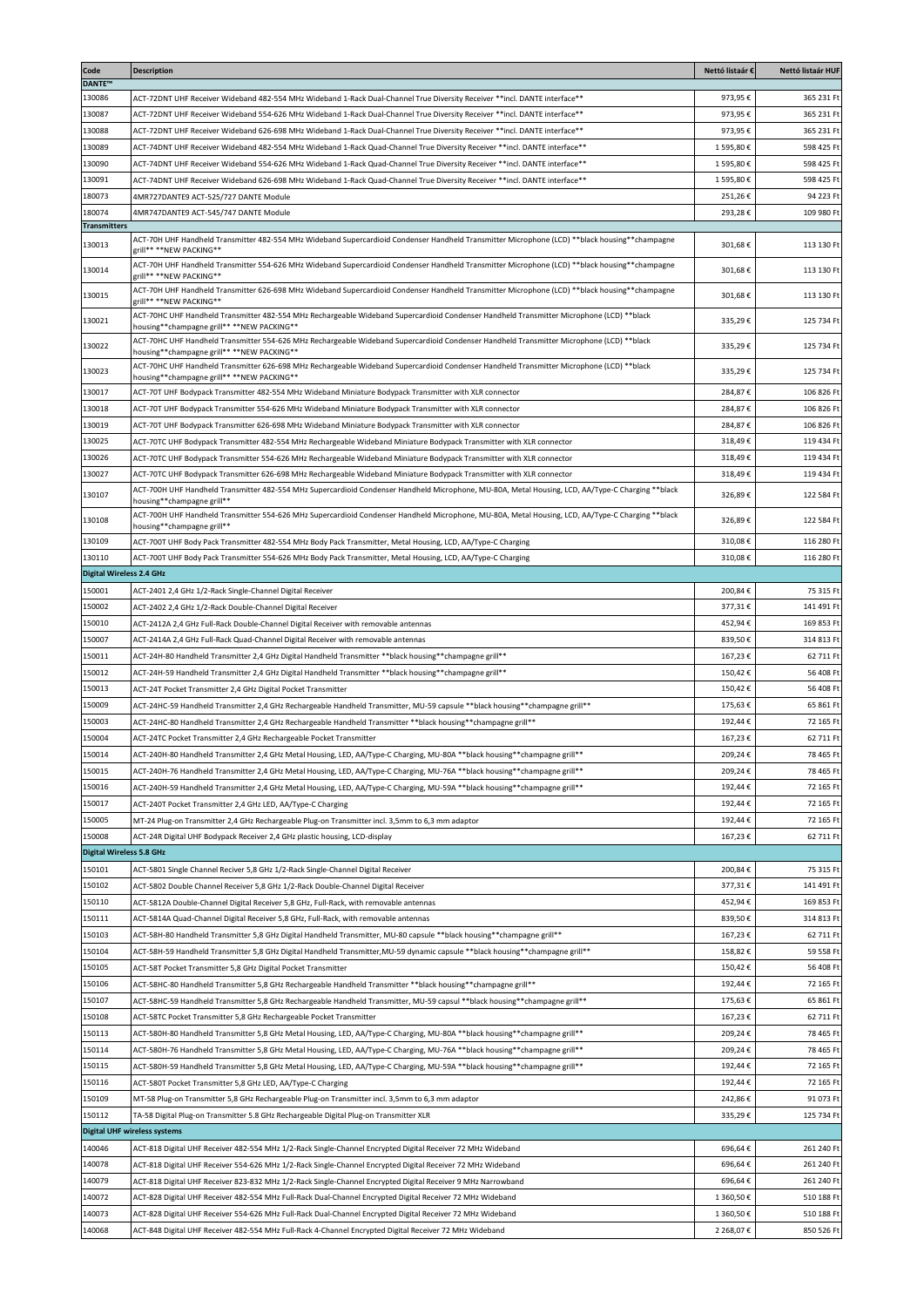| Code                          | <b>Description</b>                                                                                                                                                                                                                                                                 | Nettó listaár €      | Nettó listaár HUF         |
|-------------------------------|------------------------------------------------------------------------------------------------------------------------------------------------------------------------------------------------------------------------------------------------------------------------------------|----------------------|---------------------------|
| 140069                        | ACT-848 Digital UHF Receiver 554-626 MHz Full-Rack 4-Channel Encrypted Digital Receiver 72 MHz Wideband                                                                                                                                                                            | 2 268.07€            | 850 526 Ft                |
| <b>DANTE™</b>                 |                                                                                                                                                                                                                                                                                    |                      |                           |
| 140066                        | ACT-828DNT Digital UHF Receiver 482-554 MHz Full-Rack Dual-Channel Encrypted Digital Receiver 72 MHz Wideband **incl. DANTE interface**                                                                                                                                            | 1780,67€             | 667 751 Ft                |
| 140067<br>140064              | ACT-828DNT Digital UHF Receiver 554-626 MHz Full-Rack Dual-Channel Encrypted Digital Receiver 72 MHz Wideband **incl. DANTE interface**<br>ACT-848DNT Digital UHF Receiver 482-554 MHz Full-Rack Quad-Channel Encrypted Digital Receiver 72 MHz Wideband **incl. DANTE interface** | 1780,67€<br>2688.24€ | 667 751 Ft<br>1008 090 Ft |
| 140065                        |                                                                                                                                                                                                                                                                                    | 2688.24€             | 1 008 090 Ft              |
| 180075                        | **ACT-848DNT Digital UHF Receiver 554-626 MHz Full-Rack Dual-Channel Encrypted Digital Receiver 72 MHz Wideband **incl. DANTE interface<br>4MR828DANTEQ ACT-828 DANTE Module                                                                                                       | 251,26€              | 94 223 Ft                 |
| 180076                        | 4MR848DANTE9 ACT-848 DANTE Module                                                                                                                                                                                                                                                  | 293,28€              | 109 980 Ft                |
| AVB™                          |                                                                                                                                                                                                                                                                                    |                      |                           |
| 140032                        | ACT-828AVB Digital UHF Receiver 540-604 MHz Full-Rack Dual-Channel Encrypted Digital Receiver 64 MHz Wideband **incl. AVB interface**                                                                                                                                              | 1847,90€             | 692 963 Ft                |
| 140033                        | ACT-828AVB Digital UHF Receiver 636-700 MHz Full-Rack Dual-Channel Encrypted Digital Receiver 64 MHz Wideband **incl. AVB interface**                                                                                                                                              | 1847,90€             | 692 963 Ft                |
| 140036                        | ACT-848AVB Digital UHF Receiver 540-604 MHz Full-Rack Dual-Channel Encrypted Digital Receiver 64 MHz Wideband **incl. AVB interface**                                                                                                                                              | 3 108.40€            | 1 165 650 Ft              |
| 140037                        | *** ACT-848AVB Digital UHF Receiver 636-700 MHz Full-Rack Dual-Channel Encrypted Digital Receiver 64 MHz Wideband **incl. AVB interface                                                                                                                                            | 3 108.40€            | 1 165 650 Ft              |
| <b>Transmitters</b><br>140048 | ACT-80H-90 Digital Handheld Trans. 482-554 MHz Digital Encrypted Handheld Transmitter, 72 MHz **black housing**champagne grill** **NEW PACKING**                                                                                                                                   | 545,38€              | 204 518 Ft                |
| 140049                        | ACT-80H-90 Digital Handheld Trans. 554-626 MHz Digital Encrypted Handheld Transmitter, 72 MHz **black housing**champagne grill** **NEW PACKING**                                                                                                                                   | 545,38€              | 204 518 Ft                |
| 140058                        | ACT-80H-70 Digital Handheld Trans. 482-554 MHz Digital Encrypted Handheld Transmitter, 72 MHz **black housing**champagne grill** **NEW PACKING**                                                                                                                                   | 503,36€              | 188 760 Ft                |
| 140059                        | ACT-80H-70 Digital Handheld Trans. 554-626 MHz Digital Encrypted Handheld Transmitter, 72 MHz **black housing**champagne grill** **NEW PACKING**                                                                                                                                   | 503,36€              | 188 760 Ft                |
| 140056                        | **SOH-59 Digital Handheld Trans. 482-554 MHz Digital Encrypted Handheld Transmitter, 72 MHz **black housing**champagne grill** **NEW PACKING**                                                                                                                                     | 503,36€              | 188 760 Ft                |
| 140057                        | ACT-80H-59 Digital Handheld Trans. 554-626 MHz Digital Encrypted Handheld Transmitter, 72 MHz **black housing**champagne grill** **NEW PACKING**                                                                                                                                   | 503,36€              | 188 760 Ft                |
|                               |                                                                                                                                                                                                                                                                                    |                      |                           |
| 140052                        | ACT-80HC-90 Handheld Transmitter 482-554 MHz Rechargeable Digital Encrypted HandheldTrans 72MHz **black housing**champagne grill** **NEW PACKING**                                                                                                                                 | 587,39€              | 220 271 Ft                |
| 140053                        | ACT-80HC-90 Handheld Transmitter 554-626 MHz Rechargeable Digital Encrypted HandheldTrans 72MHz **black housing**champagne grill** **NEW PACKING**                                                                                                                                 | 587,39€              | 220 271 Ft                |
| 140062                        | ACT-80HC-70 Handheld Transmitter 482-554 MHz Rechargeable Digital Encrypted HandheldTrans 72MHz **black housing**champagne grill** **NEW PACKING**                                                                                                                                 | 545,38€              | 204 518 Ft                |
| 140063                        | ACT-80HC-70 Handheld Transmitter 554-626 MHz Rechargeable Digital Encrypted HandheldTrans 72MHz **black housing**champagne grill** **NEW PACKING**                                                                                                                                 | 545,38€              | 204 518 Ft                |
| 140060                        | ACT-80HC-59 Handheld Transmitter 482-554 MHz Rechargeable Digital Encrypted HandheldTrans 72MHz **black housing**champagne grill** **NEW PACKING**                                                                                                                                 | 545,38€              | 204 518 Ft                |
| 140061                        | ACT-80HC-59 Handheld Transmitter 554-626 MHz Rechargeable Digital Encrypted HandheldTrans 72MHz **black housing**champagne grill** **NEW PACKING**                                                                                                                                 | 545,38€              | 204 518 Ft                |
| 140050                        | ACT-80T UHF Bodypack Transmitter 482-554 MHz Digital Encrypted Bodypack Transmitter                                                                                                                                                                                                | 503,36€              | 188 760 Ft                |
| 140051                        | ACT-80T UHF Bodypack Transmitter 554-626 MHz Digital Encrypted Bodypack Transmitter                                                                                                                                                                                                | 503,36€              | 188 760 Ft                |
| 140054                        | ACT-80TC Bodypack Transmitter 482-554 MHz Rechargeable Digital Encrypted Bodypack Transmitter, 72 MHz                                                                                                                                                                              | 545,38€              | 204 518 Ft                |
| 140055                        | ACT-80TC Bodypack Transmitter 554-626 MHz Rechargeable Digital Encrypted Bodypack Transmitter, 72 MHz                                                                                                                                                                              | 545,38€              | 204 518 Ft                |
| 140074                        | ACT-800H-80 Digital Handheld Trans. 482-554 MHz Metal Housing, LED, AA/Type-C Charging, MU-80A **black housing**champagne grill**                                                                                                                                                  | 536,97€              | 201 364 Ft                |
| 140075                        | ** ACT-800H-80 Digital Handheld Trans. 554-626 MHz Metal Housing, LED, AA/Type-C Charging, MU-80A **black housing**champagne grill**                                                                                                                                               | 536,97€              | 201 364 Ft                |
| 140080                        | ** ACT-800H-76 Digital Handheld Trans. 482-554 MHz Metal Housing, LED, AA/Type-C Charging, MU-76A **black housing**champagne grill**                                                                                                                                               | 536,97€              | 201 364 Ft                |
| 140081                        | 4** ACT-800H-76 Digital Handheld Trans. 554-626 MHz Metal Housing, LED, AA/Type-C Charging, MU-76A **black housing**champagne grill                                                                                                                                                | 536,97€              | 201 364 Ft                |
| 140082                        | **Illet ACT-800H-59 Digital Handheld Trans. 482-554 MHz Metal Housing, LED, AA/Type-C Charging, MU-59A **black housing**champagne grill**                                                                                                                                          | 520,17€              | 195 064 Ft                |
| 140083                        | ACT-800H-59 Digital Handheld Trans. 554-626 MHz Metal Housing, LED, AA/Type-C Charging, MU-59A **black housing**champagne grill**                                                                                                                                                  | 520,17€              | 195 064 Ft                |
| 140076                        | ACT-800T UHF Bodypack Transmitter 482-554 MHz LED, AA/Type-C Charging                                                                                                                                                                                                              | 528,57€              | 198 214 Ft                |
| 140077                        | ACT-800T UHF Bodypack Transmitter 554-626 MHz LED, AA/Type-C Charging                                                                                                                                                                                                              | 528,57€              | 198 214 Ft                |
| 140070                        | TA-80 Digital Plug-on Transmitter 482-554 MHz Rechargeable Digital Plug-on Transmitter                                                                                                                                                                                             | 789,08€              | 295 905 Ft                |
| 140071                        | TA-80 Digital Plug-on Transmitter 554-626 MHz Rechargeable Digital Plug-on Transmitter                                                                                                                                                                                             | 789,08€              | 295 905 Ft                |
| 140026                        | ACT-80R Digital UHF Bodypack Receiver 540-604 MHz with camera fastener clamp                                                                                                                                                                                                       | 394,12€              | 147 795 Ft                |
| 140027                        | ACT-80R Digital UHF Bodypack Receiver 636-700 MHz with camera fastener clamp                                                                                                                                                                                                       | 394,12€              | 147 795 Ft                |
| 310011                        | ACT-80 Digital UHF ENG receiver 540-604 MHz                                                                                                                                                                                                                                        | 503,36€              | 188 760 Ft                |
| 310012                        | ACT-80 Digital UHF ENG receiver 636-700 MHz                                                                                                                                                                                                                                        | 503,36€              | 188 760 Ft                |
|                               | Assessories for Wireless Systems and Antenna Systems                                                                                                                                                                                                                               |                      |                           |
| 180001                        | AD-12 Passive Antenna Divider/Combiner                                                                                                                                                                                                                                             | 74,79€               | 28 046 Ft                 |
| 180002                        | AD-708 Antenna Divider System Wideband 4-Ch. Auto Gain-Control Antenna Divider System                                                                                                                                                                                              | 721,85€              | 270 694 Ft                |
| 180062                        | AD-702 Automatic Antenna Gain Controller                                                                                                                                                                                                                                           | 125,21€              | 46 954 Ft                 |
| 180004                        | AD-90A Amplifier 470-960 MHz UHF Wideband High Power Amplifier                                                                                                                                                                                                                     | 545,38€              | 204 518 Ft                |
| 180005                        | AD-90S UHF Splitter 470-960 MHz UHF Wideband High Power 4-channel Splitter                                                                                                                                                                                                         | 612,61€              | 229 729 Ft                |
| 180006                        | AD-808 UHF Antenna Combiner 470-960 MHz UHF 4-channel Active Antenna Combiner half-rack size                                                                                                                                                                                       | 394,12€              | 147 795 Ft                |
| 180054                        | AT-24 Uni-Directional Antenna 2,4 GHz                                                                                                                                                                                                                                              | 242,86€              | 91 073 Ft                 |
| 180070                        | AT-58 Uni-Directional Antenna 5,8 GHz                                                                                                                                                                                                                                              | 276,47€              | 103 676 Ft                |
| 180007                        | AT-70 Antenna 620-960 MHz UHF Ground Plane Antenna                                                                                                                                                                                                                                 | 125,21€              | 46 954 Ft                 |
| 180008                        | AT-70W Omni-Directional Antenna 470-1000 MHz Omni-Directional Antenna w/ built-in booster for wideband application                                                                                                                                                                 | 251,26€              | 94 223 Ft                 |
| 180009                        | AT-90W Uni-Directional Antenna 470-1000 MHz Uni-Directional Wideband Antenna w/ Build-in booster                                                                                                                                                                                   | 276,47€              | 103 676 Ft                |
| 180010                        | AT-100 Wideband Antenna 470-1000 MHz Wideband Circularly Polarized Antenna                                                                                                                                                                                                         | 688,24€              | 258 090 Ft                |
| 180031                        | MS-10 Wall-mounting Rack for ground plane antenna AT-70                                                                                                                                                                                                                            | 21,01€               | 7879Ft                    |
| 180011                        | MS-90 Wall-mounting Rack for directional wideband antenna AT-90W and AT-70W                                                                                                                                                                                                        | 57,98€               | 21 743 Ft                 |
| 180055                        | MPB-24 Antenna Booster 2,4 GHz                                                                                                                                                                                                                                                     | 125,21€              | 46 954 Ft                 |
| 180014                        | MPB-30 Auto Gain Controlled Antenna Booster                                                                                                                                                                                                                                        | 209,24€              | 78 465 Ft                 |
| 180069                        | MPB-58 Antenna Booster 5,8 GHz                                                                                                                                                                                                                                                     | 125,21€              | 46 954 Ft                 |
| 180053                        | MT-24A Wireless Interlinking Transmitter                                                                                                                                                                                                                                           | 276,47€              | 103 676 Ft                |
| 180036                        | MT-92A Wireless Interlinking Transmitter 518-542 MHz                                                                                                                                                                                                                               | 368,91€              | 138 341 Ft                |
| 180037                        | MT-92A Wireless Interlinking Transmitter 620-644 MHz                                                                                                                                                                                                                               | 368,91€              | 138 341 Ft                |
| 180038                        | MT-92A Wireless Interlinking Transmitter 644-668 MHz                                                                                                                                                                                                                               | 368,91€              | 138 341 Ft                |
| 180017                        | MT-92A Wireless Interlinking Transmitter 823-832 MHz                                                                                                                                                                                                                               | 368,91€              | 138 341 Ft                |
| 180019                        | FB-70 Front Mount Antenna Bracket                                                                                                                                                                                                                                                  | 74,79€               | 28 046 Ft                 |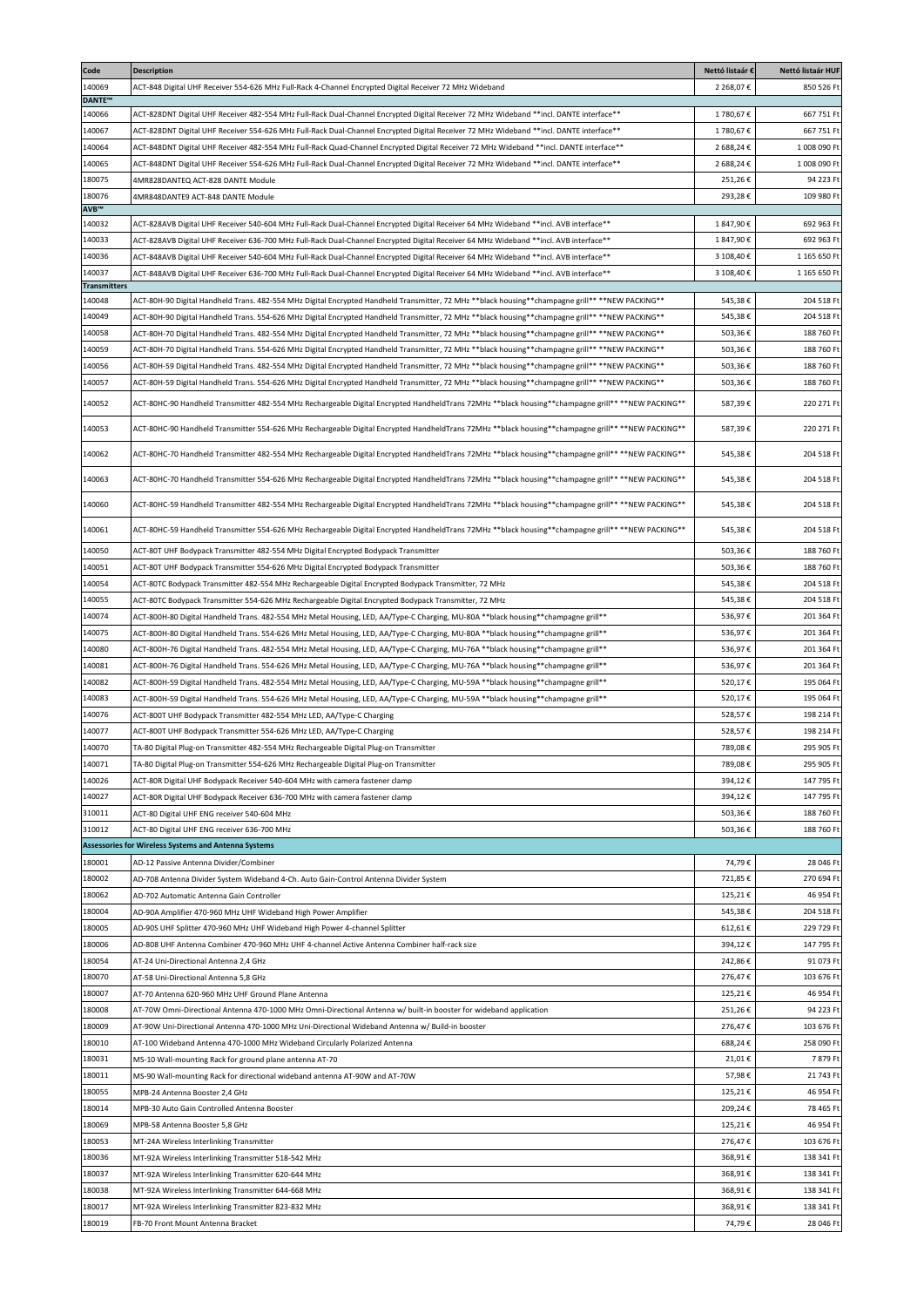| Code                                | <b>Description</b>                                                                                                                                            | Nettó listaár € | Nettó listaár HUF |
|-------------------------------------|---------------------------------------------------------------------------------------------------------------------------------------------------------------|-----------------|-------------------|
| 180020                              | B-71 Metal Rack-mount Ears for Single Half-rack ACT Receiver (1-pair)                                                                                         | 37,82€          | 14 183 Ft         |
| 180021                              | FB-72 Metal Rack-mount Ears for Dual Half-rack ACT Receivers (1-pair)                                                                                         | 29,41€          | 11 029 Ft         |
| 180022                              | FBC-71 Rear-to-front Converter Cables for ACT Receivers (1-pair)                                                                                              | 29,41€          | 11 029 Ft         |
| 180079                              | FBC-72 Rear-to-front Converter Cables GHz for ACT 2400/5800 Receivers (1-pair)                                                                                | 29,41€          | 11 029 Ft         |
| 180041                              | Antennacable 3 m RG 58 TNC/TNC                                                                                                                                | 46,22€          | 17 333 Ft         |
| 180042                              | Antennacable 5 m RG 58 TNC/TNC                                                                                                                                | 49,58€          | 18 593 Ft         |
| 180027                              | 2FA029 Connecting Antenna Cable                                                                                                                               | 24,37€          | 9 139 Ft          |
| 180043                              | Antennacable 10 m Aircell 7 TNC/TNC                                                                                                                           | 88,24€          | 33 090 Ft         |
| 180044                              | Antennacable 15 m Aircell 7 TNC/TNC                                                                                                                           | 113,45€         | 42 544 Ft         |
| 180045                              | Antennacable 20 m Aircell 7 TNC/TNC                                                                                                                           | 133,61€         | 50 104 Ft         |
| 180051                              | MG-ATNCBNC-FF antenna coupler TNC-jack on BNC-jack, 2pcs                                                                                                      | 11,68€          | 4 380 F           |
|                                     |                                                                                                                                                               |                 |                   |
| 180052                              | MG-ATNCBNC-FF antenna coupler BNC-jack on TNC-jack (2 pcs)                                                                                                    | 11,68€          | 4 380 Ft          |
| 180050                              | MG-ATNC-FF antenna coupler TNC-jack on TNC-jack, 2pcs                                                                                                         | 24,37€          | 9 139 Ft          |
| 180061                              | MP-8 Single Transmitter Charger Station                                                                                                                       | 66,39€          | 24 896 F          |
| 180067                              | MP-8T Single Transmitter Charger Station for TA-80 plug on transmitter                                                                                        | 41,18€          | 15 443 Ft         |
| 180046                              | MP-20 Double Battery Charger Station for 2XA030 Li-Io batteries incl. EU switching power supply                                                               | 54,62€          | 20 483 Ft         |
| 180068                              | MP-24 Single Transmitter Charger Station for MT-24 and MT-58                                                                                                  | 41,18€          | 15 443 Ft         |
| 180023                              | MP-80 Transmitter Charger Station 3 in 1                                                                                                                      | 108,40€         | 40 650 Ft         |
| 180026                              | 2XA030 Rechargeable Replacement Battery for Handheld and Bodypack Transmitter Lithium 1CR18500 3,7V                                                           | 21,01€          | 7879Ft            |
| 180024                              | MD-20 Microphone Holder (Fits all wireless handheld transmitters)                                                                                             | 12,52€          | 4 695 Ft          |
| 180025                              | MIPRO DVU Receivers PC Management Software                                                                                                                    | 150,42€         | 56 408 Ft         |
| 180048                              | 2JA097 soft bag                                                                                                                                               | 21,01€          | 7879F             |
| 180056                              | hard bag                                                                                                                                                      | 24,37€          | 9 139 Ft          |
| 180057                              | soft bag for pocket transmitter                                                                                                                               | 21,01€          | 7879F             |
| 180049                              | 2FA020 Connecting Cable MP-80                                                                                                                                 | 4,20€           | 1575F             |
| 180058                              | MD-10 Microphone Holder (4MD7001) Fits all corded microphones                                                                                                 | 10,08€          | 3780F             |
| 180059                              | MN-20 microphone holder with necklace for ACT handheld transmitter                                                                                            | 41,18€          | 15 443 F          |
| 180064                              | MN-30 neck loop holding kit for ACT bodypack transmitter                                                                                                      | 24,37€          | 9 139 F           |
| 180065                              | NL-30 neck loop for MN-30 holding kit                                                                                                                         | 2,44€           | 915 Ft            |
| 180066                              |                                                                                                                                                               | 2,44€           | 915 Ft            |
| 180060                              | NL-24 neck loop for ACT-24R (2JA105)                                                                                                                          | 251,26€         | 94 223 Ft         |
|                                     | MES-100 WebMote Bridge                                                                                                                                        |                 |                   |
| 180063                              | MPC-100 Rackmount Power Supply Organizer for up to 5 power supplies                                                                                           | 234,45€         | 87 919 Ft         |
|                                     | In-Ear Monitoring Systems, UHF                                                                                                                                |                 |                   |
| 510002                              | MI-909R Bodypack Receiver 480-544 MHz Digital UHF Stereo Bodypack Receiver                                                                                    | 469,75€         | 176 156 Ft        |
| 510005                              | MI-909T Digital UHF Stereo Transmitter480-544 MHz                                                                                                             | 486,55 €        | 182 456 Ft        |
| 510007                              | MI-58R Bodypack Receiver 5,8 GHz Digital Stereo Bodypack Receiver incl. E-8S Standard In-Ear Phones                                                           | 167,23€         | 62 711 Ft         |
| 510008                              | MI-58T Digital Stereo Transmitter 5,8 GHz Digital Stereo Transmitter                                                                                          | 276,47€         | 103 676 Ft        |
| 510009                              | MI-58T Digital Stereo Transmitter 5,8 GHz (DANTE) Digital Stereo Transmitter with DANTE-Interface                                                             | 444,54€         | 166 703 F         |
| 510015                              | E-8P Professional Standard In-Ear Earphones (1 pair)                                                                                                          | 150,42€         | 56 408 Ft         |
| 510016                              | E-8S Professional In-Ear Earphones (1 pair)                                                                                                                   | 66,39€          | 24 896 Ft         |
| 570901                              | MI-909RT Set 480-544 MHz 1 x MI-909R Digital UHF Stereo Bodypack Receiver 1 x MI-909T Digital UHF Stereo Transmitter                                          | 948,74€         | 355 778 Ft        |
| 570501                              | MI-58RT Set 5,8 GHz 1 x MI-58R Digital Stereo Bodypack Receiver 1 x MI-58T Digital Stereo Transmitter,1 x E-8S Ear Phones 1 x MP-8 charging station           | 486,55 €        | 182 456 Ft        |
| 570502                              | MI-58RTD Set 5,8 GHz (DANTE) 1 x MI-58R Digital Stereo Bodypack Receiver (DANTE) 1 x MI-58T Digital Stereo Transmitter, 1 x E-8S Ear Phones 1 x MP-8 charging | 654,62€         | 245 483 Ft        |
|                                     | station                                                                                                                                                       |                 |                   |
| <b>Portable &amp; ENG receivers</b> |                                                                                                                                                               |                 |                   |
| 310008                              | MR-90B Portable UHF ENG receiver 518-542 MHz                                                                                                                  | 377,31€         | 141 491 Ft        |
| 310009                              | MR-90B Portable UHF ENG receiver 620-644 MHz                                                                                                                  | 377,31€         | 141 491 Ft        |
| 310010                              | MR-90B Portable UHF ENG receiver 644-668 MHz                                                                                                                  | 377,31€         | 141 491 Ft        |
| 310002                              | MR-90B Portable UHF ENG receiver 823-832 MHz                                                                                                                  | 377,31€         | 141 491 Ft        |
| 310003                              | MR-90S15 Sony Adapter 15-pin Socket Interface for MR-90                                                                                                       | 49,58€          | 18 593 Ft         |
| 310004                              | MR-90S25 Ikegami Adapter 25-pin Socket Interface for MR-90                                                                                                    | 49,58€          | 18 593 Ft         |
| 310005                              | MR-90SB Battery Pack for MR-90                                                                                                                                | 79,83€          | 29 936 Ft         |
| 310006                              | MR-90SC Accessory shoe mounting fastener for MR-90                                                                                                            | 46,22€          | 17 333 Ft         |
| 310007                              | MJ-90 Power Cord for SONY Camcorder (Hirose Connector)                                                                                                        | 57,98€          | 21 743 Ft         |
| 310011                              | ACT-80 Digital UHF ENG receiver 540-604 MHz                                                                                                                   | 503,36€         | 188 760 Ft        |
| 310012                              | ACT-80 Digital UHF ENG receiver 636-700 MHz                                                                                                                   | 503,36€         | 188 760 Ft        |
|                                     | <b>ACT-80R Digital UHF Bodypack Receiver</b>                                                                                                                  |                 |                   |
| 140026                              |                                                                                                                                                               | 394,12€         | 147 795 Ft        |
| 140027                              | ACT-80R Digital UHF Bodypack Receiver 540-604 MHz with camera fastener clamp                                                                                  | 394,12€         |                   |
|                                     | ACT-80R Digital UHF Bodypack Receiver 636-700 MHz with camera fastener clamp<br><b>Translation &amp; Tour Guide Systems</b>                                   |                 | 147 795 Ft        |
|                                     |                                                                                                                                                               |                 |                   |
| 410001                              | MTG-100R Digital Portable Mini Receiver                                                                                                                       | 209,24€         | 78 465 Ft         |
| 410002                              | MTG-100T Digital Portable Mini Transmitter                                                                                                                    | 234,45€         | 87 919 Ft         |
| 410003                              | MTG-100Ra Digital Portable Mini Receiver                                                                                                                      | 200,84€         | 75 315 Ft         |
| 410004                              | MTG-100Ta Digital Portable Mini Transmitter                                                                                                                   | 217,65€         | 81 619 Ft         |
| 410005                              | MTG-100Ha-80 Digital Portable Handheld Transmitter                                                                                                            | 251,26€         | 94 223 Ft         |
| 410013                              | MTG-100Ha-76 Digital Portable Handheld Transmitter with most sensitive MU-76 capsule                                                                          | 251,26€         | 94 223 Ft         |
| 410006                              | MTS-100 Digital Stationary Transmitter Modular design for easy set-up, operation and maintenance, Bright LED channel display                                  | 335,29€         | 125 734 Ft        |
| 410007                              | MTG-100C-4 4-Slot Storage and Charger Carry Case 4 slots for transmitter/receiver storage and charging                                                        | 158,82€         | 59 558 Ft         |
| 410008                              | MTG-100C-12 12-Slot Storage and Charger Carry Case 12 slots for transmitter/receiver storage and charging                                                     | 839,50€         | 314 813 Ft        |
| 410009                              | MTG-100C-28 28-Slot Storage and Charger Carry Case 28 slots for transmitter/receiver storage and charging                                                     | 1 385,71 €      | 519 641 Ft        |
| 410010                              | MTG-100CR-16 16 slot rack mount charger                                                                                                                       | 721,85€         | 270 694 Ft        |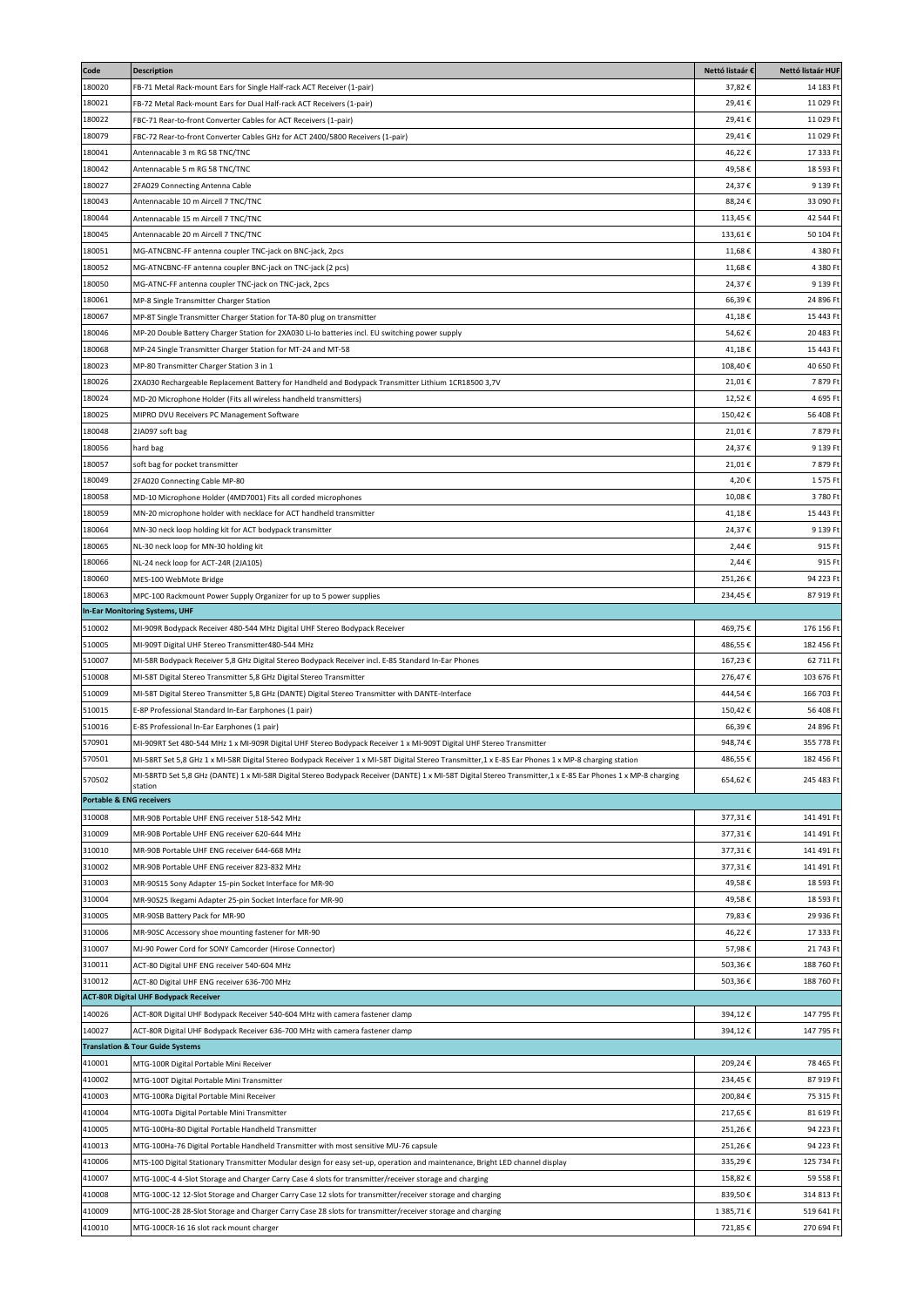| Code                         | <b>Description</b>                                                                                                                                                                                                                         | Nettó listaár €        | Nettó listaár HUF        |
|------------------------------|--------------------------------------------------------------------------------------------------------------------------------------------------------------------------------------------------------------------------------------------|------------------------|--------------------------|
| 410012                       | MTG-100CR-12 12 slot rack mount charger                                                                                                                                                                                                    | 562,18€                | 210 818 Ft               |
| <b>Tour Guide Acessories</b> |                                                                                                                                                                                                                                            |                        |                          |
| 480001                       | E-10S Stereo Earphones for MTG-100R receiver                                                                                                                                                                                               | 21,01€                 | 7879 Ft                  |
| 480002                       | E-10S-100L Disposable Large Flex Sleeve for E-10S Earphones (pack of 100 pcs)                                                                                                                                                              | 54,62€                 | 20 483 Ft                |
| 480003                       | E-10S-100M Disposable Medium Flex Sleeve for E-10S Earphones (pack of 100 pcs)                                                                                                                                                             | 54,62€                 | 20 483 Ft                |
| 480004                       | E-10S-100S Disposable Small Flex Sleeve for E-10S Earphones (pack of 100 pcs)                                                                                                                                                              | 54,62€                 | 20 483 Ft                |
| 480005                       | E-10S-C5 Replacement Earphones Storage Case (pack of 5)                                                                                                                                                                                    | 32,77€                 | 12 289 Ft                |
| 480006                       | E-20S Lightweight Stereo Headphones for MTG-100R receiver                                                                                                                                                                                  | 21,01€                 | 7879Ft                   |
| 480007<br>480008             | E-20S-100 Disposable Ear Pad for E-20S Headphones (pack of 100 pcs)<br>E-5S Stereo Earphones for MTG-100R receiver                                                                                                                         | 57,98€<br>21,01€       | 21 743 Ft<br>7 879 Ft    |
| 480009                       | E-5S-100 Disposable Ear Pad for E-5S Headphones (pack of 100 pcs)                                                                                                                                                                          | 63,03€                 | 23 636 Ft                |
| 480015                       | E-2S Stereo Earphones for MTG-100R receiver                                                                                                                                                                                                | 15,97€                 | 5 989 Ft                 |
| 480014                       | E-1S Stereo Earphones for MTG-100R receiver                                                                                                                                                                                                | 15,97€                 | 5989 Ft                  |
| 480010                       | MTG-100RB Replacement Rechargeable Lithium Polymer Battery for MTG-100R / MTG-100T (1200 mAh)                                                                                                                                              | 41,18€                 | 15 443 Ft                |
| 480011                       | NL-5 Replacement Neck Lanyards for receiver or transmitter (pack of 5)                                                                                                                                                                     | 21,01€                 | 7879F                    |
| 480012                       | PC-100S PC control and networking software for MTG-100-C28 charger carry case                                                                                                                                                              | 197,48€                | 74 055 Ft                |
| 480013                       | MG-IS1 Induction Loop for MTG-100 receivers                                                                                                                                                                                                | 46,22€                 | 17 333 Ft                |
| <b>Portable PA Systems</b>   |                                                                                                                                                                                                                                            |                        |                          |
| <b>Battery Powered</b>       |                                                                                                                                                                                                                                            |                        |                          |
| 210067<br>210068             | MA-929 Port. PA System Max. 580 Watt (no wireless receiver installed or mic included)<br>MA-828 Port. PA System Max. 580 Watt (no wireless receiver installed or mic included)                                                             | 2 100,00€<br>1847,90€  | 787 500 Ft<br>692 963 Ft |
| 210069                       | MA-727 Port. PA System Max. 340 Watt (no wireless receiver installed or mic included)                                                                                                                                                      | 1 343,70€              | 503 888 Ft               |
| 210003                       | MA-808 Portale PA System Max. 250 Watt (no wireless receiver installed or mic included)                                                                                                                                                    | 1469,75€               | 551 156 F                |
| 210004                       | MA-808D Portable PA System Max. 250 Watt incl. CDM-2 Player with Remote Control (no wireless receiver installed or mic included)                                                                                                           | 1721,85€               | 645 694 Ft               |
| 230001                       | MA-808EXP Passive Extension Speaker for MA-808 main speaker incl. 10-meter connecting cable.                                                                                                                                               | 587,39€                | 220 271 Ft               |
| 210005                       | MA-708 Portable PA System Max. 120 Watt (no wireless receiver installed or mic included)                                                                                                                                                   | 755,46€                | 283 298 Ft               |
| 210006                       | MA-708D Portable PA System Max. 180 Watt incl. CDM-2 Player with Remote Control (no wireless receiver installed or mic included)                                                                                                           | 1 007,56€              | 377 835 Ft               |
| 230002                       | MA-708EXP Passive Extension Speaker for MA-708 main speaker incl. 10-meter connecting cable.                                                                                                                                               | 486,55€                | 182 456 Ft               |
| 210007                       | MA-707 Portable PA System Max. 100 Watt (no wireless receiver installed or mic included)                                                                                                                                                   | 503,36€                | 188 760 Ft               |
| 210008                       | MA-707D Max. 100 Watt Portable PA System incl. CDM-2BP Player with Remote Control + Bluetooth (no wireless receiver installed or mic included)                                                                                             | 755,46€                | 283 298 Ft               |
| 230003                       | MA-707EXP Passive Extension Speaker for MA-707 main speaker incl. 10-meter connecting cable                                                                                                                                                | 251,26€                | 94 223 Ft                |
| 230004                       | MA-705EXP Passive Extension Speaker for MA-705 main speaker incl. 10-meter connecting cable                                                                                                                                                | 200,84€                | 75 315 Ft                |
| 210011                       | MA-505 Port. PA System Max. 145 Watt (no wireless receiver installed or mic included)                                                                                                                                                      | 713,45€                | 267 544 Ft               |
| 210037                       | MA-505R2 Dual-Channel PA 518-542 MHz **No Mediaplayer installed**                                                                                                                                                                          | 839,50€                | 314 813 Ft               |
| 210038                       | MA-505R2 Dual-Channel PA 620-644 MHz **No Mediaplayer installed**                                                                                                                                                                          | 839,50€                | 314 813 Ft               |
| 210039                       | MA-505R2 Dual-Channel PA 644-668 MHz **No Mediaplayer installed**                                                                                                                                                                          | 839,50€                | 314 813 Ft               |
| 210036                       | MA-505R2 Dual-Channel PA 823-832 MHz **No Mediaplayer installed**                                                                                                                                                                          | 839,50€                | 314 813 Ft               |
| 210040<br>210041             | MA-505R2DPM3 Dual-Channel PA 518-542 MHz incl. USB/SD Player w. Remote Control Max. 145 Watt<br>MA-505R2DPM3 Dual-Channel PA 620-644 MHz incl. USB/SD Player w. Remote Control Max. 145 Watt                                               | 1 007,56€<br>1 007,56€ | 377 835 Ft<br>377 835 Ft |
| 210042                       | MA-505R2DPM3 Dual-Channel PA 644-668 MHz incl. USB/SD Player w. Remote Control Max. 145 Watt                                                                                                                                               | 1 007,56€              | 377 835 Ft               |
| 210014                       | MA-505R2DPM3 Dual-Channel PA 823-832 MHz incl. USB/SD Player w. Remote Control Max. 145 Watt                                                                                                                                               | 1 007,56€              | 377 835 Ft               |
| 230006                       | MA-505EXP Passive Extension Speaker for MA-505 main speaker incl. 10-meter connecting cable                                                                                                                                                | 419.33€                | 157 249 Ft               |
| 210043                       | MA-300 Single-Channel Diversity PA 518-542 MHz with USB Player/Recorder, Max. 60 Watt                                                                                                                                                      | 528,57€                | 198 214 Ft               |
| 210044                       | MA-300 Single-Channel Diversity PA 620-644 MHz with USB Player/Recorder, Max. 60 Watt                                                                                                                                                      | 528,57€                | 198 214 Ft               |
| 210045                       | MA-300 Single-Channel Diversity PA 644-668 MHz with USB Player/Recorder, Max. 60 Watt                                                                                                                                                      | 528,57€                | 198 214 Ft               |
| 210017                       | MA-300 Single-Channel Diversity PA 823-832 MHz with USB Player/Recorder, Max. 60 Watt                                                                                                                                                      | 528,57€                | 198 214 Ft               |
| 210065                       | MA-300 Single-Channel Diversity PA 5.8 GHz with USB Player/Recorder, Max. 60 Watt                                                                                                                                                          | 562,18€                | 210 818 Ft               |
| 210046                       | MA-300D Dual-Channel Diversity PA 518-542 MHz with USB Player/Recorder, Max. 60 Watt                                                                                                                                                       | 587,39€                | 220 271 Ft               |
| 210047                       | MA-300D Dual-Channel Diversity PA 620-644 MHz with USB Player/Recorder, Max. 60 Watt                                                                                                                                                       | 587,39€                | 220 271 Ft               |
| 210048                       | MA-300D Dual-Channel Diversity PA 644-668 MHz with USB Player/Recorder, Max. 60 Watt                                                                                                                                                       | 587,39€                | 220 271 Ft               |
| 210020                       | MA-300D Dual-Channel Diversity PA 823-832 MHz with USB Player/Recorder, Max. 60 Watt                                                                                                                                                       | 587,39€                | 220 271 Ft               |
| 210066                       | MA-300D Dual-Channel Diversity PA 5.8 GHz with USB Player/Recorder, Max. 60 Watt                                                                                                                                                           | 629,41€                | 236 029 Ft               |
| 230005                       | MA-303AXP Active Speaker for MA-303                                                                                                                                                                                                        | 335,29€                | 125 734 Ft               |
| 210049<br>210050             | MA-200 1-Ch Port. Wireless Amplifier 518-542 MHz with USB Player/Recorer, Bluetooth, Max. 102 Watt, w/o transmitter                                                                                                                        | 469,75€                | 176 156 Ft               |
| 210051                       | MA-200 1-Ch Port. Wireless Amplifier 620-644 MHz with USB Player/Recorer, Bluetooth, Max. 102 Watt, w/o transmitter<br>MA-200 1-Ch Port. Wireless Amplifier 644-668 MHz with USB Player/Recorer, Bluetooth, Max. 102 Watt, w/o transmitter | 469,75€<br>469,75€     | 176 156 Ft<br>176 156 Ft |
| 210023                       | MA-200 1 Ch Port. Wireless Amplifier 823-832 MHz with USB Player/Recorer, Bluetooth, Max. 102 Watt, w/o transmitter                                                                                                                        | 469,75€                | 176 156 Ft               |
| 210074                       | MA-200G 1-Ch Port. Wireless Amplifier 5.8 GHz with USB Player/Recorer, Bluetooth, Max. 102 Watt, w/o transmitter                                                                                                                           | 503,36€                | 188 760 Ft               |
| 210070                       | MA-200D 2-Ch Port. Wireless Amplifier 518-542 MHz with USB Player/Recorer, Bluetooth, Max. 102 Watt, w/o transmitter                                                                                                                       | 545,38€                | 204 518 Ft               |
| 210071                       | MA-200D 2-Ch Port. Wireless Amplifier 620-644 MHz with USB Player/Recorer, Bluetooth, Max. 102 Watt, w/o transmitter                                                                                                                       | 545,38€                | 204 518 Ft               |
| 210072                       | MA-200D 2-Ch Port. Wireless Amplifier 644-668 MHz with USB Player/Recorer, Bluetooth, Max. 102 Watt, w/o transmitter                                                                                                                       | 545,38€                | 204 518 Ft               |
| 210073                       | MA-200D 2-Ch Port. Wireless Amplifier 823-832 MHz with USB Player/Recorer, Bluetooth, Max. 102 Watt, w/o transmitter                                                                                                                       | 545,38€                | 204 518 Ft               |
| 210075                       | MA-200DG 2-Ch Port. Wireless Amplifier 5.8 GHz with USB Player/Recorer, Bluetooth, Max. 102 Watt, w/o transmitter                                                                                                                          | 587,39€                | 220 271 Ft               |
| 210052                       | ** MA-101B 16-channel Portable Wireless Amplifier Max. 45 Watt - 518-542 MHz (no wireless mics included) Lithium Battery **black housing **                                                                                                | 368,91€                | 138 341 Ft               |
| 210053                       | MA-101B 16-channel Portable Wireless Amplifier Max. 45 Watt - 620-644 MHz (no wireless mics included) Lithium Battery **black housing**                                                                                                    | 368,91€                | 138 341 Ft               |
| 210054                       | ** MA-101B 16-channel Portable Wireless Amplifier Max. 45 Watt - 644-668 MHz (no wireless mics included) Lithium Battery **black housing **                                                                                                | 368,91€                | 138 341 Ft               |
| 210026                       | MA-101B 16-channel Portable Wireless Amplifier Max. 45 Watt - 823-832 MHz (no wireless mics included) Lithium Battery **black housing**                                                                                                    | 368,91€                | 138 341 Ft               |
| 210062                       | ** MA-101G 10-channel Portable Wireless Amplifier, 5GHz Max. 45 Watt, Bluetooth (no wireless mics included) Lithium Battery **black housing**                                                                                              | 368,91€                | 138 341 Ft               |
| 210027                       | MA-101C PA System Max. 45 Watt 1 x MM-107 Handheld Dynamic Microphone with 2-Meter Coil Cord                                                                                                                                               | 205,88€                | 77 205 Ft                |
| 210055                       | MA-100 Single-Channel Diversity PA System Max. 102 Watt - 518-542 MHz with USB Player & Recorder, Bluetooth w/o transmitter                                                                                                                | 419,33€                | 157 249 Ft               |
| 210056                       | MA-100 Single-Channel Diversity PA System Max. 102 Watt - 620-644 MHz with USB Player & Recorder, Bluetooth w/o transmitter                                                                                                                | 419,33€                | 157 249 Ft               |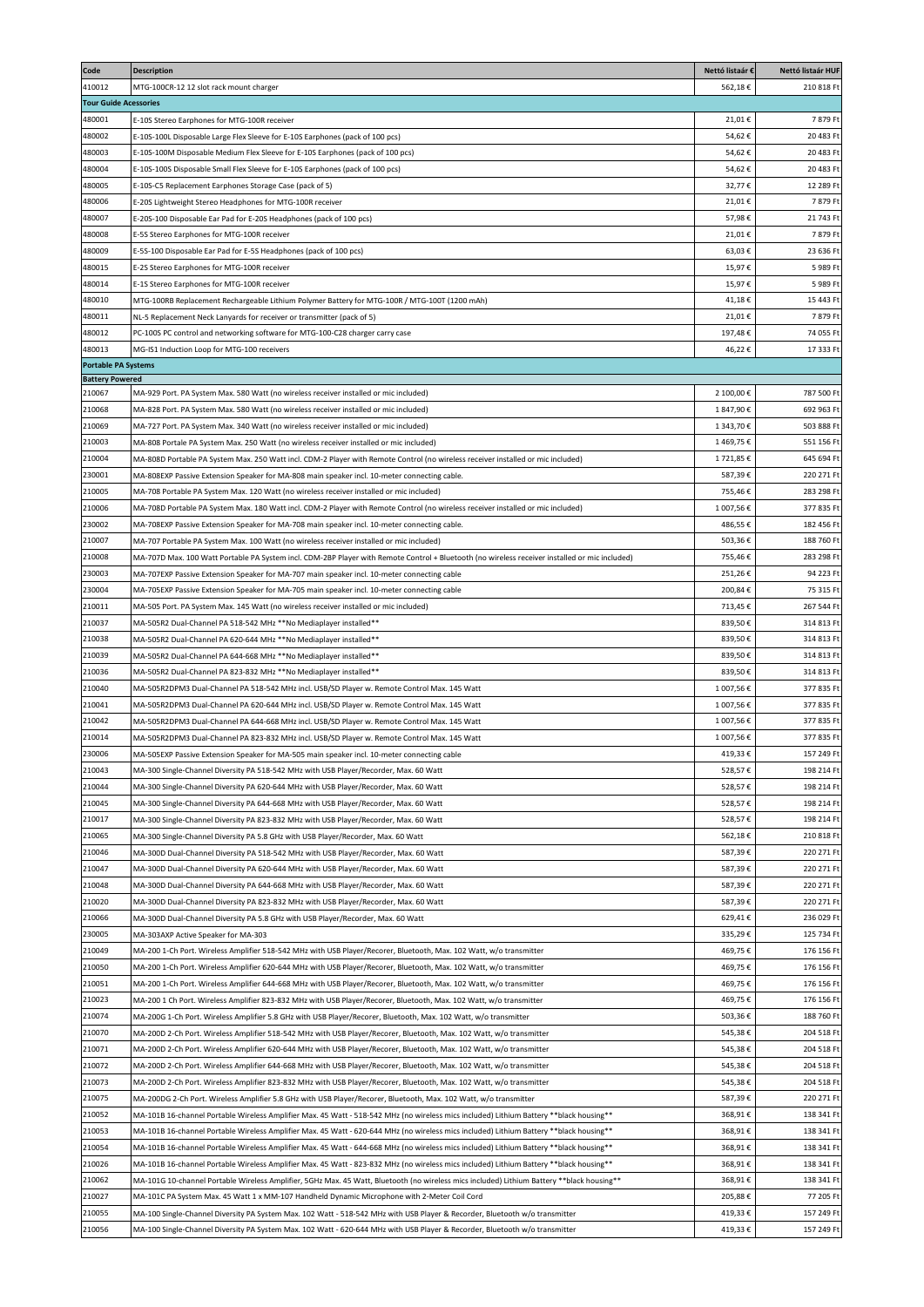| Code                            | <b>Description</b>                                                                                                                                  | Nettó listaár € | Nettó listaár HUF |
|---------------------------------|-----------------------------------------------------------------------------------------------------------------------------------------------------|-----------------|-------------------|
| 210057                          | MA-100 Single-Channel Diversity PA System Max. 102 Watt - 644-668 MHz with USB Player & Recorder, Bluetooth w/o transmitter                         | 419,33€         | 157 249 Ft        |
| 210030                          | MA-100 Single-Channel Diversity PA System Max. 102 Watt - 823-832 MHz with USB Player & Recorder, Bluetooth w/o transmitter                         | 419,33€         | 157 249 Ft        |
| 210063                          | MA-100 Single-Channel Diversity PA System Max. 102 Watt - 5.8 GHz with USB Player & Recorder, Bluetooth w/o transmitter                             | 461,34€         | 173 003 Ft        |
| 210058                          | MA-100D Dual-Channel Diversity PA System Max. 102 Watt - 518-542 MHz with USB Player & Recorder, Bluetooth w/o transmitter                          | 528,57€         | 198 214 Ft        |
| 210059                          | MA-100D Dual-Channel Diversity PA System Max. 102 Watt - 620-644 MHz with USB Player & Recorder, Bluetooth w/o transmitter                          | 528,57€         | 198 214 Ft        |
| 210060                          | MA-100D Dual-Channel Diversity PA System Max. 102 Watt - 644-668 MHz with USB Player & Recorder, Bluetooth w/o transmitter                          | 528,57€         | 198 214 Ft        |
| 210033                          | MA-100D Dual-Channel Diversity PA System Max. 102 Watt - 823-832 MHz with USB Player & Recorder, Bluetooth w/o transmitter                          | 528,57€         | 198 214 Ft        |
| 210064                          |                                                                                                                                                     | 570,59€         | 213 971 Ft        |
| <b>Acessories &amp; Modules</b> | MA-100 Dual-Channel Diversity PA System Max. 102 Watt - 5.8 GHz with USB Player & Recorder, Bluetooth w/o transmitter                               |                 |                   |
| 280045                          | MRM-70 Single Receiver Modull 518-542 MHz Plug-in Single 16-Channel Diversity Receiver Modul (For MA-705/707/708/808 and 909)                       | 158,82€         | 59 558 Ft         |
| 280046                          | MRM-70 Single Receiver Modul 620-644 MHz Plug-in Single 16-Channel Diversity Receiver Modul (For MA-705/707/708/808 and 909)                        | 158,82€         | 59 558 Ft         |
| 280047                          | MRM-70 Single Receiver Modul 644-668 MHz Plug-in Single 16-Channel Diversity Receiver Modul (For MA-705/707/708/808 and 909)                        | 158,82€         | 59 558 Ft         |
| 280003                          | MRM-70 Single Receiver Modul 823-832 MHz Plug-in Single 16-Channel Diversity Receiver Modul (For MA-705/707/708/808 and 909)                        | 158,82€         | 59 558 Ft         |
| 280060                          | MRM-70 Single Receiver Module 863-865 MHz Plug-in Single 4-Channel Diversity Receiver Modul (For MA-705/707/708/808 and 909)                        | 158,82€         | 59 558 Ft         |
| 280048                          | MRM-70D Diversity Receiver Module 518-542 MHz Plug-in Dual 16-Channel Diversity Receiver Module (For MA-708 and MA-808)                             | 268,07€         | 100 526 Ft        |
| 280049                          | MRM-70D Diversity Receiver Module 620-644 MHz Plug-in Dual 16-Channel Diversity Receiver Module (For MA-708 and MA-808)                             | 268,07€         | 100 526 Ft        |
| 280050                          | MRM-70D Diversity Receiver Module 644-668 MHz Plug-in Dual 16-Channel Diversity Receiver Module (For MA-708 and MA-808)                             | 268,07€         | 100 526 Ft        |
|                                 |                                                                                                                                                     |                 |                   |
| 280006                          | MRM-70D Diversity Receiver Module 823-832 MHz Plug-in Dual 16-Channel Diversity Receiver Module (For MA-708 and MA-808)                             | 268,07€         | 100 526 Ft        |
| 280078                          | MRM-24D Diversity Receiver Module 2,4 GHz Plug-in Dual 12-Channel Diversity Receiver Module (For MA-708 and MA-808)                                 | 276,47€         | 103 676 Ft        |
| 280079                          | MRM-58D Diversity Receiver Module 5,8 GHz Plug-in Dual 12-Channel Diversity Receiver Module (For MA-708 and MA-808)                                 | 293,28€         | 109 980 Ft        |
| 280071                          | MRM-70W Wideband Plug-in Single Receiver Modul (482-554 MHz) Plug-in Single 104-Channel Diversity Receiver Modul (For MA-705/707/708/808 and 909)   | 167,23€         | 62 711 Ft         |
| 280075                          | MRM-70W Wideband Plug-in Single Receiver Modul (554-626 MHz) Plug-in Single 104-Channel Diversity Receiver Modul (For MA-705/707/708/808 and 909)   | 167,23€         | 62 711 Ft         |
| 280072                          | MRM-70W Wideband Plug-in Single Receiver Modul (626-698 MHz) Plug-in Single 104-Channel Diversity Receiver Modul (For MA-705/707/708/808 and 909)   | 167,23€         | 62 711 Ft         |
| 280073                          | MRM-80 Digital Plug-in Single Receiver Modul (540-604 MHz) Plug-in Single 64-Channel Diversity Receiver Modul (For MA-705/707/708/808 and 909)      | 209,24€         | 78 465 Ft         |
| 280074                          | MRM-80 Digital Plug-in Single Receiver Modul (636-700 MHz) Plug-in Single 64-Channel Diversity Receiver Modul (For MA-705/707/708/808 and 909)      | 209,24€         | 78 465 Ft         |
| 280041                          | MRM-24 Plug-in Single Receiver Modul 2.4 GHz Plug-in Single 12-Channel Diversity Receiver Modul (For MA-505/705/707/708/808 and 909)                | 158,82€         | 59 558 Ft         |
| 280076                          | MRM-58 Plug-in Single Receiver Modul 5.8 GHz Plug-in Single 16-Channel Diversity Receiver Modul (For MA-505/705/707/708/808 and 909)                | 167,23€         | 62 711 Ft         |
| 280051                          | MTM-91 Interlinking transmitter Module 518-542 MHz                                                                                                  | 184,03€         | 69 011 Ft         |
| 280052                          | MTM-91 Interlinking transmitter Module 620-644 MHz                                                                                                  | 184,03€         | 69 011 Ft         |
| 280053                          | MTM-91 Interlinking transmitter Module 644-668 MHz                                                                                                  | 184,03€         | 69 011 Ft         |
| 280009                          | MTM-91 Interlinking transmitter Module 823-832 MHz                                                                                                  | 184,03€         | 69 011 Ft         |
| 280061                          | MTM-91 Interlinking transmitter Module 863-865 MHz                                                                                                  | 184,03€         | 69 011 Ft         |
| 280080                          | MTM-24 Interlinking transmitter Module 2,4 GHz                                                                                                      | 192,44€         | 72 165 Ft         |
| 280081                          | MTM-58 Interlinking transmitter Module 5,8 GHz                                                                                                      | 209,24€         | 78 465 Ft         |
| 280054                          | MT-92 Interlinking transmitter Module 518-542 MHz                                                                                                   | 184,03€         | 69 011 Ft         |
| 280055                          | MT-92 Interlinking transmitter Module 620-644 MHz                                                                                                   | 184,03€         | 69 011 Ft         |
| 280056                          | MT-92 Interlinking transmitter Module 644-668 MHz                                                                                                   | 184,03€         | 69 011 Ft         |
| 280012                          | MT-92 Interlinking transmitter Module 823-832 MHz                                                                                                   | 184,03€         | 69 011 Ft         |
| 280077                          | MT-92 Interlinking transmitter Module 863-865 MHz                                                                                                   | 184,03€         | 69 011 Ft         |
| 280057                          | MTM-92 Wireless Transmitter 518-542 MHz UHF 16-Channel Wireless Interlinking Transmitter (Auto Scanable)                                            | 242,86€         | 91 073 Ft         |
| 280058                          |                                                                                                                                                     | 242,86€         | 91 073 Ft         |
|                                 | MTM-92 Wireless Transmitter 620-644 MHz UHF 16-Channel Wireless Interlinking Transmitter (Auto Scanable)                                            |                 |                   |
| 280059                          | MTM-92 Wireless Transmitter 644-668 MHz UHF 16-Channel Wireless Interlinking Transmitter (Auto Scanable)                                            | 242,86€         | 91 073 Ft         |
| 280015                          | MTM-92 Wireless Transmitter 823-832 MHz UHF 16-Channel Wireless Interlinking Transmitter (Auto Scanable)                                            | 242,86€         | 91 073 Ft         |
| 110052                          | ACT-32H-59 UHF Handheld Transmitter 518-542 MHz Cardioid Dynamic Handheld Transmitter Microphone MU-59 capsul **black housing**champagne grill**    | 150,42€         | 56 408 Ft         |
| 110053                          | ** ACT-32H-59 UHF Handheld Transmitter 620-644 MHz Cardioid Dynamic Handheld Transmitter Microphone MU-59 capsul **black housing**champagne grill** | 150,42€         | 56 408 Ft         |
| 110055                          | ACT-32H-59 UHF Handheld Transmitter 823-832 MHz Cardioid Dynamic Handheld Transmitter Microphone MU-59 capsul **black housing**champagne grill**    | 150,42€         | 56 408 Ft         |
| 110034                          | ACT-32H-80 UHF Handheld Transmitter 518-542 MHz Cardioid Condenser Handheld Transmitter Microphone MU-80 capsul **black housing**champagne grill**  | 167,23€         | 62 711 Ft         |
| 110035                          | ACT-32H-80 UHF Handheld Transmitter 620-644 MHz Cardioid Condenser Handheld Transmitter Microphone MU-80 capsul **black housing**champagne grill**  | 167,23€         | 62 711 Ft         |
| 110036                          | ACT-32H-80 UHF Handheld Transmitter 644-668 MHz Cardioid Condenser Handheld Transmitter Microphone MU-80 capsul **black housing**champagne grill**  | 167,23€         | 62 711 Ft         |
| 110012                          | ACT-32H-80 UHF Handheld Transmitter 823-832 MHz Cardioid Condenser Handheld Transmitter Microphone MU-80 capsul **black housing**champagne grill**  | 167,23€         | 62 711 Ft         |
| 110037                          | ACT-32T UHF Body Pack Transmitter 518-542 MHz Miniature Body Pack Transmitter (LCD)                                                                 | 142,02€         | 53 258 Ft         |
| 110038                          | ACT-32T UHF Body Pack Transmitter 620-644 MHz Miniature Body Pack Transmitter (LCD)                                                                 | 142,02€         | 53 258 Ft         |
| 110039                          | ACT-32T UHF Body Pack Transmitter 644-668 MHz Miniature Body Pack Transmitter (LCD)                                                                 | 142,02€         | 53 258 Ft         |
| 110015                          | ACT-32T UHF Body Pack Transmitter 823-832 MHz Miniature Body Pack Transmitter (LCD)                                                                 | 142,02€         | 53 258 Ft         |
| 110056                          | ACT-32HC-59 Handheld transmiter 518-542 MHz Rechargeable Handheld transmiter mic. MU-59 capsul **black housing**champagne grill**                   | 184,03€         | 69 011 Ft         |
| 110057                          | ACT-32HC-59 Handheld transmiter 620-644 MHz Rechargeable Handheld transmiter mic. MU-59 capsul **black housing**champagne grill**                   | 184,03€         | 69 011 Ft         |
| 110059                          | ACT-32HC-59 Handheld transmiter 823-832 MHz Rechargeable Handheld transmiter mic. MU-59 capsul **black housing**champagne grill**                   | 184,03€         | 69 011 Ft         |
| 110040                          | ** ACT-32HC-80 Handheld transmiter 518-542 MHz Rechargeable Handheld transmiter mic. MU-80 capsul **black housing**champagne grill**                | 200,84€         | 75 315 Ft         |
| 110041                          | ACT-32HC-80 Handheld transmiter 620-644 MHz Rechargeable Handheld transmiter mic. MU-80 capsul **black housing**champagne grill**                   | 200,84€         | 75 315 Ft         |
| 110042                          | ACT-32HC-80 Handheld transmiter 644-668 MHz Rechargeable Handheld transmiter mic. MU-80 capsul **black housing**champagne grill**                   | 200,84€         | 75 315 Ft         |
| 110018                          | ACT-32HC-80 Handheld transmiter 823-832 MHz Rechargeable Handheld transmiter mic. MU-80 capsul **black housing**champagne grill**                   | 200,84€         | 75 315 Ft         |
| 110043                          |                                                                                                                                                     | 175,63€         | 65 861 Ft         |
| 110044                          | ACT-32TC Bodypack Transmitter 518-542 MHz Rechargeable Miniature Bodypack Transmitter with XLR connector                                            | 175,63€         | 65 861 Ft         |
| 110045                          | ACT-32TC Bodypack Transmitter 620-644 MHz Rechargeable Miniature Bodypack Transmitter with XLR connector                                            | 175,63€         | 65 861 Ft         |
|                                 | ACT-32TC Bodypack Transmitter 644-668 MHz Rechargeable Miniature Bodypack Transmitter with XLR connector                                            |                 |                   |
| 110021                          | ACT-32TC Bodypack Transmitter 823-832 MHz Rechargeable Miniature Bodypack Transmitter with XLR connector                                            | 175,63€         | 65 861 Ft         |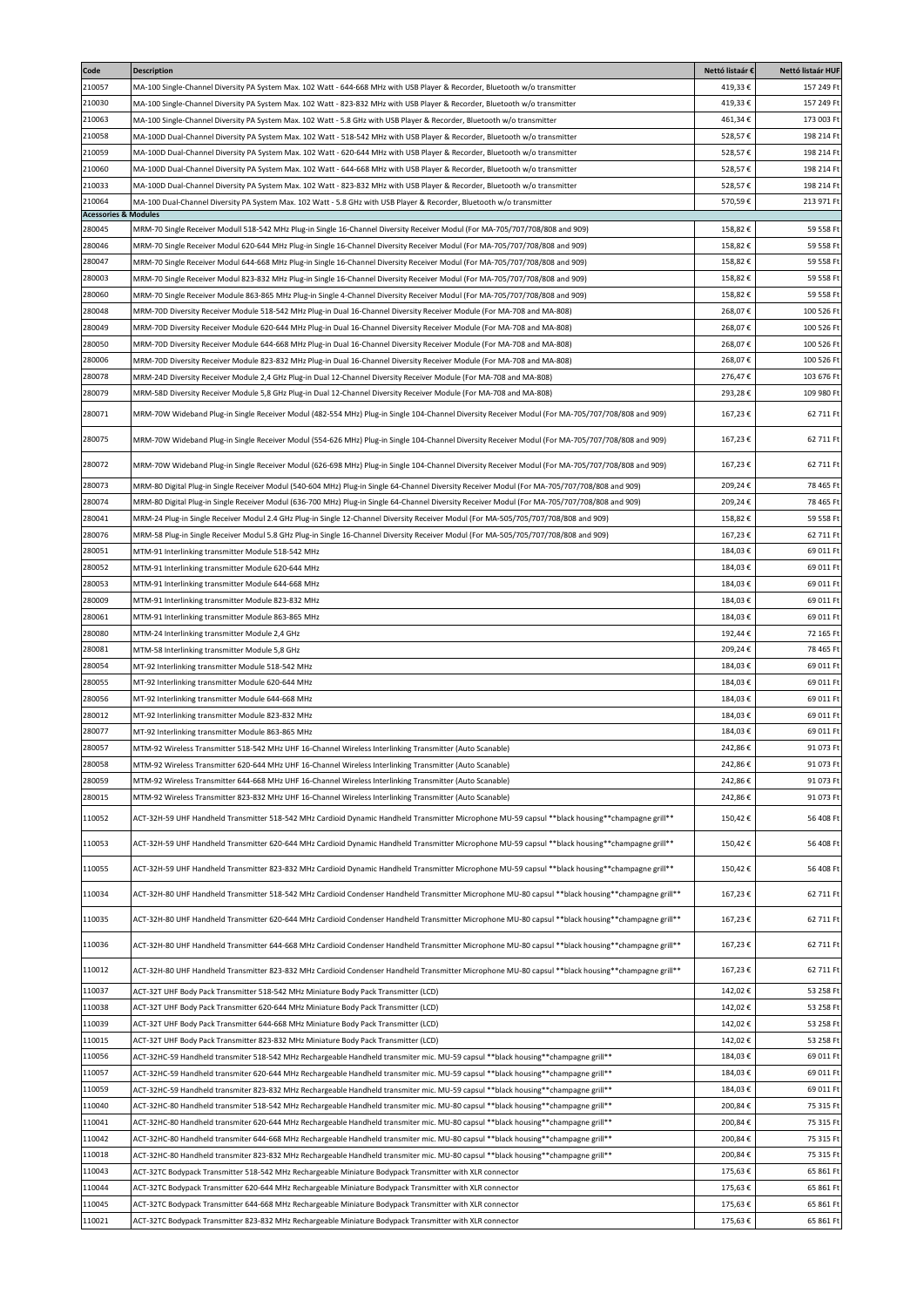| Code                        | <b>Description</b>                                                                                                                   | Nettó listaár €    | Nettó listaár HUF       |
|-----------------------------|--------------------------------------------------------------------------------------------------------------------------------------|--------------------|-------------------------|
| 280016                      | MS-30 Tripod Microphone Stand for MA-100, 101B, 101C, 101B, 200, 300                                                                 | 32,77€             | 12 289 Ft               |
| 280017                      | MS-70 Tripod Speaker Stand for MA-505, 705, 707, 708, 808, 727. 828, 929                                                             | 66,39€             | 24 896 Ft               |
| 280018                      | SC-100 Storage Carry Bag for MA-100/D, MA-101B, MA-101C                                                                              | 41,18€             | 15 443 Ft               |
| 280019                      | SC-200 Storage Cover for MA-200/D                                                                                                    | 46,22€             | 17 333 Ft               |
| 280020                      | SC-300 Storage Cover for MA-300/D                                                                                                    | 49,58€             | 18 593 Ft               |
| 280021                      | SC-505 Storage Cover for MA-505/705                                                                                                  | 49,58€             | 18 593 Ft               |
| 280022                      | SC-707 Storage Cover for MA-707                                                                                                      | 49,58€             | 18 593 Ft               |
| 280023                      | SC-708 Storage Cover for MA-708                                                                                                      | 74,79€             | 28 046 Ft               |
| 280024                      | SC-808 Storage Cover for MA-808                                                                                                      | 74,79€             | 28 046 Ft               |
| 280082                      | SC-727 Storage Cover for MA-727                                                                                                      | 66,39€             | 24 896 Ft               |
| 280083                      | SC-828 Storage Cover for MA-828                                                                                                      | 83,19€             | 31 196 Ft               |
| 280084                      | SC-929 Storage Cover for MA-929                                                                                                      | 100,00€            | 37 500 Ft               |
| 280044                      | protective cover for MA-101B and MA-101C                                                                                             | 57,98€             | 21 743 Ft               |
| 280025                      | 2FA016 AC Power Cable for MA-Series                                                                                                  | 8,32€              | 3 120 Ft                |
| 280026                      | 2FA024 Connecting Cable for MA-505EXP, MA-707EXP and MA-708EXP                                                                       | 29,41€             | 11 029 Ft               |
| 280027                      | MB-10 Lithium Rechargeable Battery for MA-100/303                                                                                    | 100,00€            | 37 500 Ft               |
| 280085                      | MB-14 Lithium Rechargeable Battery for MA-100/200/300                                                                                | 57,98€             | 21 743 Ft               |
| 280028                      | MB-25 Replacement Rechargeable Lithium Battery for MA-101B & 202B                                                                    | 100,00€            | 37 500 Ft               |
| 280029                      | MB-30 Replacement Rechargeable Lead-Acid Battery for MA-101A, MA-101C and MA-705                                                     | 32,77€             | 12 289 Ft               |
| 280030                      | MB-35 Replacement Rechargeable Lithium Battery for MA-505                                                                            | 200,84€            | 75 315 Ft               |
| 280031                      | MB-70 Replacement Rechargeable Lead-Acid Battery for MA-707, 708, 808                                                                | 41,18€             | 15 443 Ft               |
| 280032                      | MB-80 Replacement Rechargeable Lithium Battery for MA-707, 708, 808                                                                  | 96,64€             | 36 240 Ft               |
| 280042                      | 8MPBA805Ah 32650 high capacity Rechargeable Lithium Ion Battery (LFP), 4 pcs                                                         | 83,19€             | 31 196 Ft               |
| 280033                      | CDM-2 CD/USB Player Module incl. Remote Control for MA-505, 705, 708, 808, 909                                                       | 318,49€            | 119 434 Ft              |
| 280039                      | CDM-2P CD/USB Player Module incl. Remote Control for MA-707                                                                          | 310,08€            | 116 280 Ft              |
| 280062                      | 8CD00047 CDM-2B CD/USB Player Module incl. Bluetooth and Remote Control for MA-505, 705, 708, 808, 909                               | 335,29€            | 125 734 Ft              |
| 280063                      | 8CD00048 CDM-2BP CD/USB Player Module incl. Bluetooth and Remote Control for MA-707                                                  | 335,29€            | 125 734 Ft<br>75 315 Ft |
| 280070<br>280037            | DPM-3P Digital Player & Recorder Module for MA-505, 705, 708, 808, 909                                                               | 200,84€<br>150,42€ | 56 408 Ft               |
| 280069                      | DPM-3F Digital Player & Recorder Module Frame                                                                                        | 251,26€            | 94 223 Ft               |
| <b>Audio Mixing Systems</b> | DPM-3F/DPM-3 SET DPM-3F Module Frame inkl. plugged-in DPM-3P Player/Recorder                                                         |                    |                         |
| 210001                      | MA-909 Professional Wireless Mixer                                                                                                   | 410,92€            | 154 095 Ft              |
| 210002                      | MA-909D Professional Wireless Mixer install with CD player                                                                           | 654,62€            | 245 483 Ft              |
| 280046                      | MRM-70 Plug-in Single Receiver Modul 620-644 MHz Plug-in Single 16-Channel Diversity Receiver Modul (For MA-705/707/708/808 and 909) | 158,82€            | 59 558 Ft               |
| 280047                      | MRM-70 Plug-in Single Receiver Modul 644-668 MHz Plug-in Single 16-Channel Diversity Receiver Modul (For MA-705/707/708/808 and 909) | 158,82€            | 59 558 Ft               |
| 280003                      | MRM-70 Plug-in Single Receiver Modul 823-832 MHz Plug-in Single 16-Channel Diversity Receiver Modul (For MA-705/707/708/808 and 909) | 158,82€            | 59 558 Ft               |
| 280055                      | MT-92 Interlinking transmitter Module 620-644 MHz                                                                                    | 184,03€            | 69 011 Ft               |
| 280056                      | MT-92 Interlinking transmitter Module 644-668 MHz                                                                                    | 184,03€            | 69 011 Ft               |
| 280012                      | MT-92 Interlinking transmitter Module 823-832 MHz                                                                                    | 184,03€            | 69 011 Ft               |
| 280033                      | CDM-2 CD/USB Player Module incl. Remote Control for MA-505, 705, 708, 808, 909                                                       | 318,49€            | 119 434 Ft              |
| 280038                      | CDM-2A CD/USB Player Module incl. and Remote Control for MA-505, 705, 708, 808, 909                                                  | 284,87€            | 106 826 Ft              |
| 280062                      | 8CD00047 CDM-2B CD/USB Player Module incl. Bluetooth and Remote Control for MA-505, 705, 708, 808, 909                               | 335,29€            | 125 734 Ft              |
| <b>Other Acessories</b>     |                                                                                                                                      |                    |                         |
| 810001                      | MU-40G Guitar Instrument cable                                                                                                       | 24,37€             | 9 139 Ft                |
| 810024                      | MU-50G Professional Guitar Instrument cable 6,35 jack to Mini-XLR, length 60 cm                                                      | 24,37€             | 9 139 Ft                |
| 810025                      | MU-50G Professional Guitar Instrument cable 6,35 90° angled jack to Mini-XLR, length 50 cm                                           | 24,37€             | 9 139 Ft                |
| 810020                      | MKT Media-Cable for pocket transmitter mini-XLR to 3,5 mm jack, length 0,5 m                                                         | 29,41€             | 11 029 Ft               |
| 810028                      | MKT-35 Media-Cable 3,5mm jack to 3,5mm jack, length 1,2m                                                                             | 29,41€             | 11 029 Ft               |
| 810002                      | 4CP0001 Black Color Windscreen fits MH-series Handheld Mic                                                                           | 8,32€              | 3 120 Ft                |
| 810027                      | 1QFA0049 Red Color Windscreen fits MH-series Handheld Mic (2 pcs) **red color**                                                      | 8,32€              | 3 120 Ft                |
| 810029                      | 1QFA0050 Yellow Color Windscreen fits MH-series Handheld Mic (2 pcs) **yellow color**                                                | 8,32€              | 3 120 Ft                |
| 810030                      | 1QFA0051 Orange Color Windscreen fits MH-series Handheld Mic (2 pcs) **orange color**                                                | 8,32€              | 3 120 Ft                |
| 810031                      | 1QFA0052 Blue Color Windscreen fits MH-series Handheld Mic (2 pcs) **blue color**                                                    | 8,32€              | 3 120 Ft                |
| 810003                      | 4CP0002 Black Color Windscreen fits MU-53XX screen fits MU-53XX screen (pack of 4), black                                            | 8,32€              | 3 120 Ft                |
| 810004                      | 4CP0005 Steel Clip of MU-55 Lavaliere Microphone (black)                                                                             | 8,32€              | 3 120 Ft                |
| 810005                      | 4CP0015 Steel Clip of MU-55 Lavaliere Microphone (beige)                                                                             | 8,32€              | 3 120 Ft                |
| 810006                      | 4CP0006 Black Color Windscreen fits MU-55XX screen (pack of 4) - (black)                                                             | 8,32€              | 3 120 Ft                |
| 810018                      | 4CP0007 Windscreen fits MU-55XX (pack of 4) - (skin colour)                                                                          | 8,32€              | 3 120 Ft                |
| 810026                      | 4CP0019 Windscreen fits MU-23XX (pack of 4) - (skin colour)                                                                          | 8,32€              | 3 120 Ft                |
| 810007                      | 7AF014 Metal-Clamp for MU-53L (black) (same as 1QKA0002+1QKA0003)                                                                    | 10,84€             | 4 065 Ft                |
| 810009                      | ASP-30 Aerobic sports pouch Holds bodypack transmitter                                                                               | 25,21€             | 9 454 Ft                |
| 810010                      | CB-10 Sweat-proof Protective Pouch for Bodypack Transmitter                                                                          | 13,45€             | 5 044 Ft                |
| 810011                      | MD-101 Bodypack Transmitter Holder Base                                                                                              | 29,41€             | 11 029 Ft               |
| 810012                      | MJ-53 Condenser Microphone Adaptor                                                                                                   | 41,18€             | 15 443 Ft               |
| 810013<br>810014            | MJ-70 Remote Mute Switch                                                                                                             | 32,77€             | 12 289 Ft<br>26 786 Ft  |
|                             | MS-50 Desktop Mic stand                                                                                                              | 71,43€             |                         |
| 810015<br>810016            | MS-80 Microphone Tripod stand<br>RH-77a 10-Color Handheld Rear Cap for ACT-32H/32HR/MH-80                                            | 105,04€<br>37,82€  | 39 390 Ft<br>14 183 Ft  |
| 810017                      | RH-87 Multi-color Handheld Rear cap for ACT-80H/80HC/70H/70HC/72H/72HC (10 colors)                                                   | 37,82€             | 14 183 Ft               |
| 810019                      | PC-11 Frequency Programmer                                                                                                           | 125,21€            | 46 954 Ft               |
| 810022                      | 4CP0009 windscreen, skin color for MU-53HNS und MU-53L                                                                               | 8,32€              | 3 120 Ft                |
|                             |                                                                                                                                      |                    |                         |